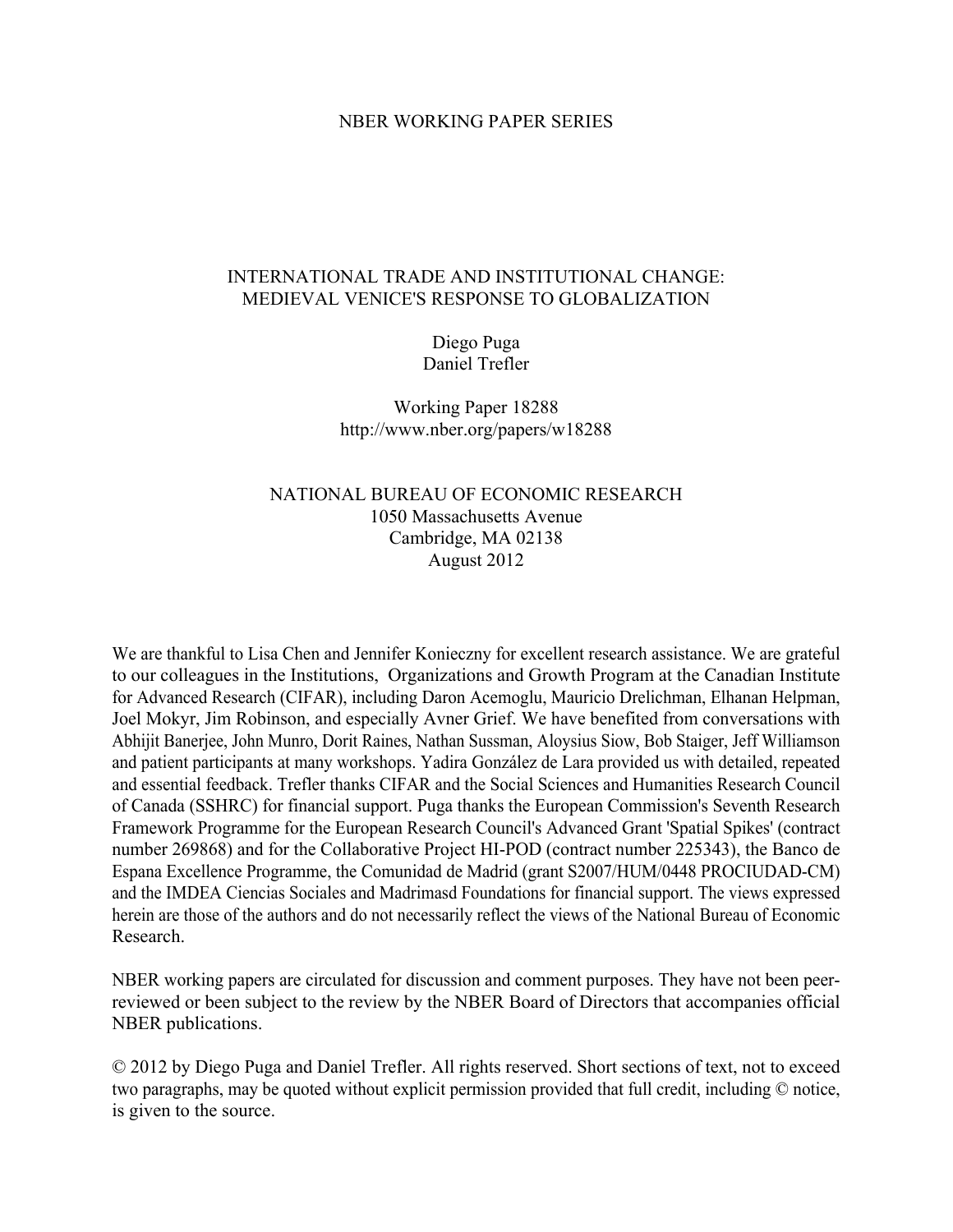International Trade and Institutional Change: Medieval Venice's Response to Globalization Diego Puga and Daniel Trefler NBER Working Paper No. 18288 August 2012 JEL No. F1

# **ABSTRACT**

International trade can have profound effects on domestic institutions. We examine this proposition in the context of medieval Venice circa 800-1350. We show that (initially exogenous) increases in long-distance trade enriched a large group of merchants and these merchants used their new-found muscle to push for constraints on the executive i.e., for the end of a de facto hereditary Doge in 1032 and for the establishment of a parliament or Great Council in 1172. The merchants also pushed for remarkably modern innovations in contracting institutions (such as the colleganza) that facilitated large-scale mobilization of capital for risky long-distance trade. Over time, a group of extraordinarily rich merchants emerged and in the almost four decades following 1297 they used their resources to block political and economic competition. In particular, they made parliamentary participation hereditary and erected barriers to participation in the most lucrative aspects of long-distance trade. We document this 'oligarchization' using a unique database on the names of 8,103 parliamentarians and their families' use of the colleganza. In short, long-distance trade first encouraged and then discouraged institutional dynamism and these changes operated via the impacts of trade on the distribution of wealth and power.

Diego Puga Centro de Estudios Monetarios y Financieros (CEMFI) Casado del Alisal 5, 28014 Madrid Spain and CEPR diego.puga@cemfi.es

Daniel Trefler Rotman School of Management University of Toronto 105 St. George Street Toronto, ON M5S 3E6 CANADA and NBER dtrefler@rotman.utoronto.ca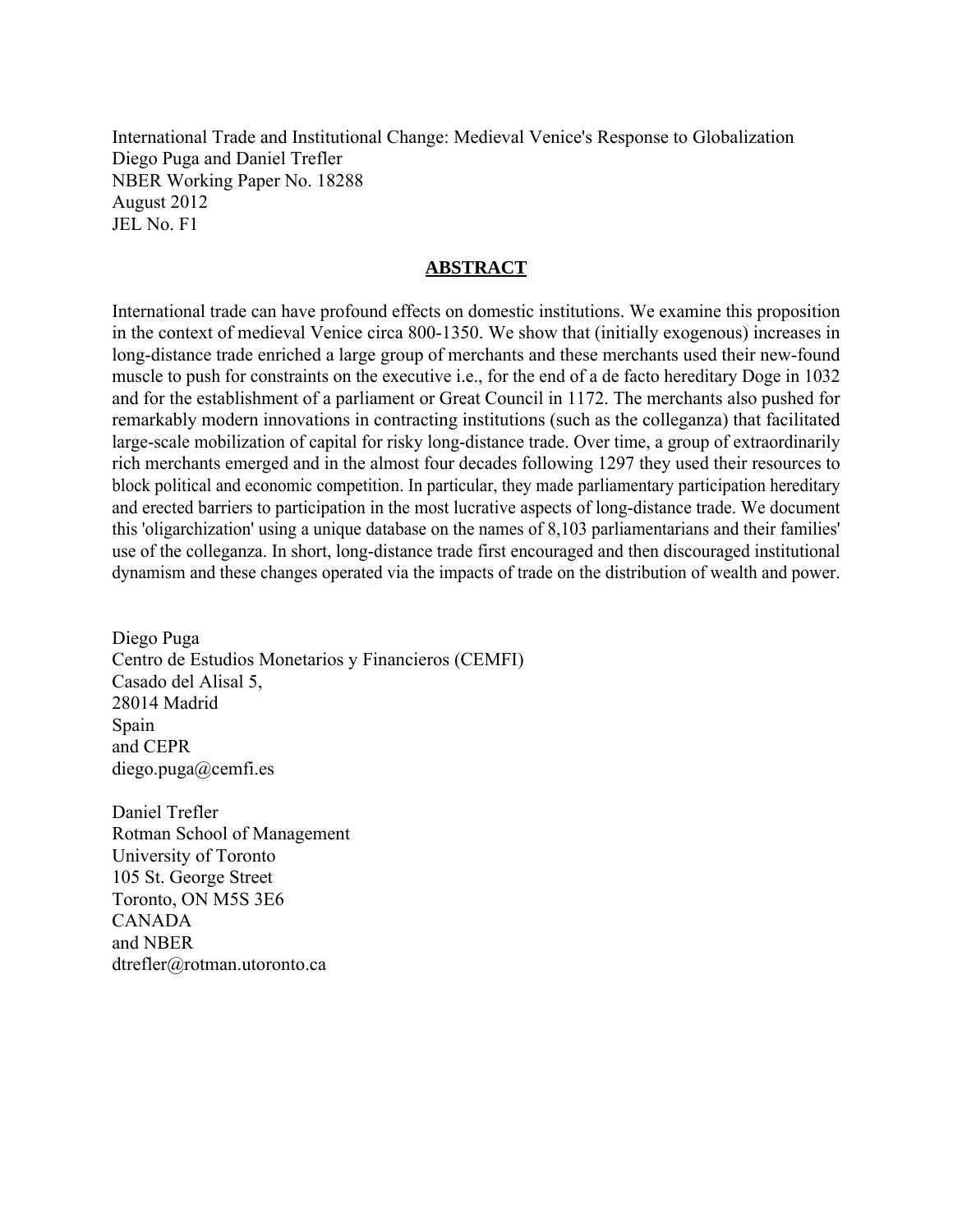### **1. Introduction**

Venice has always presented two faces. As a great medieval trading centre its wealth was used to build not only beautiful architecture, but also remarkably modern institutions. This is nowhere more obvious than in the Doge's palace, whose grand *Sala Maggiore* housed a parliament (established in 1172) composed of the rich merchants that monitored and constrained most of the Doge's activities. But climb up to the top floor of the palace and one enters the clandestine rooms of the secret service. With each passing decade after its establishment in 1310, this secret service was used to buttress the powers of a smaller and smaller number of families whose spectacular wealth was fed by international trade. This paper tracks the evolution of Venice's pre-1300 growth-enhancing institutional innovations and then Venice's loss of institutional dynamism after 1300. Our main thesis is that both these developments were the outcome of a single shock, the rise of international trade. International trade led to an increased demand for growth-enhancing institutions, but trade also led to a shift in the distribution of income that allowed a group of increasingly rich and powerful merchants to derail institutional dynamism in their quest to capture the rents associated with international trade.

Two strands of the literature are particularly relevant to this thesis, one dealing with medieval European trade [\(Greif,](#page-38-0) [2006](#page-38-0)*a*) and the other with the Atlantic trade [\(Acemoglu, Johnson, and](#page-36-0) [Robinson,](#page-36-0) [2005](#page-36-0)). Medieval Europe experienced a massive expansion of long-distance trade during the 'Commercial Revolution' of 950–1350 e.g., [de Roover](#page-37-0) ([1965](#page-37-0)), [Lopez](#page-39-0) ([1971](#page-39-0)) and [North and](#page-39-1) [Thomas](#page-39-1) ([1973](#page-39-1)). At the same time, medieval Europe also embarked on a set of major institutional reforms that laid the groundwork for the Rise of the West. [Greif](#page-38-1) ([1992](#page-38-1), [1994](#page-38-2), [2006](#page-38-0)*a*,*[b](#page-38-3)*) establishes a causal connection between institutions and long-distance trade: Europe's initial institutions facilitated the expansion of long-distance trade and, more importantly for our thesis, the resulting expansion of trade created a demand for novel trade- and growth-enhancing institutions. These included property-right protections that committed rulers not to prey on merchants (see also [Greif, Milgrom, and Weingast,](#page-38-4) [1994](#page-38-4)), a nascent Western legal system that included a corpus of commercial law known as the Law Merchant (see also [Milgrom, North, and Weingast,](#page-39-2) [1990](#page-39-2)), publicly provided monitoring and enforcement of commercial contracts [\(González de Lara,](#page-38-5) [2008](#page-38-5)), and self-governing bodies such as business corporations. All of these are hallmark institutions of the Rise of the West.

Turning to Early Modern Europe, [Acemoglu](#page-36-0) *et al.* ([2005](#page-36-0)) show that where pre-1500 political institutions placed significant checks on the monarchy, the growth of the Atlantic trade strengthened merchant groups to the point where they were strong enough to further constrain the power of the monarchy. The English Civil War and the Glorious Revolution are the most famous examples [\(Jha,](#page-38-6) [2010](#page-38-6); [Acemoglu and Robinson,](#page-36-1) [2012](#page-36-1), chapter 7). After 1800, this improvement in property rights raised urbanization rates and GDP per capita.<sup>[1](#page-2-0)</sup>

<span id="page-2-0"></span><sup>1</sup>[Rajan and Zingales](#page-40-0) ([2003](#page-40-0)), who deal with the twentieth century rather than older historical periods, show that foreign competition prevented domestic incumbents in financial markets from erecting barriers to entry. Thus, more open economies were less likely to experience the deterioration in financial institutions that plagued so many midtwentieth century economies.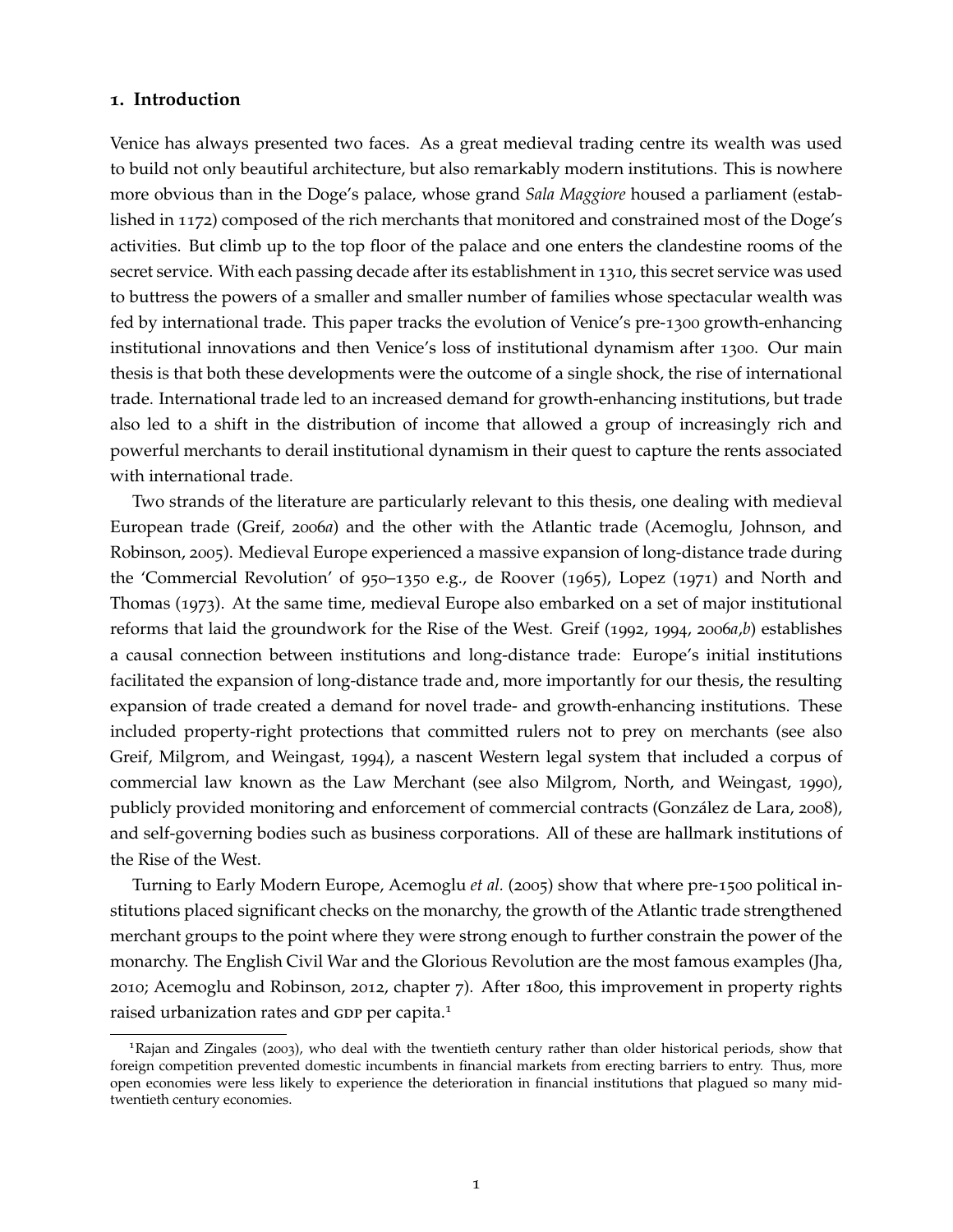The above research is pervaded by two themes that will be important for our analysis. First, institutional change occurs not because it is efficient, but because it is advanced by powerful special interests.<sup>[2](#page-3-0)</sup> Second, as trade grows it affects the domestic distribution of income and hence the relative power of competing special interests. It is this change in relative power that drives institutional change.[3](#page-3-1)

#### *The Story of Venice*

In order to deepen our understanding of the impacts of long-distance trade, via income distribution, on long-run institutional dynamics, we turn to a detailed historical and statistical examination of Venice during the Commercial Revolution. The broad outlines of Venetian history that we use to support our thesis are as follows. Through a series of fortunate events in the ninth century, Venice became politically independent. This, together with Venice's fortunate geography, uniquely positioned it to benefit from rising trade between Western Europe and the Levant. These two factors combined to enrich Venetian merchants, who used their new-found economic muscle to push for institutional change.

The two key dates for improvements in *property rights* institutions are 1032, which marks the end of a de facto hereditary Dogeship and 1172, which marks the establishment of a Venetian parliament that was the ultimate source of political legitimacy. *Contracting institutions* also displayed extraordinary dynamism during the Commercial Revolution, in part to deal with the commitment and enforcement problems that come with doing business abroad [\(Milgrom](#page-39-2) *et al.*, [1990](#page-39-2); [Greif](#page-38-4) *[et al.](#page-38-4)*, [1994](#page-38-4); [Greif,](#page-38-0) [2006](#page-38-0)*a*), but also to deal with the unique demands placed on capital markets by long-distance, seaborne trade. This risky trade required large capital outlays that literally sailed out of sight and this in turn led to the development of new business forms and legal innovations that supported the mobilization and allocation of capital. One particularly famous innovation was the limited-liability partnership known as the *colleganza* in Venice and the *commenda* elsewhere in Europe. It was the direct precursor of the great joint stock companies of a later period. Importantly for our thesis, it allowed even relatively poor merchants — who had neither capital nor collateral — to engage in long-distance trade.

These institutional improvements made Venice wealthier overall, but also led to substantial changes in the Venetian distribution of income. For one, the riskiness of trade together with the widespread involvement of Venetians in this trade, created a great deal of income churning mostly rags to riches but also some riches to rags. For another, a small group of merchant families grew spectacularly wealthy.

<span id="page-3-0"></span><sup>&</sup>lt;sup>2</sup>This point is part of [Acemoglu'](#page-36-2)s ([2003](#page-36-2)) broader discussion of why there is no political Coase theorem. See also North's ([1990](#page-39-3)) related critique of [North and Thomas](#page-39-1) ([1973](#page-39-1)). This point is also part of Greif's notion of 'coercionconstraining institutions' [\(Greif,](#page-38-7) [2005](#page-38-7), [2008](#page-38-8); [González de Lara, Greif, and Jha,](#page-38-9) [2008](#page-38-9)).

<span id="page-3-1"></span><sup>3</sup>See [Acemoglu](#page-36-3) ([2008](#page-36-3)), [Acemoglu, Bautista, Querubín, and Robinson](#page-36-4) ([2008](#page-36-4)), and especially [Acemoglu and Robinson](#page-36-5) ([2006](#page-36-5), chapter 10) who examine how changes in economic and political *inequality* affect economic development and transitions to democracy. See also [Greif and Laitin](#page-38-10) ([2004](#page-38-10)) and [Greif](#page-38-0) ([2006](#page-38-0)*a*) who study the role of changing income distribution for institutional change in a comparative study of Venice and Genoa. [Do and Levchenko](#page-37-1) ([2009](#page-37-1)) and [Levchenko](#page-39-4) [\(forthcoming\)](#page-39-4) develop important theoretical models of the impact of trade, via rent creation and the power it confers, on institutions.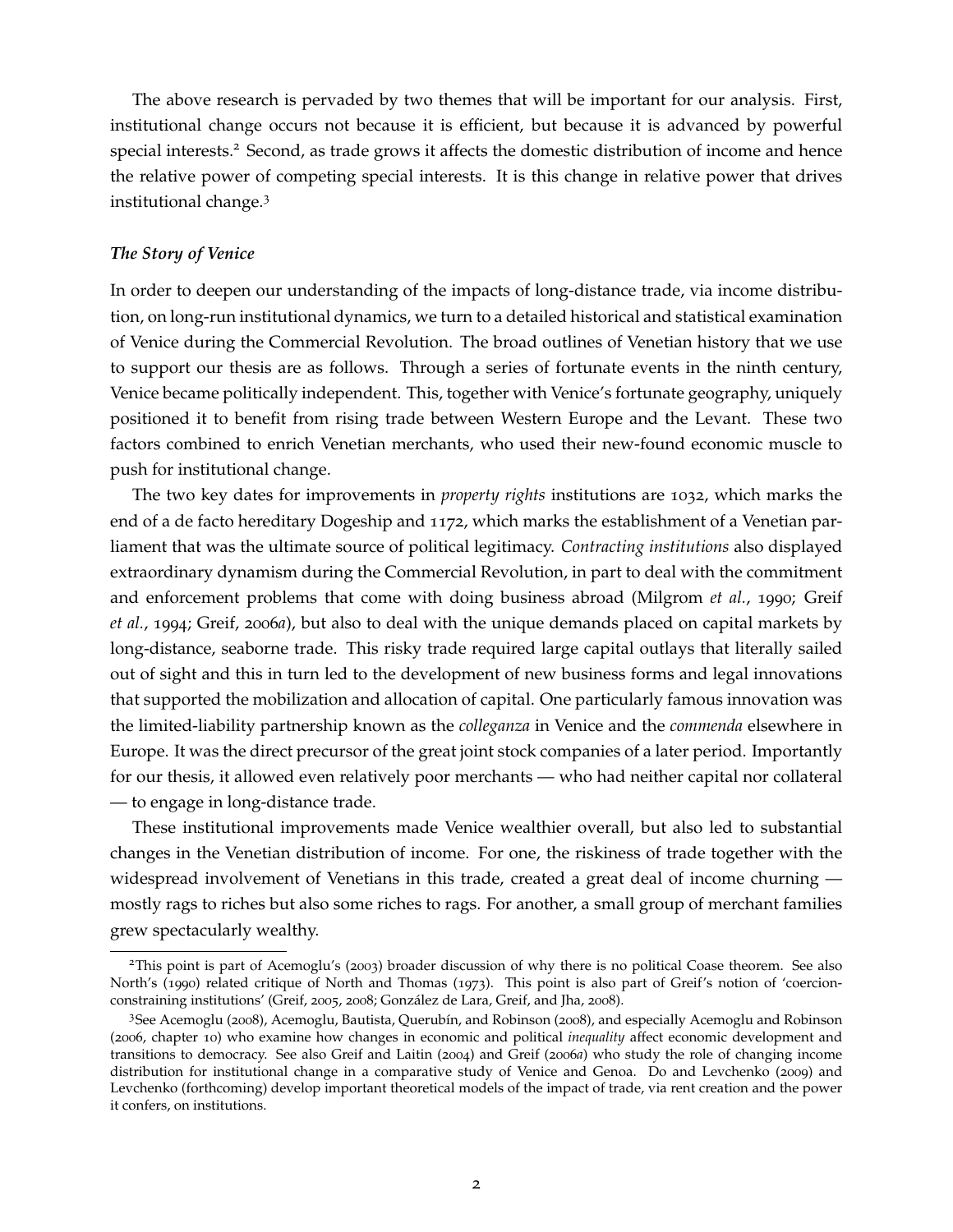This brings us to the great puzzle of Venetian history: its remarkable institutional dynamism fell off sharply during the period 1297–1323. This defining epoch in Venetian history, known as the *Serrata* or 'closure,' brought Venetian politics under the control of a tightly knit cabal of the richest families. It was, in [Norwich'](#page-40-1)s ([1977](#page-40-1)) words, the triumph of the oligarchs. Further, by the early 1330s this political closure had spilled over into an economic closure that excluded poorer families from participation in the most lucrative aspects of international trade. Venetian property-right institutions had taken one large step backwards and her contracting institutions had lost their dynamism.

To understand this puzzle, we construct a model that highlights the key role played by the evolution of income distribution. To this end, we introduce political and coercive institutions into a version of the [Banerjee and Newman](#page-36-6) ([1993](#page-36-6)) framework of occupational choice and income dynamics (see also [Galor and Zeira,](#page-37-2) [1993](#page-37-2)).<sup>[4](#page-4-0)</sup> In our model, as was the case in medieval Venice, political power is tied to mercantile wealth and participation in international trade is limited by wealth constraints (the poor cannot self-finance) and possibly by legislation (the poor can be excluded from long-distance trade).

Along the model's equilibrium path there is economic and political mobility until the wealthiest merchants are powerful enough as a group to restrict entry into political markets. However, long-distance trade continues to generate wealth for up-and-coming merchants, which poses a political and economic threat to the wealthiest merchants. To prevent this without triggering a revolt, the wealthiest merchants co-opt the *nouveau riche* by allowing them into the Great Council. (In the model, this enlargement happens only once; likewise in the historical record.) This larger coalition then restricts participation in long-distance trade to Great Council members. That is, barriers to entry into both political and economic markets are erected. The resulting evolution of the distribution of income (and hence of coercive power), permanently supports this outcome.

We show empirically how this replicates the sequence of historical events associated with the *Serrata* of 1297–1323. The key outcome of the *Serrata* was the creation of a hereditary nobility that had the exclusive right to serve in the Great Council and used this right to restrict participation in long-distance trade. To deepen our understanding of the *Serrata*, we develop a database consisting of the 8,103 elected members of the Great Council in the period immediately preceding the *Serrata* (1261–1295). We use this to show that mobility was indeed eroding the political position of the wealthiest families. In particular, they were losing seats to up-and-coming families who had not previously been involved in politics. This is the first systematic use of these complex data. Building on [Kedar](#page-38-11) ([1976](#page-38-11)) and [González de Lara](#page-38-5) ([2008](#page-38-5)), we also code up the hundreds of *colleganza* contracts for long-distance trade that have survived from the period 1073–1342. We use this to show that economic restrictions enacted during the *Serrata* were effective not only in restricting the use of the

<span id="page-4-0"></span><sup>4</sup>The importance of the interaction between politics and economics in credit-constrained economies has been investigated by [de Soto](#page-37-3) ([1989](#page-37-3)) and [Besley, Burchardi, and Ghatak](#page-37-4) ([2012](#page-37-4)).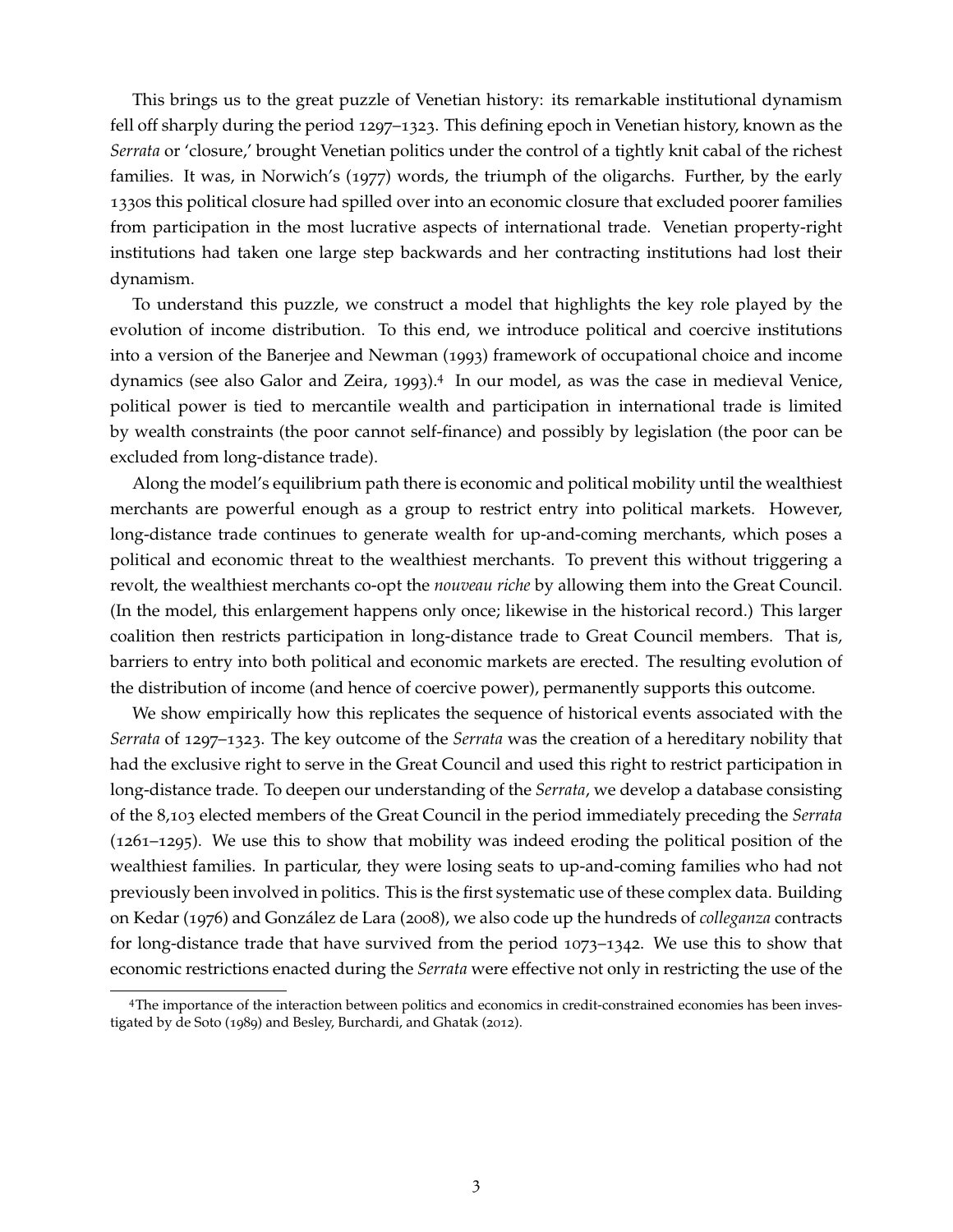*colleganza* to the newly created nobility, but in restricting it to the most powerful of these nobles.<sup>[5](#page-5-0)</sup>

Despite the fact that the *Serrata* was a major step backwards for property-right and contracting institutions, it did not bring Venice's economic and social successes to an end. But it did fundamentally alter the nature of these successes. Venice continued to engage in international trade; however, relative to its pre-*Serrata* path, a smaller fraction of its population was involved in long-distance trade, the wealth distribution became more polarized, and social, political and economic mobility evaporated. This is precisely what the model predicts and the historical record shows.

#### *Contributions and Connections*

Our thesis makes a number of contributions to the literature. First, we show that *the single shock* of rising long-distance trade initially led to institutional dynamism and then, after the *Serrata*, to a loss of this dynamism. Thus, trade can have positive effects, negative effects, or as in Venice, first positive and then negative effects. Second, using data on participation in parliament and long-distance trade, we more precisely pin down the pre- and post-*Serrata* special interest groups that drove institutional change. Third, whereas in [Acemoglu](#page-36-0) *et al.* ([2005](#page-36-0)), initial property-right institutions are exogenous, in the Venetian case their early development can be traced back to the growth of long-distance trade.

This introduction leaves a question hanging. If institutions are so important for long-term growth, why did Venice not immediately decline after the *Serrata*? This is all the more puzzling given the costs of oligarchization that Venice appears to have borne i.e., a loss of entrepreneurialism and 'oligarch-biased' technical change [\(Acemoglu,](#page-36-3) [2008](#page-36-3)). The answer is that oligarchization helped Venice by putting a lid on the destructive inter-clan rivalries that so ravaged other European communes. Here our analysis dovetails tightly with that of [Lane](#page-39-5) ([1971](#page-39-5), pages 259–260), [Greif](#page-38-0) ([2006](#page-38-0)*a*, section 6.4) and [González de Lara](#page-38-5) ([2008](#page-38-5)) who emphasize the role of these rivalries. See section [7](#page-33-0).

Sections [2](#page-5-1)–[4](#page-11-0) review Venice's early history and the rise of property-right and contracting institutions. Section [5](#page-16-0) presents the model. Section [6](#page-25-0) reviews the *Serrata* and presents our empirical results. Section [8](#page-35-0) concludes.

#### <span id="page-5-1"></span>**2. A Brief History, 800-1297**

This section provides a brief overview of Venetian history, with a focus on Byzantium since it played an essential role and its history will be less familiar to many readers.

<span id="page-5-0"></span><sup>5</sup>This aspect of our paper is related to Jha's ([2010](#page-38-6)) analysis of the English Long Parliament (1640–1660). He uses detailed data on parliamentarians to examine the formation of the coalition that supported stronger constraints on the Crown. Using data on the investments of about 500 parliamentarians, Jha finds that a particular financial innovation shares in overseas companies — allowed broader investor participation in overseas trade and thus was key in aligning interests against royal discretion over foreign economic affairs. This is similar to the longer-term role the *colleganza* played in Venice before (but not after) the *Serrata*.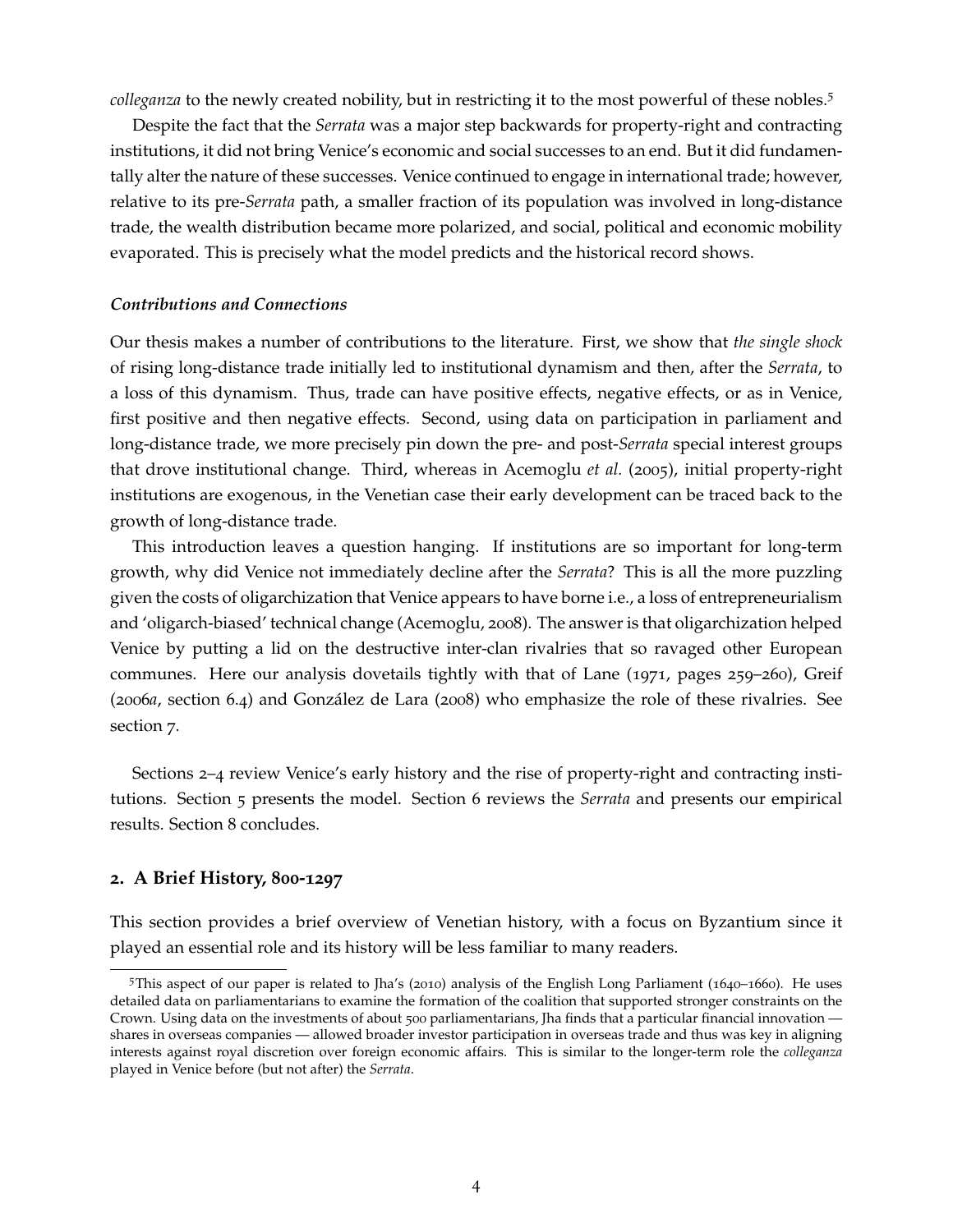

# <span id="page-6-0"></span>Figure 1: Medieval Shipping Lanes of the Eastern Mediterranean

# **A** *Political Sovereignty, 800–992*

Venice was the only significant part of the Italian peninsula that was not conquered by the many barbarian invasions of the fifth to eighth centuries. Even though Venice was only a swampy backwater, in 800 it had the dubious distinction of being the westernmost outpost of Byzantium. The crowning of Charlemagne in 800 heralded the re-emergence of a strong political entity in Western Europe and drew the ire of the Byzantine emperor. Not surprisingly, the first military conflict between the Western and Eastern empires took place in the lagoon along the beautiful beaches of the Lido. Charlemagne's troops were turned back by a joint Venetian-Byzantine force and, in the resulting peace treaty of 814, Charlemagne renounced all claim to Venice. Further, Byzantium acknowledged Venetian help by granting it *de facto* independence. Over the next two centuries Venice repeatedly helped Byzantium in its battles with the Arabs and was rewarded with official independence in the Golden Bull of 992. See [Nicol](#page-39-6) ([1988](#page-39-6)).

In short, through a "series of fortuitous events" [\(Cessi,](#page-37-5) [1966](#page-37-5), page 261) Venice achieved unusual freedom from the external political and military influences that plagued the Italian peninsula and indeed, most of Europe. This allows us as researchers to observe five centuries of history during which Venice's merchants would push for political reforms free from the external military threats of East and West.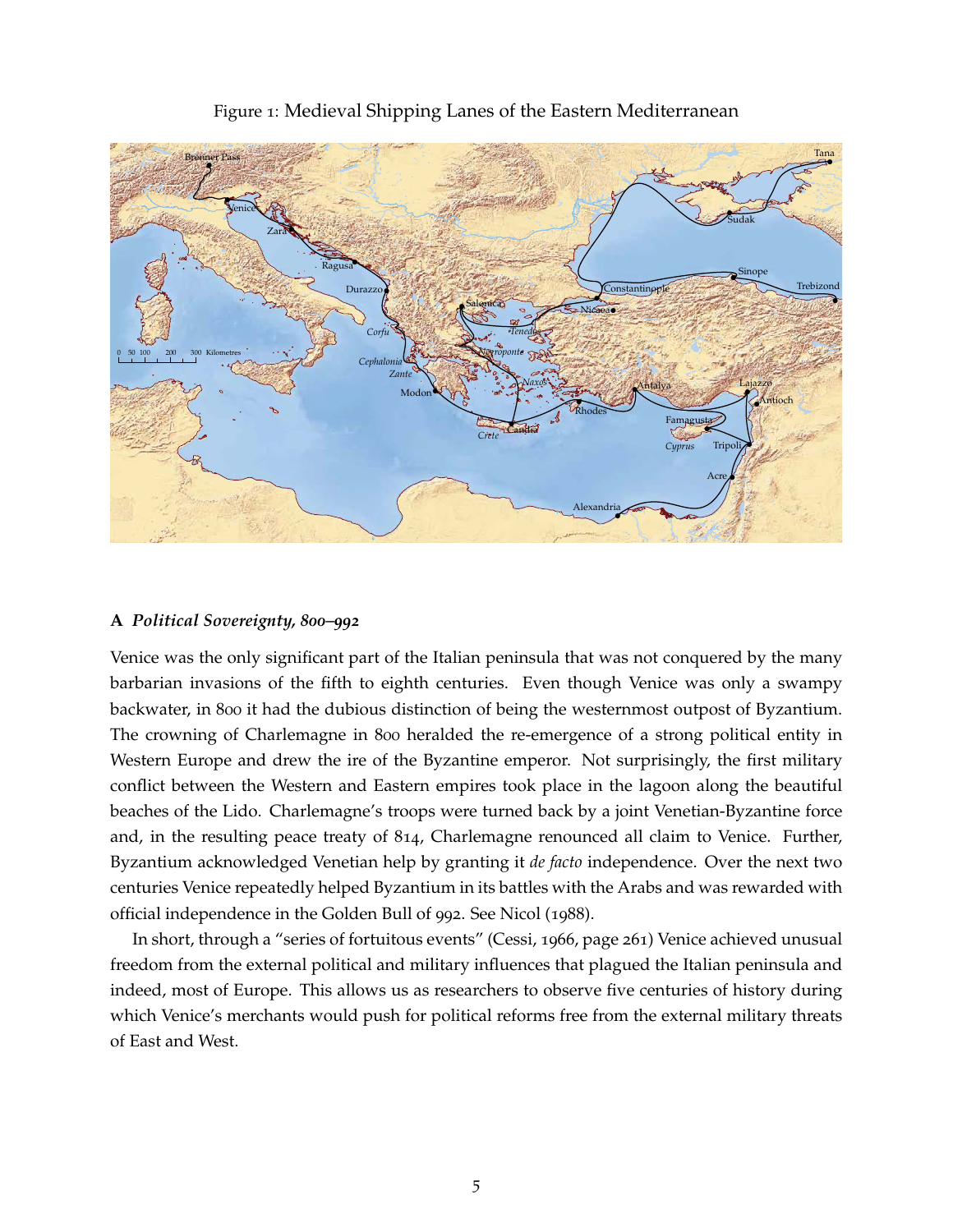#### **B** *The Reemergence of Long-Distance Trade, 969–1082*

It turns out that the Dark Ages were not so dark. By the middle of the tenth century, Europe had shaken off its slumber and stepped onto the threshold of a 'Commercial Revolution' that would last four hundred years [\(Lopez,](#page-39-0) [1971](#page-39-0), [North and Thomas,](#page-39-1) [1973](#page-39-1)). A big part of this revolution was the rise of long-distance trade between Western Europe and the Levant (including Byzantium). Venice was again lucky: it was strategically positioned on a major and ancient route from Constantinople to Western Europe that went through the lagoon, up the Adige River into the Alps, over the Brenner Pass, and down into the Rhine and Danube basins. See figure [1](#page-6-0).

The economic rise of Western Europe was an unexpected boon to Venice. In the eleventh cen-tury, the Rhine and Danube were home to four of the five largest cities in Western Europe.<sup>[6](#page-7-0)</sup> Closer to home, the Venetian lagoon dominated the mouths of the key navigable rivers of Lombardy (the Po, Brente, and Adige rivers), thus allowing Venice to control the carriage trade (wheat, salt and timber) of an economically dynamic region that stretched westward to Milan.

To the east lay Byzantium, inheritor of Rome's mantle. Venice was strategically placed midway between Byzantium and the West and so was Constantinople's natural trading partner. In 1000, Constantinople was Christian Europe's greatest industrial centre and its richest city. Its population of roughly 300,000 was as large as the combined populations of the next 10 largest cities in Christendom.[7](#page-7-1) Unfortunately for Venice, large-scale trade in the Eastern Mediterranean was not an option before 969. In an era when ships sailed within sight of land and were beached at night, Arab control of Syria, Cyprus, Crete and Sicily allowed Arab pirates to plunder the Aegean and Ionian coastlines and seas, making Christian shipping far too dangerous [\(Rotman,](#page-40-2) [2009](#page-40-2)). It also blocked much of the Levant trade. In short, the Arabs dominated the main Mediterranean sea lanes. See figure [1](#page-6-0).<sup>[8](#page-7-2)</sup>

All this changed at a dizzying rate when, between 961 and 969, a resurgent Byzantium regained control of the Eastern Mediterranean sea lanes by conquering Syria, Crete and Cyprus. Largerscale trade between Venice, Constantinople and the Levant quickly re-emerged. As [Pryor](#page-40-3) ([1988](#page-40-3), page 111) writes of these conquests: "Christian reconquest of the Muslim possessions along the trunk [main shipping] routes in the tenth and eleventh centuries laid the foundations for the later Western domination of those routes, with all that implied. The reconquest thus appears as one of the most fundamentally important historical processes in Mediterranean history."[9](#page-7-3)

From 969 on Venetian long-distance trade expanded steadily; however, everything was accelerated after 1082. In that year, a remarkable confluence of exogenous events on distant shores

<span id="page-7-0"></span><sup>&</sup>lt;sup>6</sup>Regensburg on the Danube (population 40,000) and Mainz (30,000), Speyer (25,000) and Cologne (21,000) on the Rhine. Merchants from London (25,000) and Paris (20,000) were not on this route, but could be met at the Champagne Fairs (today in eastern France). Population data are from [De Long and Shleifer](#page-37-6) ([1993](#page-37-6), table 1).

<span id="page-7-1"></span><sup>7</sup>These 10 cities combined had a population of 291,000. See [De Long and Shleifer](#page-37-6) ([1993](#page-37-6), table 1). Venice had a population of 45,000. Data for Constantinople are from [Chandler](#page-37-7) ([1987](#page-37-7)).

<span id="page-7-2"></span> $8P$ ryor ([1988](#page-40-3)) provides a detailed explanation of how these sea lanes were determined by prevailing winds, limited sailing technologies, and the availability of ports with shelter and fresh water.

<span id="page-7-3"></span><sup>9</sup>Venice had one last piece of good luck, one that is rarely mentioned in tour guides: Venice was heavily involved in the slave trade. In 969, many Slavs were still pagan and fair game for slaving. (The similarity between 'Slav' and 'slave' is no coincidence.) Slavs were captured on Venice's northwestern doorstep and transhipped via Venice to Constantinople and Islamic countries [\(Rotman,](#page-40-2) [2009](#page-40-2)). The slave trade remained important to Venice for many centuries.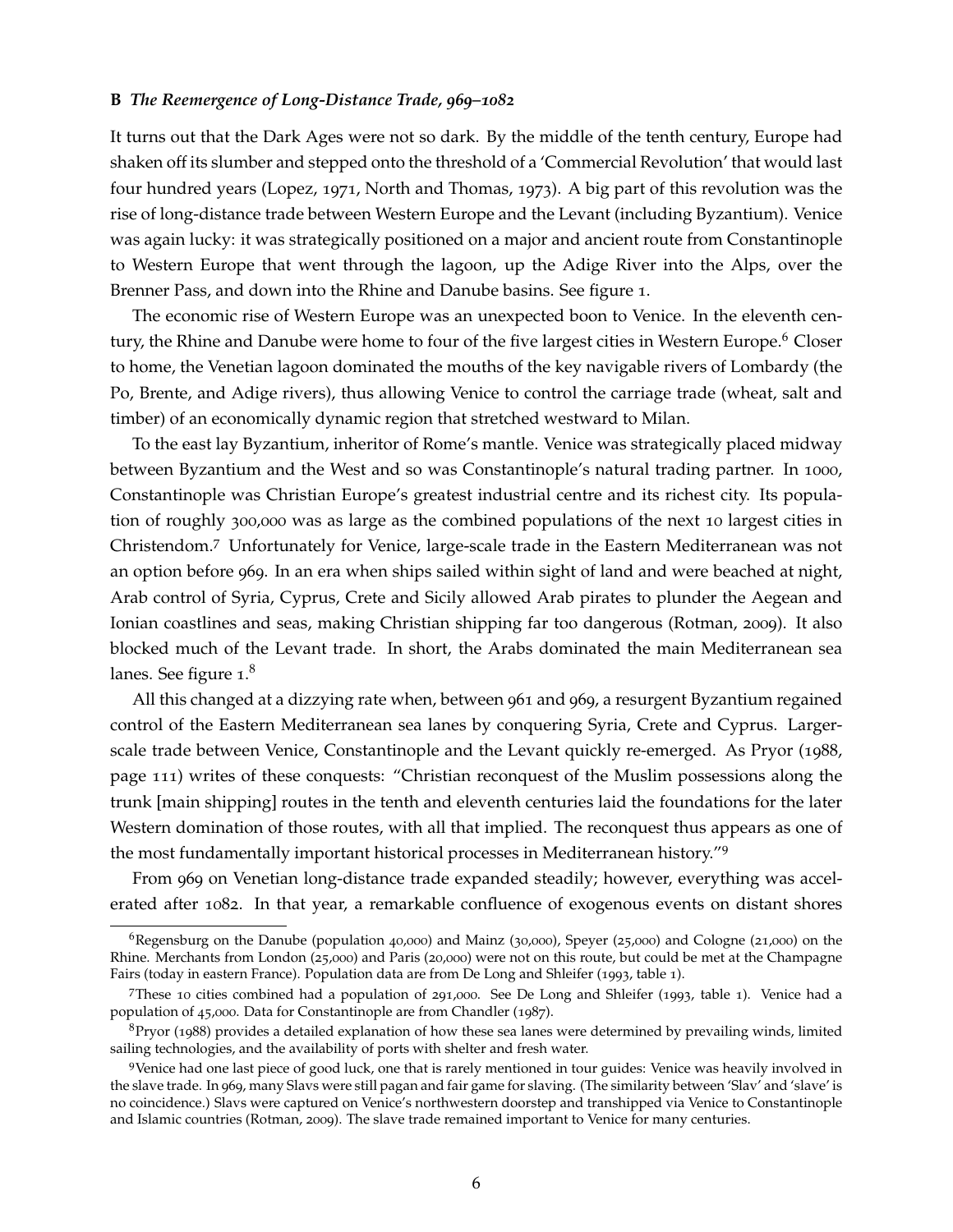propelled Venice into a period of unprecedented prosperity and 'globalization.' The events began in the Near East. In 1071, the Byzantine resurgence in the Near East was dramatically reversed by the Battle of Manzikert, which brought the Seljuk Turks to Nicaea, a stone's throw from the gates of Constantinople. In the West, the Normans ousted Byzantine forces from Southern Italy in 1071 and in 1081–1082 they set their sights on Constantinople, crossing the Adriatic and marching on Constantinople.

In the ensuing panic, a military man was installed as the new Byzantine emperor. He immediately enlisted Venice — a long-time ally and mutual foe of the Normans — to disrupt the Norman's Adriatic crossing. Byzantium was in dire straights and Venice extracted a heavy price for its naval involvement. The Golden Bull of 1082 granted Venice duty-free access to 23 of the most important Byzantine ports and granted Venetian merchants property-right protections from the caprices of corrupt Byzantine administrators. Most importantly, the Venetians were given buildings and wharfs *within* Constantinople. That is, Venetians become the first foreign traders in Constantinople to have their own Quarter. See [Brown](#page-37-8) ([1920](#page-37-8)) for details. Over the next century the Quarter would become home to a staggering 20,000 Venetian merchants. The 1082 Golden Bull was crucial to this Venetian maritime expansion.<sup>[10](#page-8-0)</sup>

Summarizing, the rise of Venetian long-distance trade was initially driven by *exogenous* factors: the economic rise of Western Europe and the resurgence of Byzantium, both in the second half of the tenth century; Christian conquest of Mediterranean sea lanes after 969; and the Golden Bull of 1082. To be even more reductionist: Venetian trade expanded sharply after two exogenous events, those of 969 and 1082.

#### <span id="page-8-2"></span>**C** *Colonial Empire and Nobility Rents, 1082–1297*

After 1082, Venice entered a two-centuries long period of expansion into the Eastern Mediterranean. This expansion necessarily generated tensions between Venice and Constantinople. These became increasingly serious after 1148 and came to a head on the night of March 12, 1171 when the Byzantine emperor rounded up 10,000 Venetians residing in the Empire and announced that they were being held for ransom.<sup>[11](#page-8-1)</sup> The hostage crisis precipitated Venice's greatest constitutional crisis, a point of importance which we discuss below. It also increased Venetian belligerence towards Constantinople, which culminated in the Venetian-led Fourth Crusade. On April 12, 1204 the blind Doge Enrico Dandolo ordered his galley beached under the walls of Constantinople and urged his men up and over. They entered the history books as the first foreigners ever to enter Constantinople by force. Constantinople fell and in the upheaval that followed, Venice grabbed a vast swath of colonies spread throughout the Aegean, Eastern Mediterranean and Black Seas.

<span id="page-8-0"></span><sup>&</sup>lt;sup>10</sup>Note that the Bull was due to the temporary weakness of Byzantium, not the strength of Venice. Venetian involvement in the 1081–1082 campaign was a military disaster and the Normans eventually turned back voluntarily in order to quell an uprising back home in Southern Italy.

<span id="page-8-1"></span><sup>&</sup>lt;sup>11</sup>These events are described by the contemporary Byzantine historian [Choniates](#page-37-9). See Choniates ([1984](#page-37-9), pages  $50-51$ , 97–98). The figure of 10,000 is from the early thirteenth-century *Historia Ducum Veneticorum* which is reprinted in [Berto](#page-36-7) ([1999](#page-36-7), chapter 18). This is also the source of the above figure of 20,000: "*Exierunt autem anno illo fere viginti milia Venetorum in Romaniam*."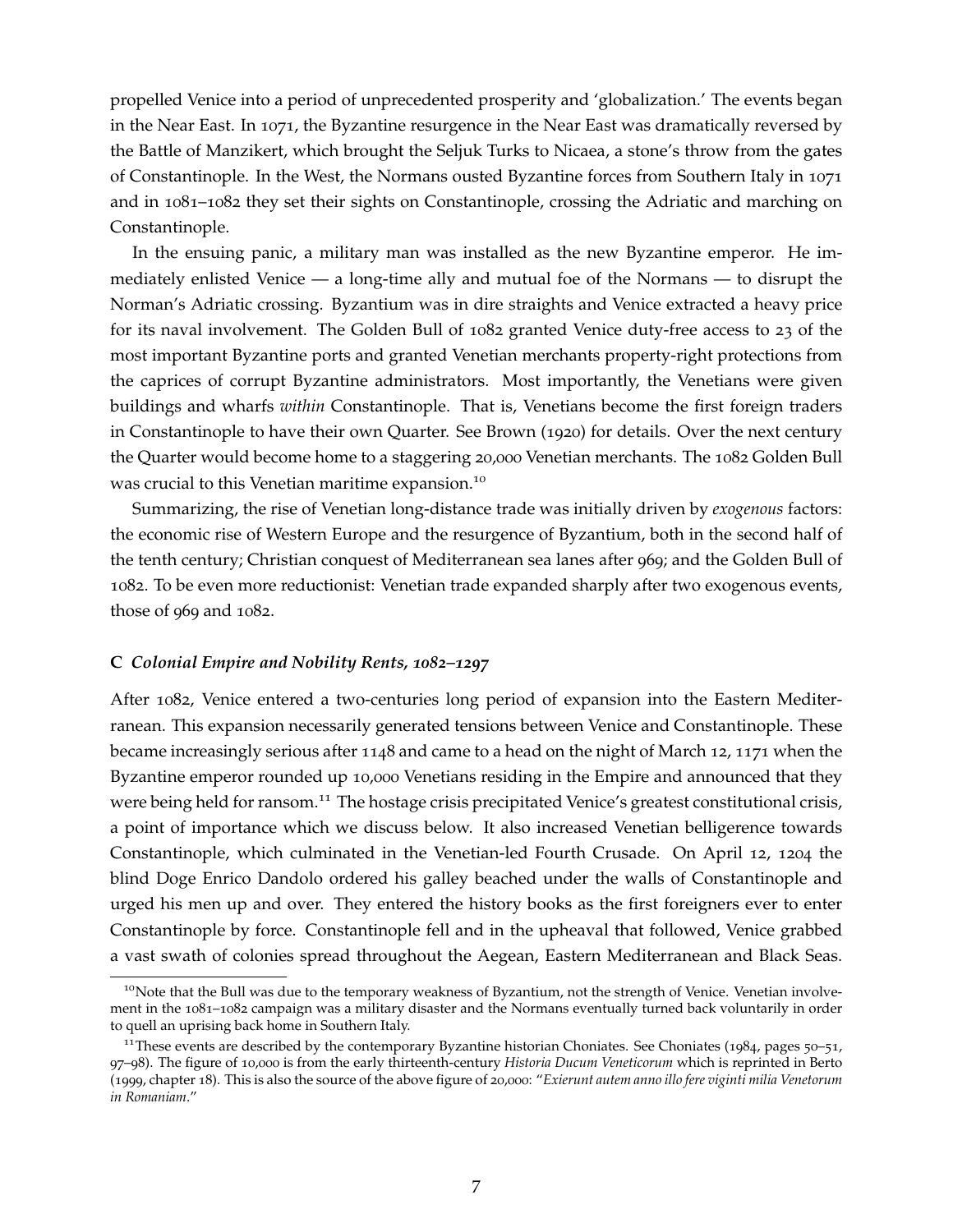Over the next half century, upwards of 70,000 Venetians would migrate to these colonies, creating a vast commercial network within a colonial empire.

To run its colonial empire, Venice quickly established a colonial bureaucracy. At its apex stood a relatively small number of chief colonial administrators.<sup>[12](#page-9-0)</sup> They occupied extraordinarily lucrative offices: large salaries were paid by the Venetian state (e.g., [Robbert,](#page-40-4) [1994](#page-40-4), tables 4–8) and officeholders "usually mixed business with politics" [\(Lane,](#page-39-7) [1973](#page-39-7), page 141). [Rösch](#page-40-5) ([1989](#page-40-5), pages 160–161) documents that within just three years of the 1204 conquest, nine Venetians had already earned vast profits. By the time of the *Serrata* in 1297–1323, chief colonial administrators were drawn exclusively from the richest families of the newly formed nobility [\(O'Connell,](#page-40-6) [2009](#page-40-6), chapter 2). We therefore refer to the benefits of officeholding as 'nobility rents.' There were many other forms of nobility rents and we focus on just this one for simplicity.[13](#page-9-1)

# **3. Domestic Institutional Change: Constraints on the Executive**

We argue in the next two sections that the expansion of long-distance trade initially promoted positive domestic institutional change. In this section we focus on constraints on the executive (property rights) and in the next on contracting institutions.

# **A** *The End of a Hereditary Doge, 1032*

Venice is famous for its popular election of a Doge. Yet for the two centuries following Byzantium's first recognition of a local Doge in 814, all Doges were members of just three families.[14](#page-9-2) The common claim that early Venice was a democracy is nothing but a myth: a hereditary Dogeship was the rule. Venice had a "monarchical regime" [\(Cessi,](#page-37-5) [1966](#page-37-5), page 270) and "the Doge was a monarch of unlimited power" [\(Lane,](#page-39-7) [1973](#page-39-7), page 90).

Cracks in Dogal power began to appear in 976 when Doge Candiano IV was hunted down and murdered. His feudal interests on the mainland, his attempts to maintain power by courting the Holy Roman Emperor, and especially his resulting conflicts with the Byzantine Emperor were too much for the growing group of merchants who depended heavily on Byzantine trade. See [Nicol](#page-39-6) ([1988](#page-39-6), chapter 3). Early Doges would not have pandered to these merchants. However, the securing of Mediterranean shipping lanes in the 960s and the resulting increase in long-distance trade had substantially altered the distribution of power through its impact on the wealth of merchants.

<span id="page-9-0"></span><sup>&</sup>lt;sup>12</sup>These included the Sanudos in Naxos, the Ghisi in Tinos and Mykonos, Marco Dandolo in Andros, Leonardo Foscolo in Anaphe, Marco Venier in Cerigo, Iacopo Barozzi in Santorini, Iacopo Viear in Cerigotto and, of course, the Corners in Crete. See [O'Connell](#page-40-6) ([2009](#page-40-6), page 18).

<span id="page-9-1"></span><sup>13</sup>Nobility rents are famously documented by [Queller](#page-40-7) ([1986](#page-40-7)) who argues that the nobility used the Great Council corruptly and to great personal advantage. Other examples of nobility rents include a welfare system that transferred public funds to impoverished members of noble families, the use of influence peddling, and the subsidization of the nobility-dominated galley trade. See Queller and, on the subsidization, [O'Connell](#page-40-6) ([2009](#page-40-6), page 5).

<span id="page-9-2"></span><sup>14</sup>The three families were the Participazios, Candianos, and Orseolos. Other names appearing in the list of Doges were individuals who were related by marriage to one of these three families. See http://fmg.ac/projects/medlands/venice.htm#\_toc130481391. The sole exception was Pietro Tribuno (888-912).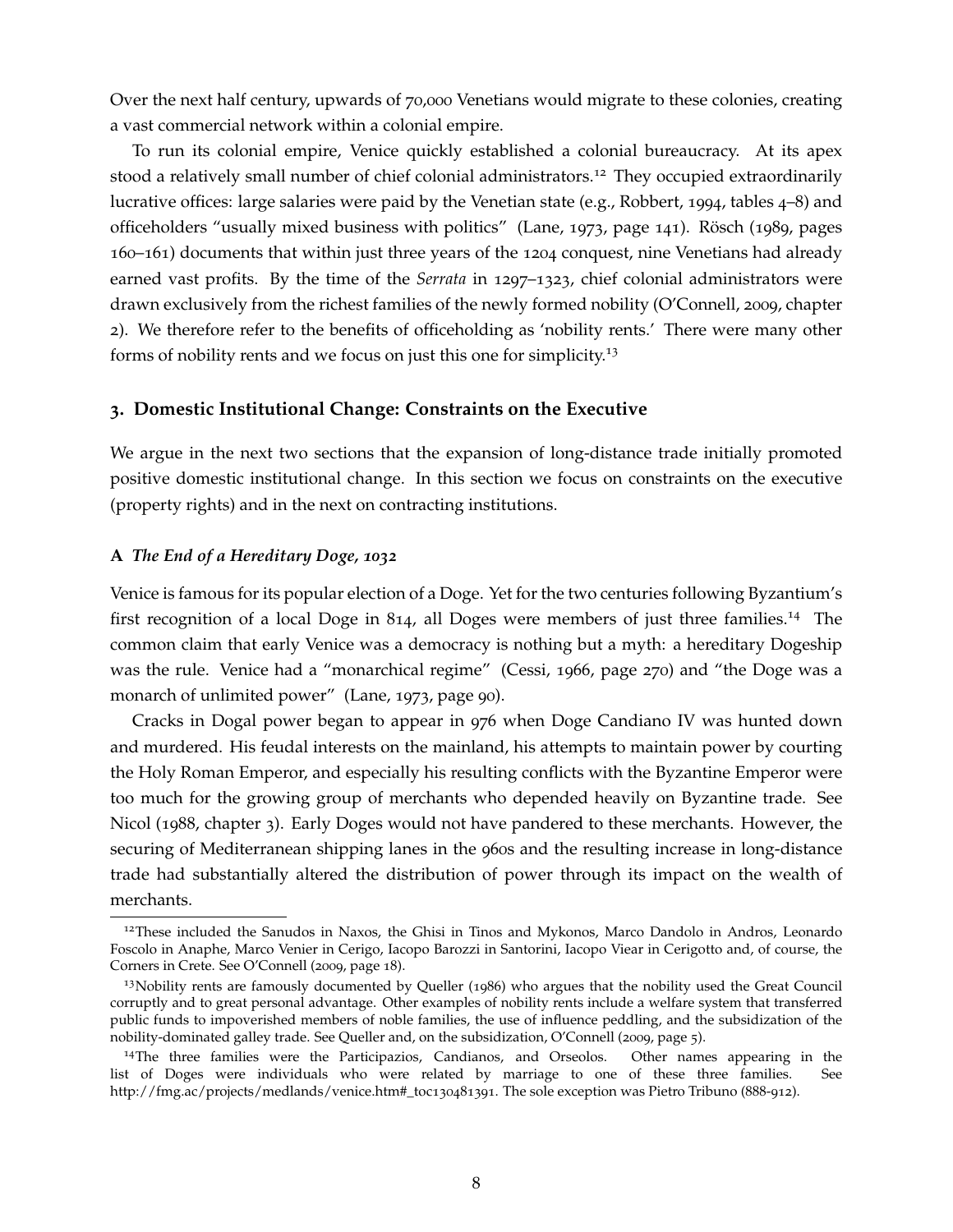Evidence that a large number of wealthy merchants had 'arrived in society' can be gleaned from the lists of endorsers of ducal documents. These lists contain large numbers of new names. For example, in a 971 ducal document which unsuccessfully attempted to patch up deteriorating relations with the Emperor, there were 72 endorsers and 81% of them were new names. Further, the number of new names jumped substantially in the 1090s i.e., shortly after the 1082 Golden Bull. See [Castagnetti](#page-37-10) ([1992](#page-37-10)*a*) and especially [Castagnetti](#page-37-11) ([1992](#page-37-11)*b*, pages 625–626 and 637–638).

As the merchant class grew in size and power, Doges were increasingly constrained in their attempts to pursue self-interest at the expense of communal interests. In 1032, the political unrest initiated in 976 came to a head with the election of a Doge who was a wealthy silk merchant. His election brought an end to the system of hereditary Doges. Doges were banned from appointing their successor; a system of elections for Doges was put in place and enforced; and Doges were henceforth required to consult with two judges and abide by judicial decisions even on matters dealing with the Doge's private affairs. See [Lane](#page-39-7) ([1973](#page-39-7), page 90) and [Cessi](#page-37-5) ([1966](#page-37-5), pages 263 and 270). The first significant constraint on the executive was established and long-distance trade, through its impact on the distribution of wealth and power, was the key driver of this institutional innovation.

## **B** *Establishment of a Parliament, 1172*

Between the reforms of 1032 and the hostage crisis of 1171, Venice experienced a massive expansion of its maritime commerce and power. The 1094 consecration of Saint Mark's Basilica, Venice's greatest architectural achievement, is a lasting testament to this expansion. Venetian merchants were growing rich from long-distance trade. With their burgeoning powers, the time was ripe for merchants to flex their political muscle. The hostage crisis of 1171 forced the issue.

As far as the merchant families were concerned, Doge Vital II Michele (1156–1172) was a liability. The Michele family had held the Dogeship for 52 of the last 76 years and, while the Dogeship had not yet passed from a father to a son, it was clear to all that constraints on the executive were being eroded.<sup>[15](#page-10-0)</sup> The hostage crisis in March of  $1171$  provided an unexpected opportunity to reassert those constraints. In September of 1171, Doge Vital II Michele headed a large armada that was to blockade and harass Constantinople until the hostages were released. The plan failed miserably and in May of 1172 the fleet returned in utter disarray, bringing with it a devastating plague. Venetian frustration was palpable and much of it was directed against the Doge. A certain Marco Casiolo was particularly frustrated — perhaps his family had been wiped out by the plague so frustrated that he followed the unarmed Doge down a side street and murdered him. It had been almost two centuries since a Doge had been murdered and the unexpected assassination left a power vacuum which the Ducal Councillors and leading merchant families immediately filled. Instead of electing a new Doge, they waited seven months until they had developed a constitution whose centrepiece was an elected parliament, known as the Great Council. As in [Jones and Olken](#page-38-12) ([2009](#page-38-12)), the assassination of an autocrat produced a transition to a more democratic regime.

<span id="page-10-0"></span><sup>15</sup>The Michele Doges were Vital I Michele (1096–1102), Domenico Michele (1117–1130), and his son-in-law Pietro Polani (1130–1148).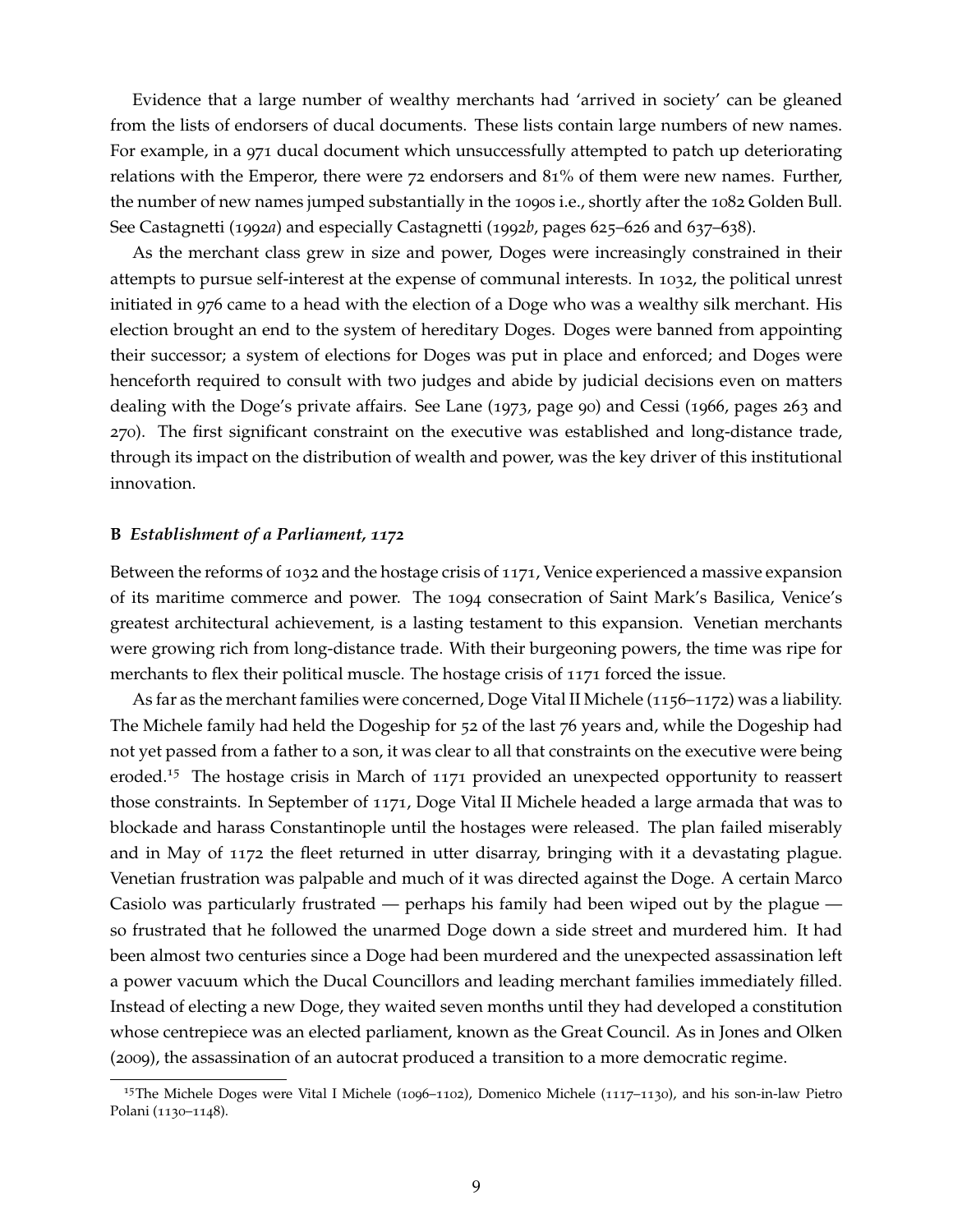To get a sense of the powers of this new legislative body, we review here the Council's power over the Doge. First, sometime between 1172 and 1192 the Great Council arrogated to itself the power to elect the Doge. The election rules, which evolved gradually, are memorable for their alternating use of randomizations and nominations; however, hiding behind this neat rule is something more fundamental – the Doge was elected by members of the Great Council. Second, on taking office the Doge was required to take an oath that explicitly listed what the Doge could *not* do e.g., expropriate state property or preside over cases against himself. The Great Council added to this list with the election of each new Doge [\(Madden,](#page-39-8) [2003](#page-39-8), page 95–101, and [Hazlitt,](#page-38-13) [1966](#page-38-13), page 437). Third, in all important decisions, the Doge was required to consult with a six-member Ducal Council that was elected by and accountable to the Great Council. As [Madden](#page-39-8) ([2003](#page-39-8), page 98) notes: "In short, by 1192 the doge could do almost nothing without approval of the council."

The establishment of the Great Council as the ultimate source of political legitimacy and the significant constraints imposed by the Oath of Office on Doges were major institutional innovations. For [Norwich](#page-40-1) ([1977](#page-40-1), page 90) these were "arguably the most important reforms in Venetian history." They dramatically limited the power of the Doge and arrogated his powers to a large group of families who owed their wealth and power to long-distance trade.

#### <span id="page-11-0"></span>**4. Domestic Institutional Change: The Rise of Contracting Institutions**

## **A** *General Observations*

The two centuries following 1082 were ones of extraordinary dynamism for contracting institutions. By the early fourteenth century, financial innovations included: the appearance of limitedliability joint stock companies; thick markets for debt (especially bills of exchange); secondary markets for a wide variety of debt, equity and mortgage instruments; bankruptcy laws that distinguished illiquidity from insolvency; double-entry accounting methods; business education (including the use of algebra for currency conversions); deposit banking; and a reliable medium of exchange (the Venetian ducat). All these innovations can be related directly back to the demands of long-distance trade.[16](#page-11-1)

Equally important is the development of a supporting legal and enforcement framework. The most discussed of these is the Law Merchant, which is universally accepted as the foundation of modern commercial law [\(Berman,](#page-36-8) [1983](#page-36-8)). Its very scope — the use of a court of peers to adjudicate commercial disputes between merchants travelling in distant lands — means that the Law Merchant was a direct and immediate response to the needs of long-distance trade [\(Kadens,](#page-38-14) [2004](#page-38-14)).[17](#page-11-2) The Commercial Revolution is also viewed as a key driver of the development of the modern Western legal tradition. This tradition has its origins in a legal revolution that occurred in the period 1075–1122 [\(Berman,](#page-36-8) [1983](#page-36-8), [Landau,](#page-38-15) [2004](#page-38-15)). While a general discussion of the origins

<span id="page-11-1"></span><sup>&</sup>lt;sup>16</sup>See [Weber](#page-41-0) ([2003](#page-41-0) [1889]), [de Roover](#page-37-0) ([1965](#page-37-0)), [Lopez and Raymond](#page-39-9) ([1967](#page-39-9)), [Lopez](#page-39-0) ([1971](#page-39-0)), [Pryor](#page-40-8) ([1981](#page-40-8), [1988](#page-40-3)), [Milgrom](#page-39-2) *[et al.](#page-39-2)* ([1990](#page-39-2)), [Mueller](#page-39-10) ([1997](#page-39-10)), [Kohn](#page-38-16) ([2005](#page-38-16)), and [González de Lara](#page-38-5) ([2008](#page-38-5)).

<span id="page-11-2"></span><sup>&</sup>lt;sup>17</sup>This observation is further supported by the dating of the Law Merchant. [Berman and Kaufman](#page-36-9) ([2004](#page-36-9)) date its inception to the growth of trade in the eleventh century and cite the 1095 Amalphitan maritime code as its earliest written form. Documents that refer to substantive merchant law appear shortly after 1100 and by 1200 formal commercial courts appear [\(Kadens,](#page-38-14) [2004](#page-38-14)).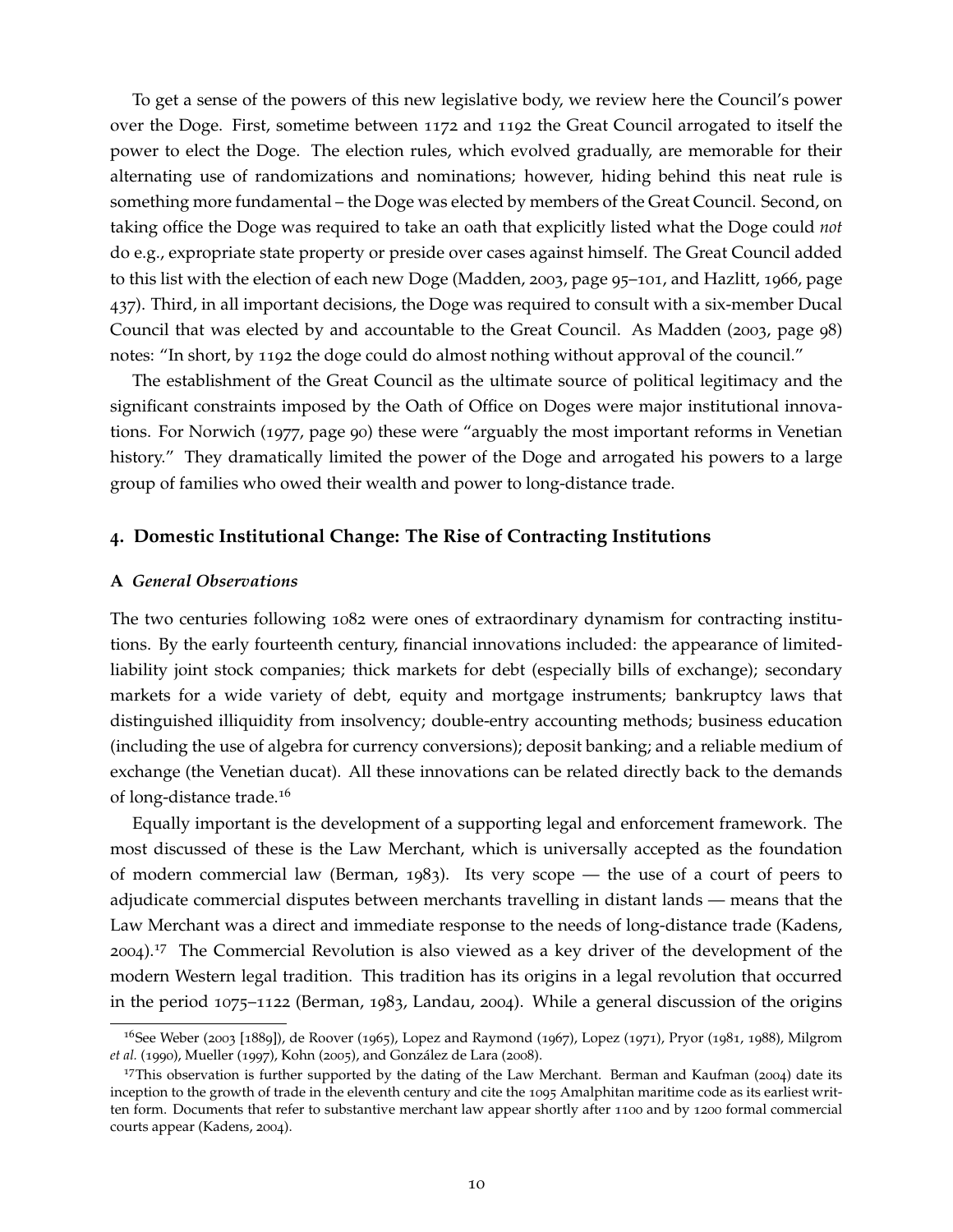of this legal tradition is outside the scope of this paper, a comment on timing is not. Civil law was not in use anywhere in Europe in 1000 [\(Radding and Ciaralli,](#page-40-9) [2006](#page-40-9)), but re-emerged in Europe in the second half of the twelfth century when communes began writing statutes governing their constitutions and commerce [\(Landau,](#page-38-15) [2004](#page-38-15)). The Doge's Oath of Office in 1172 is the first Venetian example of civil law that we are aware of. Second, the first half of the twelfth century witnessed an explosion of secular legal documents. Such documents were rare in 1050, but common by 1150.<sup>[18](#page-12-0)</sup> Venetian law developed rapidly thereafter: Its codification was begun under Doge Enrico Dandolo (1192-1205) and completed in 1242 by Doge Jacopo Tiepolo (1229-1249). See [Besta and](#page-37-12) [Predelli](#page-37-12) ([1901](#page-37-12)).

Thus, civil law and commercial documents both appear just after long-distance trade began its explosive growth. There were other developments in Venetian contracting institutions in this period. See, for example, [González de Lara](#page-38-5) ([2008](#page-38-5)). Here we simply conclude that the expansion of trade after 1082 was accompanied, especially towards the end of the twelfth century, by a remarkable set of innovations in contracting institutions.

#### **B** *The Colleganza as an Institutional Response to the Demands of Long-Distance Seaborne Trade*

We now take an in-depth look at one particular contracting innovation, the *colleganza*. This was a predecessor of the joint-stock company and is viewed by all economic historians as one of the key commercial innovations of medieval times, if not the key innovation e.g., [Lopez and Raymond](#page-39-9) ([1967](#page-39-9), page 174). Our aims in this subsection are threefold: (1) To discipline our discussion of institutional innovation by examining one innovation in detail; (2) To draw out the implications of long-distance trade for the evolution of income distribution; and, (3) To set the stage for the empirical work to come. To understand why the *colleganza* was such an innovation, one must first understand the mechanics of long-distance trade.

In travelling from Venice to the Eastern Mediterranean, the outbound trip averaged about one month and the return trip about two months [\(Pryor,](#page-40-3) [1988](#page-40-3), page 52). Today these trips take three to four days, which gives a sense of the hardships of the voyage. Ships typically left Venice at the end of March when the winter storm season was finished and the prevailing winds had turned favourable. If all went well, ships arrived in Constantinople by the end of April, spent three weeks collecting merchandise for the voyage home, and arrived back in Venice by July. The goods brought back were then sold to merchants travelling to the late summer fairs in Central and Western Europe. See [Lane](#page-39-11) ([1966](#page-39-11)) and [Lane](#page-39-7) ([1973](#page-39-7), pages 69–70). Such a trip, if on schedule, would have earned enormous profits, over 100 percent and sometimes much more.

While big returns could be had, there were also big risks. Death abroad from illness, shipwrecks, and piracy were common. There was also substantial business risk associated with the thinness of markets. A merchant who arrived in Acre a month late might find that the market was over for the year and be forced to dump his goods at fire-sale prices. Merchandise was not only sold, it was also bought for resale in Venice. Ships often travelled from port to port for months while merchants searched the hinterland for merchandise. Finally, weather delays alone could erase the

<span id="page-12-0"></span><sup>&</sup>lt;sup>18</sup>For Venice, this is apparent from the collection of the earliest commercial contracts [\(Morozzo della Rocca and](#page-39-12) [Lombardo,](#page-39-12) [1940](#page-39-12)). See [Wickham](#page-41-1) ([2003](#page-41-1)) and [Radding](#page-40-10) ([1988](#page-40-10)) for Tuscan and Lombard evidence, respectively.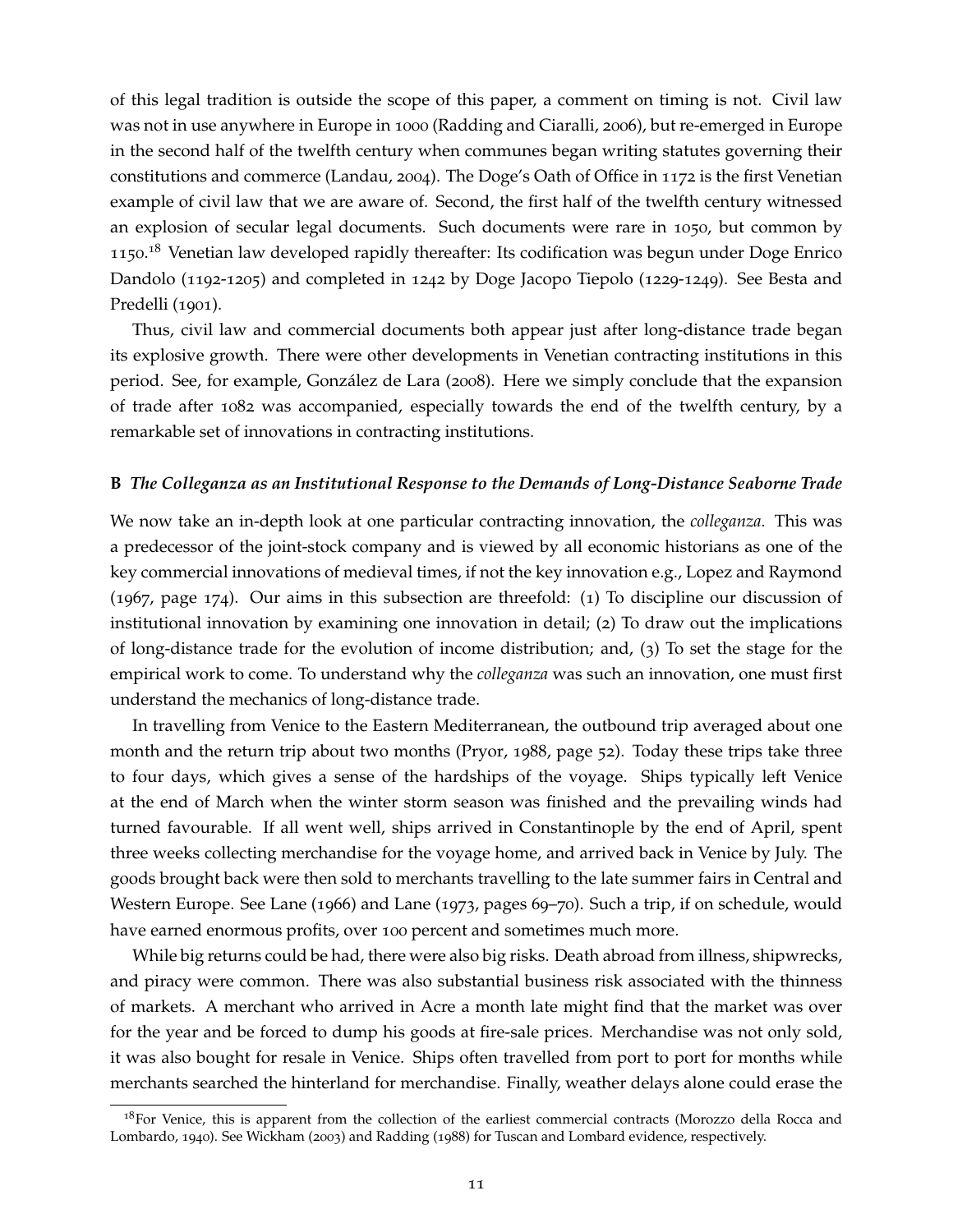entire profit. By way of one simple example, if the outbound trip went smoothly, a ship that left for Acre in mid-March would be ready for the return trip by early June. However, once the prevailing winds shifted (some time in June) a ship could not sail out of Acre until late September. And if winter storms began early a ship would not reach Venice until the next Spring, effectively wiping out all profits. Thus, a merchant could easily walk away with big profits ... or big losses.

Unfortunately, long-distance trade required a large investment upfront. An appropriate-sized ship was 'in the top class of capital goods' [\(Lopez,](#page-39-0) [1971](#page-39-0), page 80) and required extensive maintenance during its short life. Further, the cargo could be even more valuable than the boat itself. In 1100, only the very richest Venetian families could afford to internally finance such an investment.

Long-distance seaborne trade thus placed unique demands on capital markets, demands that led to new contracting institutions which facilitated the large-scale mobilization and allocation of capital. Such trade had three characteristics. (1) It required large amounts of capital relative to most other contemporary private commercial activity such as agriculture or manufacturing. (2) Collateral was problematic because, unlike agriculture or manufacturing, the capital literally sailed out of sight. (3) Since the merchant was out of sight of investors, agency problems abounded (moral hazard and asymmetric information). The *colleganza* was a solution to these problems.

While there were many variants of the *colleganza*, we describe only the simplest and most common of these. There are two parties, the travelling merchant and the investor (or sedentary merchant). In Venice, the sedentary merchant gives wares (e.g., woollen cloth from Flanders) to the travelling merchant who then boards a ship with other merchants for an overseas destination, say Constantinople. In Constantinople, the travelling merchant sells the wares, uses the proceeds to buy other wares (e.g., pepper) and upon his return to Venice hands over the wares to the sedentary merchant. Any profits are split as pre-agreed.

A *colleganza* specifies the names of the two partners, itemizes the capital contributed by the sedentary merchant and/or gives it a value (this is the 'joint stock'), provides an itinerary of ports to be visited, and states how profits will be split. As soon as the travelling merchant returns to Venice the accounts of the partnership are settled and the partnership is dissolved. In the archetypical *colleganza* the sedentary merchant provides all the capital and receives 75% of the profits. The travelling merchant contributes no capital and receives 25% of the profits. If there are losses, these come out of the sedentary merchant's capital. If the losses exceed this capital, as would be the case if the travelling merchant incurred large debts overseas, then the sedentary merchant's obligations are limited by his initial investment. Restated, the *colleganza* provides limited liability and, specifically, the liability is limited to the joint stock of the partnership. This was a major innovation over Roman law and is widely recognized as the origins of the great joint stock companies of a later period.

Figure [2](#page-14-0) provides a typical example. The sedentary merchant, Giovanni Agadi, puts up the joint stock of 300 pounds of Venetian pennies, an unimaginable sum for an ordinary Venetian. The travelling merchant, a young man by the name of Zaccaria Staniario, is to board a privately owned ship that will travel in convoy to Constantinople. No other commercial instructions are given: Staniario is in charge of all other decisions (including continuing his voyage to 'any other place that seems good to me') and this is why high-powered, profit-sharing incentives are needed.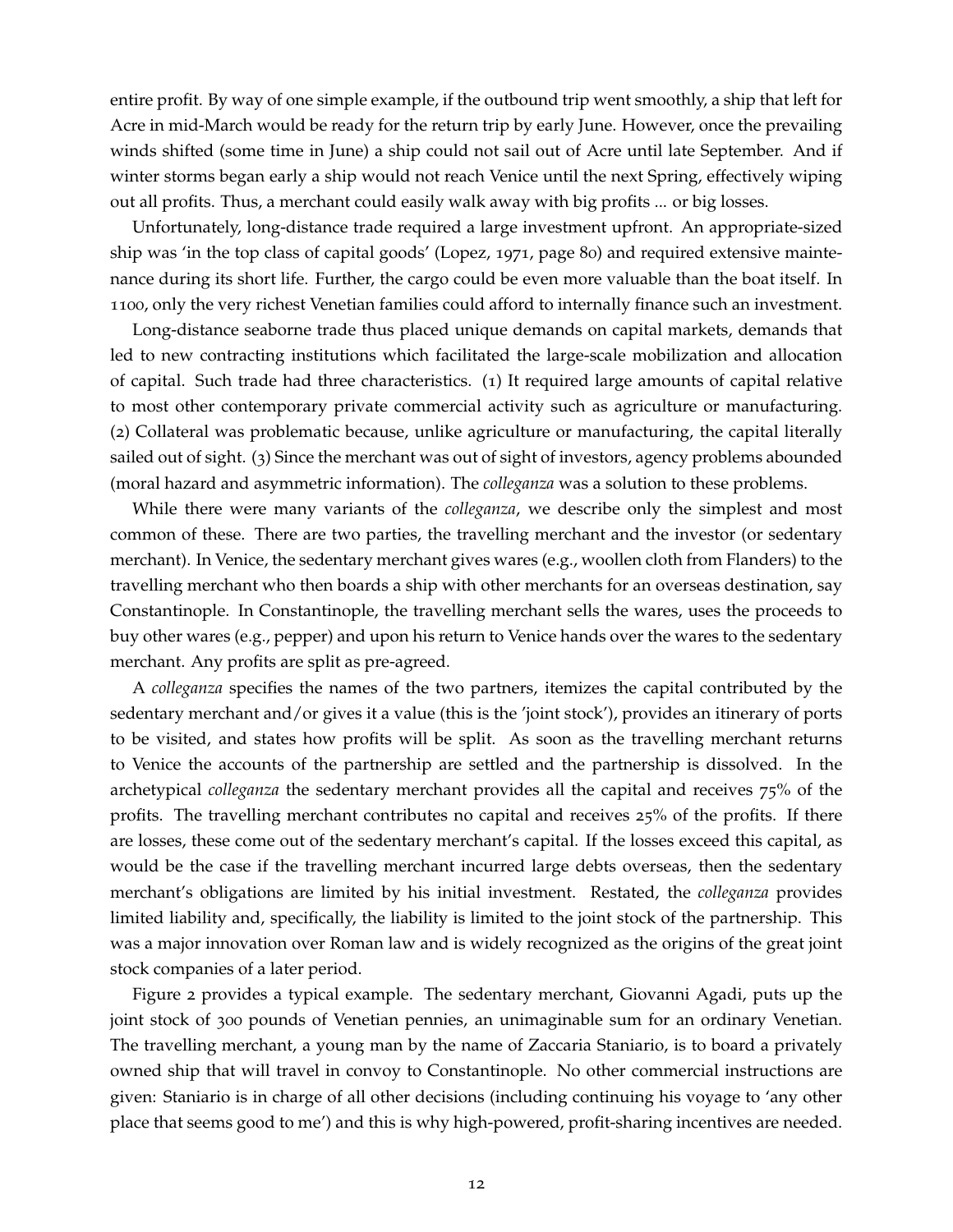The first fire 411

Original parchment document (above) Authors' translation from the Latin (right)

In the name of the Lord God and of our Saviour Jesus Christ. In the year of the Lord 1199, in the month of August, second indiction, at Rialto. I, Zaccaria Staniario, from the ward of Saint John the Evangelist, together with my heirs, declare that I have received from you, Giovanni Agadi, from the ward of the Saint Apostles, together with your heirs, 300 pounds of Venetian pennies that I shall carry in the ship on which the helmsman Angelo Bendulo is traveling in convoy from here to Constantinople to do business there and in any other place that seems good to me, carrying and entrusting it through land and water as best I can until the next Paschal Resurrection of our Lord of the third indiction, and at that time or earlier I shall return to Venice carrying with me the aforesaid goods or else send you the same goods to Venice and on your behalf by whatever reliable man in the witness of good men seems good to me and then, within 30 days of having entered Venice, I am to give and deliver here in Rialto, personally or through my messenger, to you or to your messenger your entire capital of 300 pounds of Venetian pennies together with three parts of whatever profit God shall give us with just and truthful account and without any fraud. I am to keep for myself the remaining fourth. However, the aforesaid goods are to remain at your own risk from sea and people if this is clearly apparent. Moreover, if I do not observe all that is written above I am to compensate you and your heirs with double the amount of capital and profit out of my lands and houses and all that I am known to own in this world and let the same capital and the double bear interest of six per five every year from that time onwards. Signed by the aforementioned Zaccaria, who has asked this to be written on his behalf.

+ I, Giovanni Baroci, witness, signed.

+ I, Marino Trevisan, witness, signed.

I, Andreas, presbyter, parish priest at Saint John Evangelist and notary completed and certified this.

<span id="page-14-0"></span>Figure 2: Colleganza between Zaccaria Stagnario and Giovanni Agadi, August 1199

The profit split is expressed in fractions: 3/4 for the sedentary merchant and 1/4 for he traveling merchant. If instead of profits there are losses, this downside risk is entirely borne by the sedentary merchant: 'at your own risk from sea and people'. The travelling merchant faces stiff penalties for failure to pay back the sedentary merchant.<sup>[19](#page-14-1)</sup>

There is much that is not specified in this contract, so much so that the contract is hard to understand except in the context of supporting institutions that developed to support merchants travelling in *colleganza*. This point comes out in [Pryor](#page-40-11) ([1987](#page-40-11), chapters iii and iv), who reviews the resolution of hundreds of *colleganza* disputes in order to flesh out the full set of 'rules of the game' surrounding the *colleganza*. In addition, [González de Lara](#page-38-5) ([2008](#page-38-5)) reviews the private and public

<span id="page-14-1"></span><sup>&</sup>lt;sup>19</sup>The penalty is double the amount of capital and profit plus a 20% annual interest (6/5 – 1).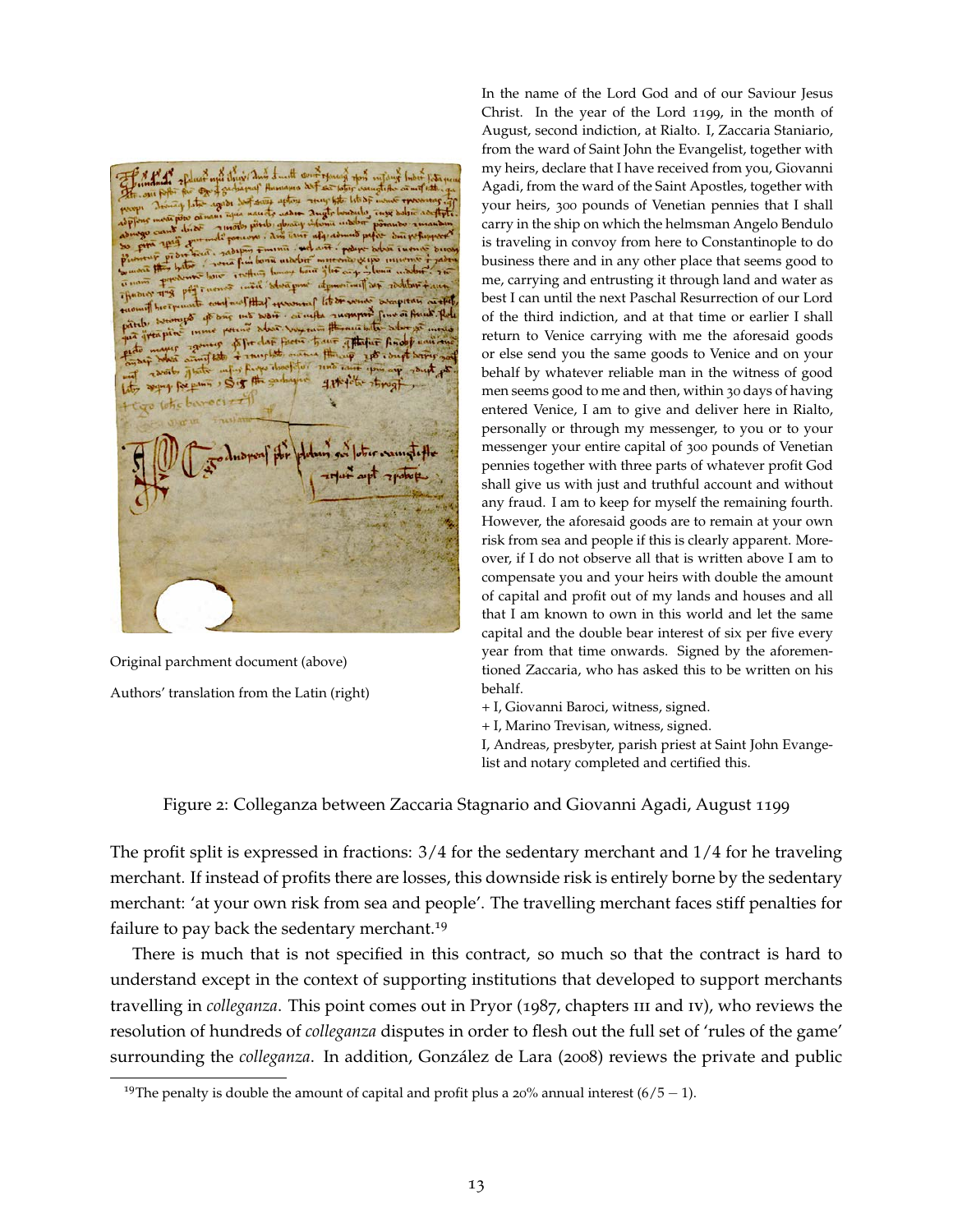institutions that supported the *colleganza* in the thirteenth century.[20](#page-15-0) Thus, the *colleganza* is not just a contract, it is an innovation that created a demand for other supporting institutions.

## **C** *Economic and Political Mobility: The Role of the Colleganza*

The discussion of this section has emphasized that long-distance trade was exceptionally complex and risky and could make or break a merchant. It has also emphasized that the institutional response — the *colleganza* — allowed poor merchants to enter the game. Indeed, most historians have commented on this feature of the *colleganza* e.g., [de Roover](#page-37-0) ([1965](#page-37-0), page 51) who writes: "In a great many cases, the *tractores* [travelling merchants] were ambitious young men who were willing to take heavy risks in order to accumulate sufficient capital to join eventually the ranks of the *stantes* [sedentary merchants]."

As a result of the widespread engagement of the population in long-distance trade and the economic mobility it entailed, newly rich merchants flowed into political power throughout this period. This is a famous feature of Venetian society at this time. See [Lane](#page-39-7) ([1973](#page-39-7), pages 20 and 89–90), [Hazlitt](#page-38-13) ([1966](#page-38-13), page 216), [Norwich](#page-40-1) ([1977](#page-40-1), pages 182–83), [Ruggiero](#page-40-12) ([1980](#page-40-12), page 4) and [Lopez](#page-39-0) ([1971](#page-39-0), pages 67–68 and 70). In Madden's ([2003](#page-39-8), page 3) words, "the membrane of Venetian nobility was permeable. Indeed, nobility in the sense of a group of families with a hereditary claim to political authority did not exist at all. In Venice, wealth, not land, defined nobility; commercial skill, not military prowess."

The life of Zaccaria Stagnario provides an example of the economic and political mobility that was possible at this time. His grandfather, Dobramiro, was a Croatian slave who was freed when his Venetian owner died. His father Pancrazio was a helmsman. In 1199 we find Zaccaria travelling in *colleganza* to Constantinople (this is the document we reproduced and translated in figure [2](#page-14-0)) and this experience paid off handsomely when he moved there after the 1204 conquest. By 1206 he held office as councillor to the first Venetian podestà in Constantinople and was rich enough to be a sedentary merchant in two *colleganzas* for the large sum of 200 Byzantine hyperpeppers, an amount equal to seven months salary of the Duke of Crete. Ironically for the grandson of a slave, these *colleganza* were for travel to the Black Sea fortress of Sudak, a slave-trading centre. Upon his

<span id="page-15-0"></span><sup>&</sup>lt;sup>20</sup>Several examples make this point. First, limited liability is implied, but never expressed. Second, the largest expenses — shipping and cost of living for the merchant — are not even mentioned. Ships were often built by groups of merchants and these merchants held shares (*locae*): cargo space was allocated according to these shares and it was likely understood that the sedentary merchant paid for this [\(Pryor,](#page-40-11) [1987](#page-40-11)). Shares are mentioned in the earliest *colleganza* e.g., document 13 in [Morozzo della Rocca and Lombardo,](#page-39-12) [1940](#page-39-12). [Byrne](#page-37-13) ([1970](#page-37-13)) provides a detailed discussion of shares in a Genoese context. Shares were traded on secondary markets. Third, since a ship typically had many merchants aboard and sometimes travelled in a convoy with other ships, it is not clear what happened when an itinerary deviated from that specified in the *colleganza*. Indeed, it is not clear what decision rights any individual travelling merchant had. Over time a system developed in which changes to itinerary were voted on by the merchants on the ship. The ship's captain had no say in this unless safety was an issue. The Maritime Code of 1255 formalized this process. In addition, over time the state took an increasingly active role in organizing the departure times of convoys and later *colleganza* have legal phrases reflecting this ("By permission of the Doge"). Fourth, the contract specifies a 30-day limit for the settlement of accounts, but does not explain how the accounts were to be kept (double-entry book keeping had not yet been introduced). Over time, an elaborate system for keeping the accounts was developed in which a ship's scribe kept records of all transactions. These were made public and no merchandise was allowed off the ship until all accounts had been settled. Fifth, the contract does not specify how disputes were to be resolved. The Law Merchant was used, but a merchant could refuse this and go instead to civil court or even the Senate, which served as a court of appeals on international trade issues.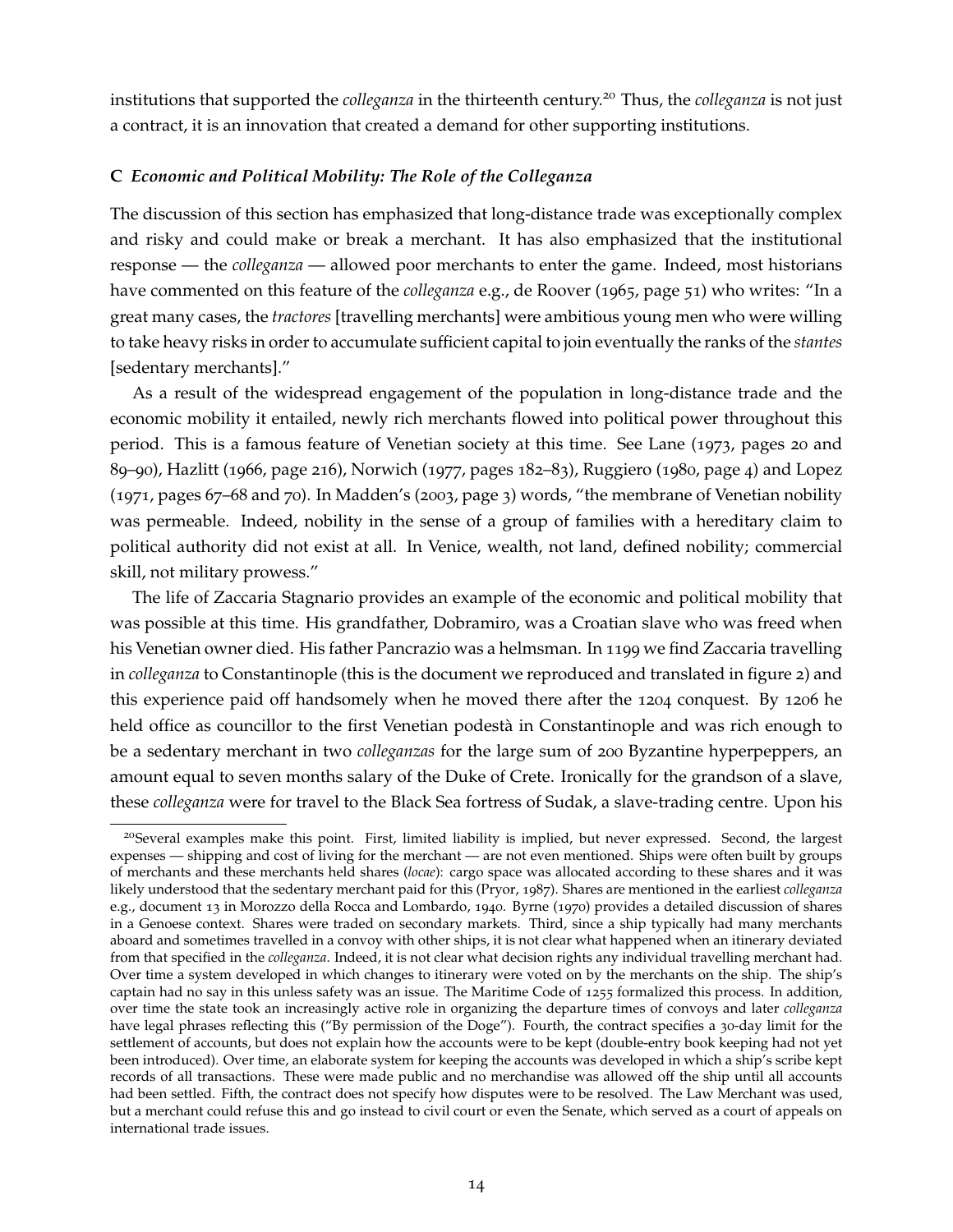return to Venice, Stagnario was welcomed into the ruling elite and his descendants served in the Great Council in nearly every session during the period for which we have records (1261–1295). In the words of [Robbert](#page-40-13) ([1999](#page-40-13), page 35): "Zaccaria, the grandson of a slave, represented the new man in Venice who climbed to the top because of his business skills."<sup>[21](#page-16-1)</sup>

# <span id="page-16-0"></span>**5. The Puzzle and a Model**

We have described a virtuous circle: Long-distance trade created a constituency that supported improvements in property-right and contracting institutions and these institutions supported the further growth of trade. We should therefore predict that Venice would continue to grow, as indeed it did. However, the fourteenth century witnessed a marked decline in institutional dynamism, as well as in economic, political and social mobility. In the years 1297–1323 the *Serrata* created a closed nobility and in the decade after 1323 this nobility put a stranglehold on the most lucrative lines of long-distance trade. The effects of barriers to entry into economic and political markets were significant: "Never again was Venice so largely a maritime nation as it had been in the thirteenth century" [\(Lane,](#page-39-7) [1973](#page-39-7), p. 170).

How did this happen? Why did the virtuous circle end? International trade, via its impacts on income distribution, created a spectacularly rich subset of merchants who no longer supported financial development. These rich merchants were able to self-finance their long-distance trade and so no longer needed contracting institutions to mobilize capital. In fact, they opposed such institutions (as in [Rajan and Zingales,](#page-40-0) [2003](#page-40-0)): deep capital markets made entry into long-distance trade easier, which created competition and reduced incumbents' profits. Further, those who recently became rich from long-distance trade then entered politics where they competed for the limited number of valuable political offices ('nobility rents'). Hence incumbents wanted barriers to entry into political markets. In short, increasingly powerful interests opposed institutional dynamism.

To understand the events both of 1297–1323 and the subsequent decade — and their long-term consequences for institutional dynamism in Venice — we develop a model which highlights how wealth dynamics interact with politics to drive institutional change. We build on [Banerjee and](#page-36-6) [Newman](#page-36-6) ([1993](#page-36-6)) in which initial wealth limits the occupational opportunities available to creditconstrained individuals and this in turn affects wealth dynamics. We tailor the occupation and investment opportunities to our Venetian setting and add in coercive political economy considerations.

Venice has a continuum population of constant measure 1. Each person inherits wealth as a bequest from his parent. He is also endowed with one unit of labour from which he earns additional income. Time is continuous, individuals reach the age of maturity at a rate *λ*, and when maturity is reached the following sequence of events occurs instantaneously.

<span id="page-16-1"></span><sup>&</sup>lt;sup>21</sup>We find multiple references to Zaccaria Stagnario and his family in original commercial contracts of the period. The above paragraph is based on documents 49, 72, 290, 415, 444, 478 and 479 in the collection edited by [Morozzo della](#page-39-12) [Rocca and Lombardo](#page-39-12) ([1940](#page-39-12)) and on the original documents from the Archivio di Stato di Venezia with catalog numbers ud81001346 and ud02000581. The salary of the Duke of Crete in 1224 was 350 hyperpera [\(Robbert,](#page-40-4) [1994](#page-40-4), table 7).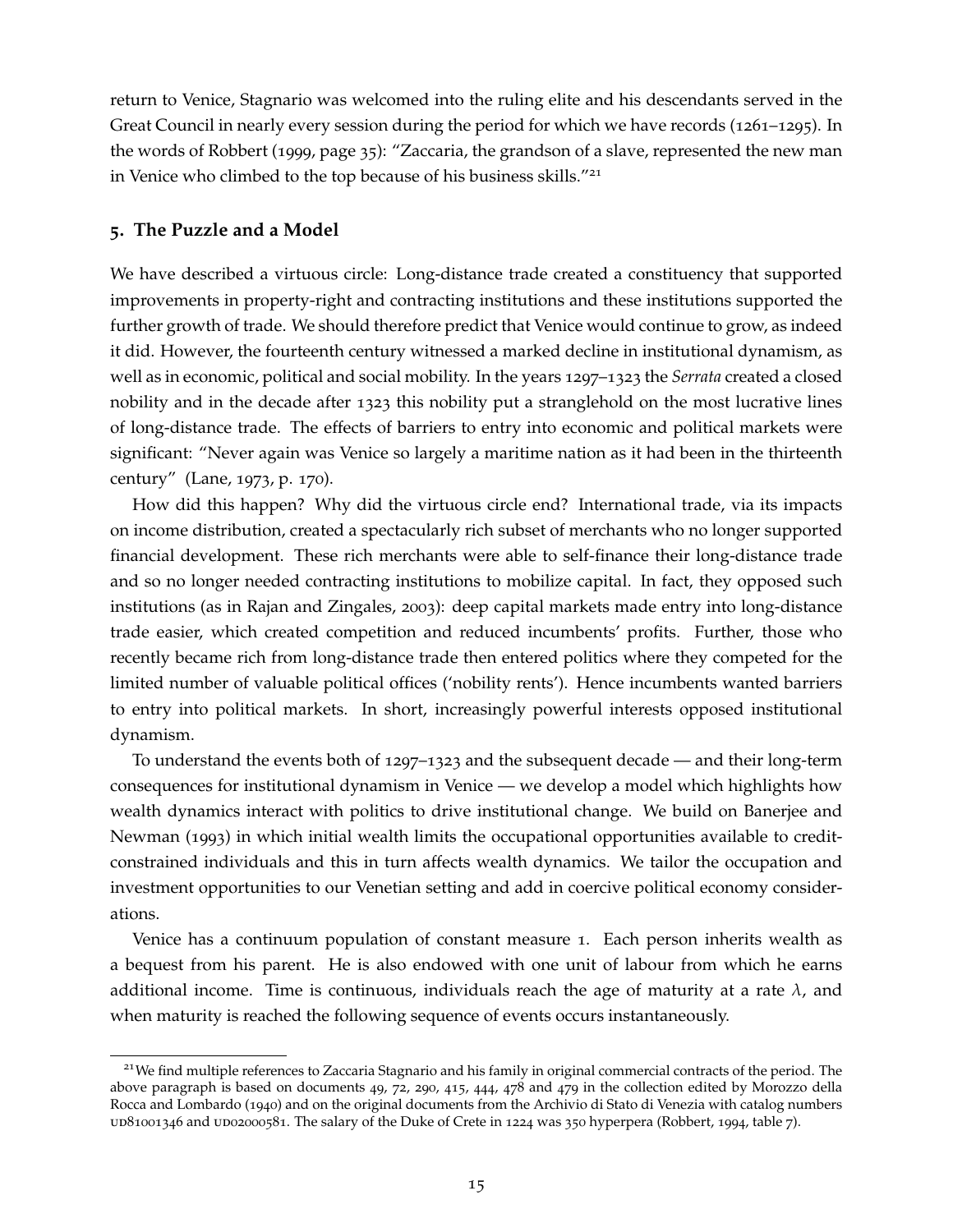- <span id="page-17-0"></span>1. Mature citizens with inherited wealth above  $w_N$  become members of the Great Council. In the Council they vote on two issues (votes are decided by simple majority):
	- (a) Whether membership in the Great Council is hereditary i.e., passed on from father to son.
	- (b) Whether commoners can invest in international trade. ('Commoners' are citizens with inherited wealth less than  $w_N$ .)
- <span id="page-17-3"></span>2. Mature citizens who are unhappy with the Great Council's decisions choose whether to revolt. Great Council members and their supporters choose whether to fight the revolt.
- 3. Mature citizens choose one of four occupations (detailed below), which determines how they invest their labour and capital. They then realize investment outcomes.
- <span id="page-17-2"></span>4. If Great Council membership is hereditary (the vote in 1[a](#page-17-0) above) and if a mature citizen's wealth exceeds  $w_N$  after investment outcomes are realized, then the citizen enters the Great Council.
- 5. Members of the Great Council enjoy a non-pecuniary benefit that accrues to Great Council members. This benefit corresponds to the 'nobility rents' of section [C](#page-8-2) above.
- 6. Each mature citizen consumes, dies, and leaves a bequest to his only child.

There is a single physical good in the economy that may be consumed or used as capital. All people are risk neutral and have identical preferences:

<span id="page-17-1"></span>
$$
U = \left(\frac{c}{1-\gamma}\right)^{(1-\gamma)} \left(\frac{b}{\gamma}\right)^{\gamma} - l + g - d \tag{1}
$$

where  $c$  is the individual's consumption,  $b$  is the bequest to his offspring,  $l$  is the labour effort he exerts and *g* is the rents from Great Council membership. For non-members,  $g = 0$ . For members, *g* is positive and decreasing in the number of Council members.

Turning to *d* in equation ([1](#page-17-1)), citizens whose interests are harmed by Great Council votes may choose to revolt. *d* in the utility function captures the ex post cost of a revolt:  $d = 0$  if there is no revolt or if there is a revolt and the individual is on the winning side. *d* > 0 if there is a revolt and the individual is on the losing side. We assume that *d* is so large that no one participates in a revolt they cannot win (the individual is hanged in St. Mark's square). Details of the revolt 'technology' appear below.

Turning to occupations, a Venetian's capital and labour may be employed in one of four occupations:

- Craftsman: He uses his labour effort to produce *v* units of output, where  $v > 1$  is fixed by technology.
- Travelling merchant: He signs a *colleganza* contract with a sedentary merchant. The sedentary merchant puts up the capital; the travelling merchant contribute his labour (effort) but needs to be monitored. The voyage yields a high rate of return  $\rho_1$  with probability  $\sigma$  and a low rate of return  $\rho_0 > 0$  with probability  $1 - \sigma$ . The expected rate of return is  $\bar{\rho} = \sigma \rho_1 + (1 - \sigma) \rho_0$ . The travelling merchant receives an endogenous share of profits.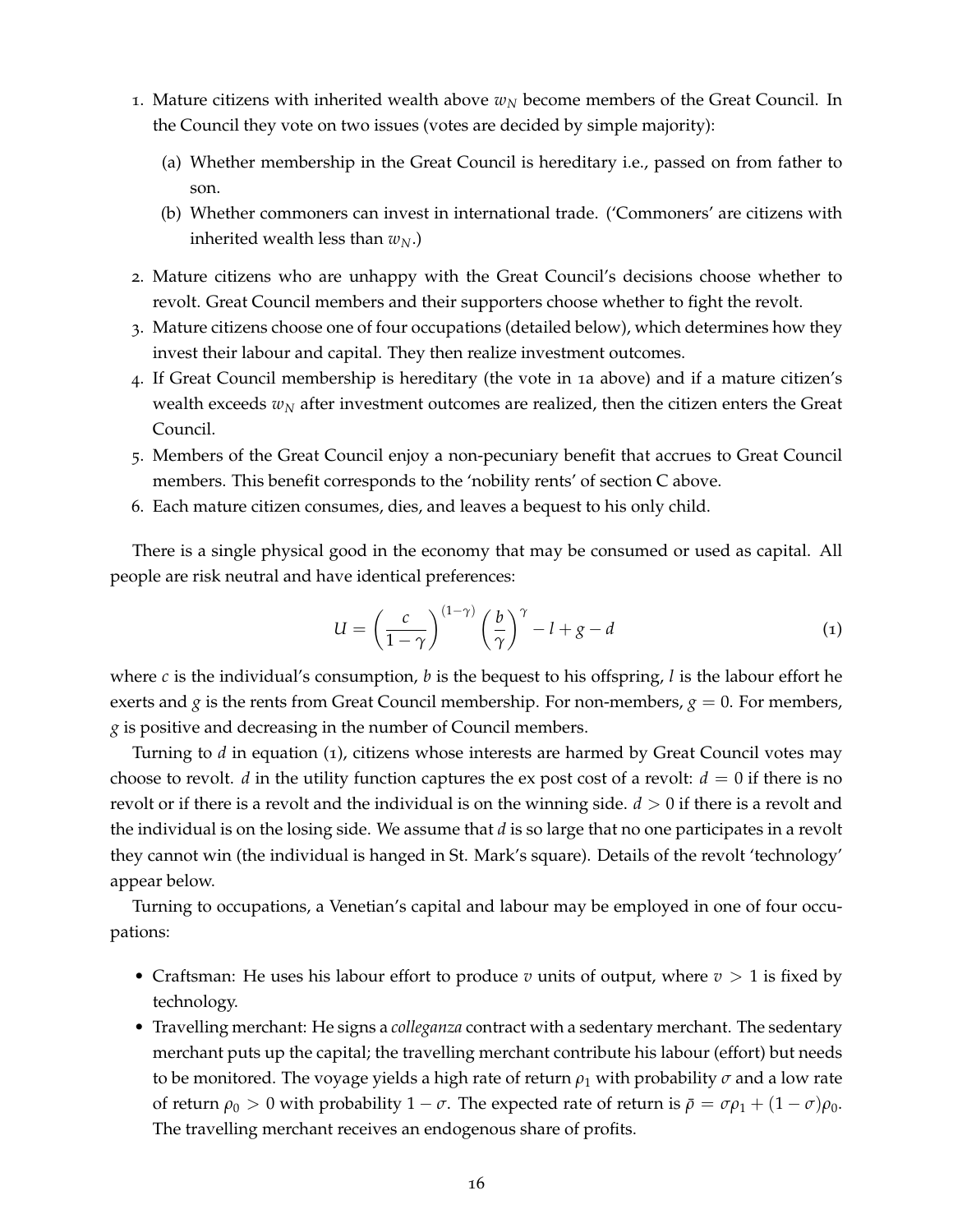- Self-financed merchant: He makes a fixed indivisible investment *I* and uses his labour effort on a ship to foreign ports. The voyage yields a high rate of return  $\rho'_1$  with probability  $\sigma$ and a low rate of return  $\rho'_0 > 0$  with probability  $1 - \sigma$ . The expected rate of return is  $\bar{\rho}' =$  $\sigma \rho_1' + (1 - \sigma) \rho_0'.$
- Sedentary merchant: He makes a fixed indivisible investment *µI* and uses his labour effort to monitor  $\mu$  travelling merchants. Monitoring is an indivisible activity and one cannot monitor another monitor, so that as in [Banerjee and Newman](#page-36-6) ([1993](#page-36-6)),  $\mu > 1$  is an exogenously given constant. Returns are assumed to be perfectly correlated across a sedentary merchant's *µ colleganzas*, and he receives an endogenous share of profits.

There is also a safe divisible asset that yields a fixed rate of return *r*, where  $0 < r < 1/\gamma - 1$  and *γ* is defined in equation ([1](#page-17-1)).<sup>[22](#page-18-0)</sup> We also assume  $\bar{\rho} > r$  and  $\bar{\rho}' > r$  so that investing in *colleganza* is always preferred to investing in a safe asset.

Following [Banerjee and Newman](#page-36-6) ([1993](#page-36-6)), we assume that, due to capital market imperfections, people can borrow only limited amounts. As a result, occupations that require high levels of investment are beyond the reach of individuals with lower wealth levels.<sup>[23](#page-18-1)</sup>

Let  $w_M = I$  (*M* for middle wealth) denote the minimum wealth level required to become a self-financed merchant and  $w_H = \mu I$  (*H* for high wealth) denote the minimum wealth level required to become a sedentary merchant. To capture the historical evidence, we assume that being a sedentary merchant opens the doors to participation in the Great Council. That is,  $w_H = w_N$ . (See point [4](#page-17-2) above.) Let  $P_L$  be the share of the population with wealth  $w < w_M$ , let  $P_M$  be the share with  $w_M \leq w \leq w_H$ , and let  $P_H$  be the share with  $w \geq w_H$ . Since wealth *w* evolves endogenously, the *P*s evolve endogenously.

As in [Banerjee and Newman](#page-36-6) ([1993](#page-36-6)), this type of model is tractable if one focuses on parameter configurations such that children's occupational choices depend on the occupation of their parents and on the success or failure of their projects, but not on the parents' specific wealth level. Rather than analyzing every possibility, we focus on a case that captures key elements of the evolution of international trade and political institutions in Venice.

Consider the market for travelling merchants. Suppose there are very few high-wealth people (all of them are sedentary merchants). Then very few travelling merchants are needed and the returns to being a travelling merchant are low — so low that they are no better off than craftsmen. This implies that the travelling merchant's profit share is:<sup>[24](#page-18-2)</sup>

<span id="page-18-3"></span>
$$
\underline{\alpha} = \frac{\upsilon}{\bar{\rho}I} \,. \tag{2}
$$

<span id="page-18-0"></span> $22r < 1/\gamma - 1$  ensures that if someone invests all his wealth in the safe asset and gets no labour income, then his offspring will be poorer than him:  $\gamma(r+1)w < w$  or  $r < 1/\gamma - 1$ .

<span id="page-18-1"></span><sup>&</sup>lt;sup>23</sup>More specifically, the ability of a borrower to default on a loan, subject to a fixed non-monetary punishment if caught, leads to credit rationing. As in [Ghatak and Jiang](#page-38-17) ([2002](#page-38-17)), we let the probability of being caught be zero so that only those with enough wealth can invest. (If we let the probability of being caught be strictly positive, all wealth thresholds described below are simply raised by a constant).

<span id="page-18-2"></span><sup>&</sup>lt;sup>24</sup>An individual with inherited wealth  $w < w_M = I$  ends up with wealth  $v + (r + 1)w$  if he chooses to become a craftsman and with expected wealth  $\alpha \bar{p}I + (r + 1)w$  if he chooses to become a travelling merchant. Equating the two yields *α*. (Recall that *ρ*¯ is the expected return on investment *I* and *α* is the travelling merchant's share of *colleganza* profits, so that *αρ*¯*I* is a travelling merchant's expected income from a *colleganza*.)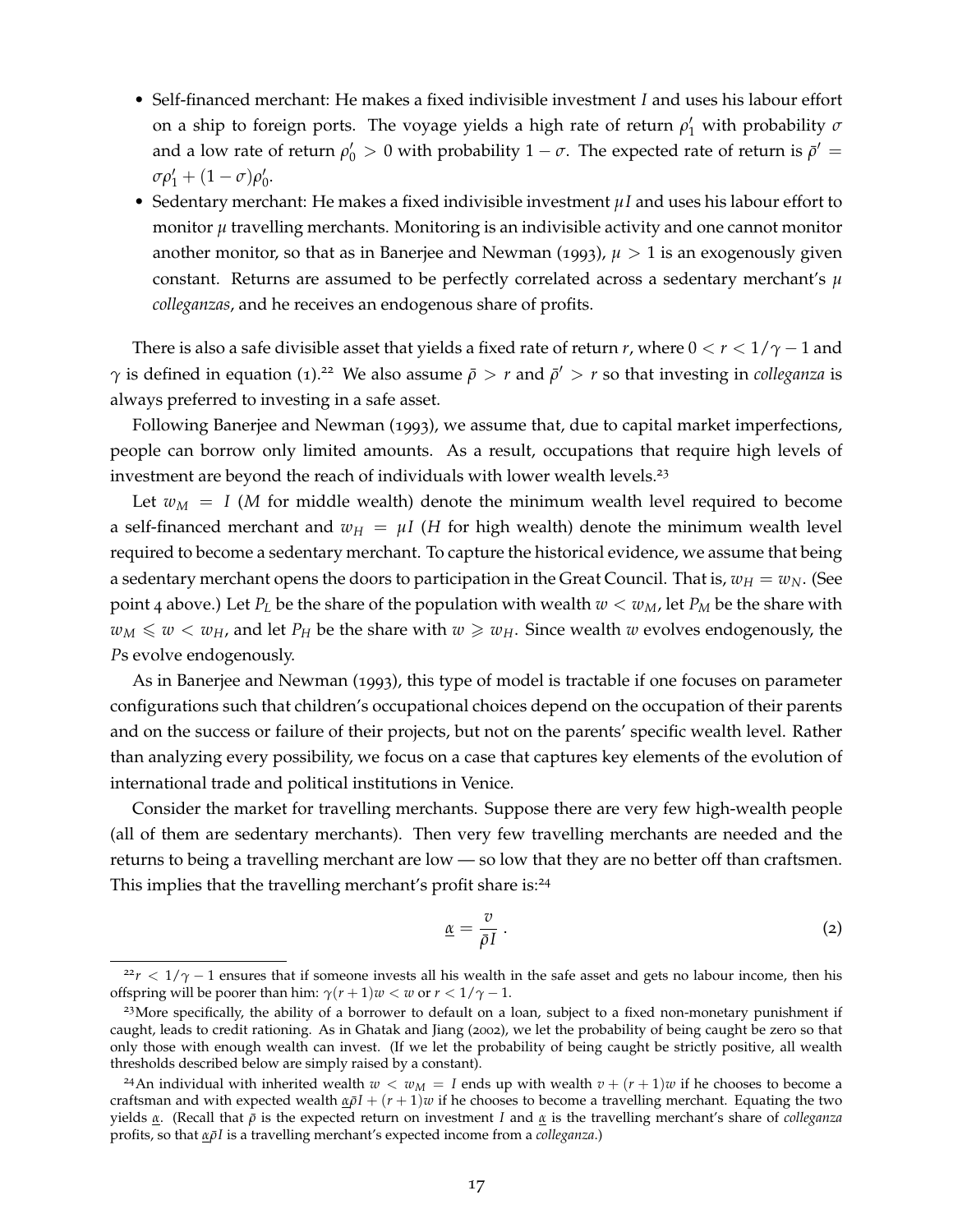If there are many high-wealth people (all of them are sedentary merchants) then they will demand so many travelling merchants that there will be no more craftsmen. At this point the returns to being a travelling merchant rise, which squeezes the profits of sedentary merchants. In equilibrium, high-wealth people ( $w > w_H$ ) are so squeezed that they are indifferent between being sedentary merchants and self-financed merchants. This implies the following profit share for travelling merchants:<sup>[25](#page-19-0)</sup>

<span id="page-19-1"></span>
$$
\bar{\alpha} = \frac{\mu(\bar{\rho} - r) - (\bar{\rho}' - r)}{\mu \bar{\rho}} \,. \tag{3}
$$

Recalling that there are  $P_H$  sedentary merchants, each hiring  $\mu$  travelling merchants, equation ([2](#page-18-3)) applies when there are relatively few high-wealth people ( $\mu P_H \leq P_L$ ) and equation ([3](#page-19-1)) applies when there are relatively many high-wealth people ( $\mu P_H > P_L$ ).<sup>[26](#page-19-2)</sup>

# **A** *Few Rich Merchants (* $\mu P_H \leq P_L$ *)*

Panel (a) in figure [3](#page-20-0) presents wealth dynamics when the demand for travelling merchants is low  $(\mu P_H < P_L)$ . It plots the size of an individual's bequest *b* against his initial (inherited) wealth level *w*. The size of a bequest depends on the individual's choice of occupation and the success or failure of his projects. In every case, the bequest is simply a share  $\gamma$  of the wealth of the individual at the end of his life. The choice of occupation in our credit-constrained economy depends on initial wealth: sedentary merchants require wealth  $w \geq w_H$ ; self-financed merchants require wealth  $w \geq w_H$ *wM*; while travelling merchants and craftsmen do not require any wealth.

Consider first the three upward-sloping lines to the left of  $w = w_M$ . A low-wealth individual who inherits  $w < w<sub>M</sub>$  can choose between being a craftsman and being a travelling merchant. If working as a craftsman, his labour income is *v* (middle line). If working as a travelling merchant, his labour income is  $\alpha \rho_1 I$  with probability  $\sigma$  (top line) and  $\alpha \rho_0 I$  with probability  $1 - \sigma$  (bottom line). Whether a craftsman or a travelling merchant, he also earns non-labour income *rw* from placing his inherited wealth in the safe asset. Note that  $\gamma(r+1)$  is the slope of all three lines, which reflects the fact that those with higher initial wealth *w* end up with higher non-labour income *rw*. In panel (a), *α* adjusts to keep an individual indifferent between being a craftsman and a travelling merchant. As drawn in the region  $w < w_M$ , initial wealth  $w$  is not enough for the child to become a self-financed merchant (i.e.,  $b < w_M$ ). This will be what matters for the wealth dynamics of the poor.

<span id="page-19-0"></span><sup>&</sup>lt;sup>25</sup>Consider an individual with inherited wealth  $w > w_H = \mu I$ . If he chooses to become a self-financed merchant he expects to end up with wealth  $\left[\bar{\rho}'+1\right]I + \left(r+1\right)\left(w-I\right)$ . If he chooses to become a sedentary merchant he expects to end up with wealth  $[(1 - \bar{\alpha})\bar{\rho} + 1]\mu I + (r + 1)(w - \mu I)$ , where  $(1 - \bar{\alpha})\bar{\rho}\mu I$  is his expected profits after payments to travelling merchants,  $\mu$ *I* is the capital invested in *colleganza*, and  $(r + 1)(w - \mu I)$  is the wealth invested in the safe asset plus returns on this. Equating the expected returns to self-financed and sedentary merchants yields  $\bar{\alpha}$ .

<span id="page-19-2"></span><sup>26</sup>A reader whose knowledge of *colleganze* is from secondary sources may think that profit shares are fixed at 1/4. This is not the case: we observe many *colleganza* with alternative profit shares. Venetian law was explicit that profit shares need not be 1/4. In the *Gli Statuti* [\(Besta and Predelli,](#page-37-12) [1901](#page-37-12)) in the chapter (16) on Observing Contracts we have "We decree also concerning contracts that it ought to be observed that he who receives money from anyone, so that he may make a profit with it, disregards nothing in the contract, but profiting with the received money up to the time stated, holds for himself from the success the fourth part *or as much as is contained in the contract*. Moreover, in the accustomed manner he simultaneously ought to give to the creditor the remaining parts with the capital." (Authors' translation, italics added.)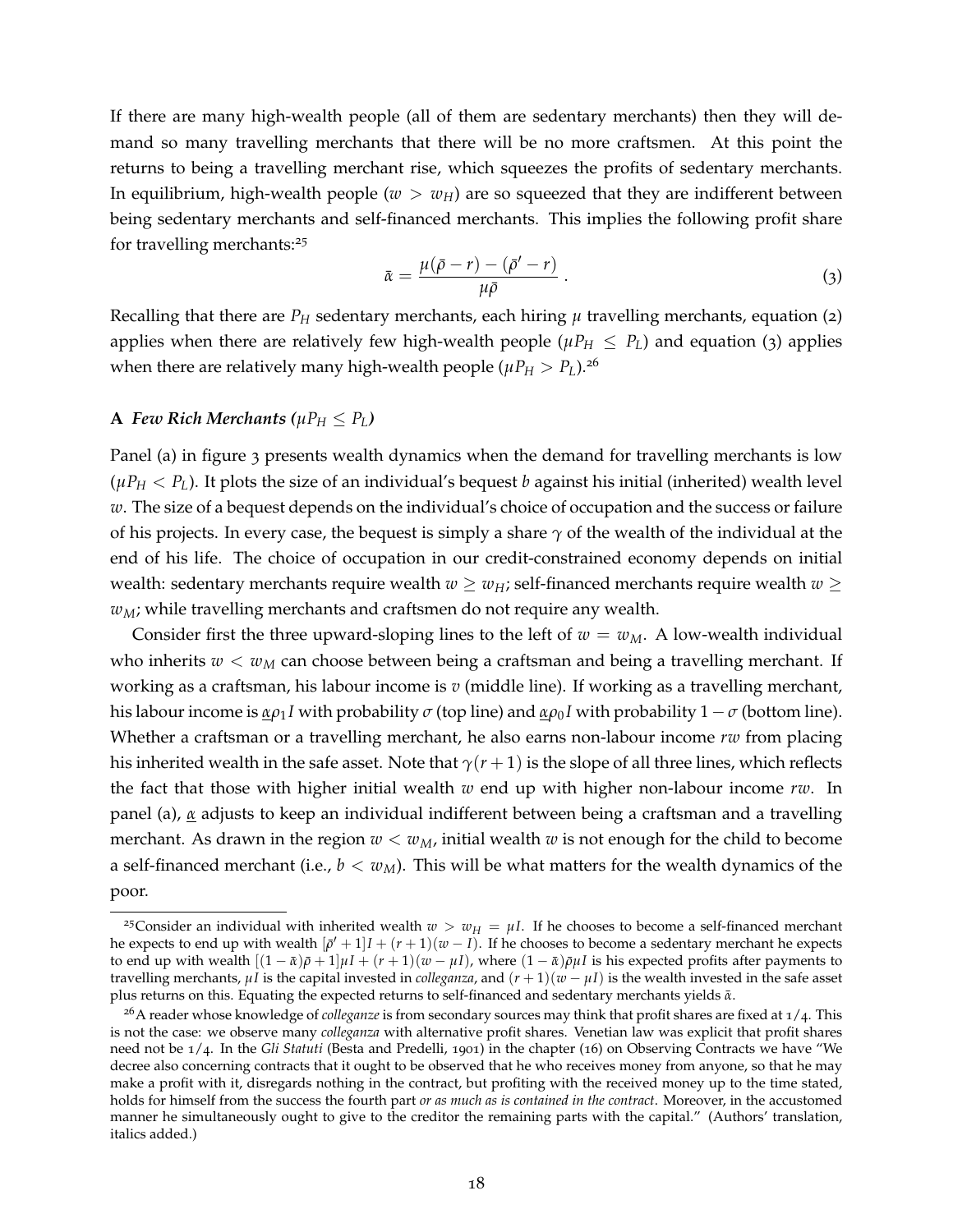

<span id="page-20-0"></span>Figure 3: Occupations and Bequests by Individual Wealth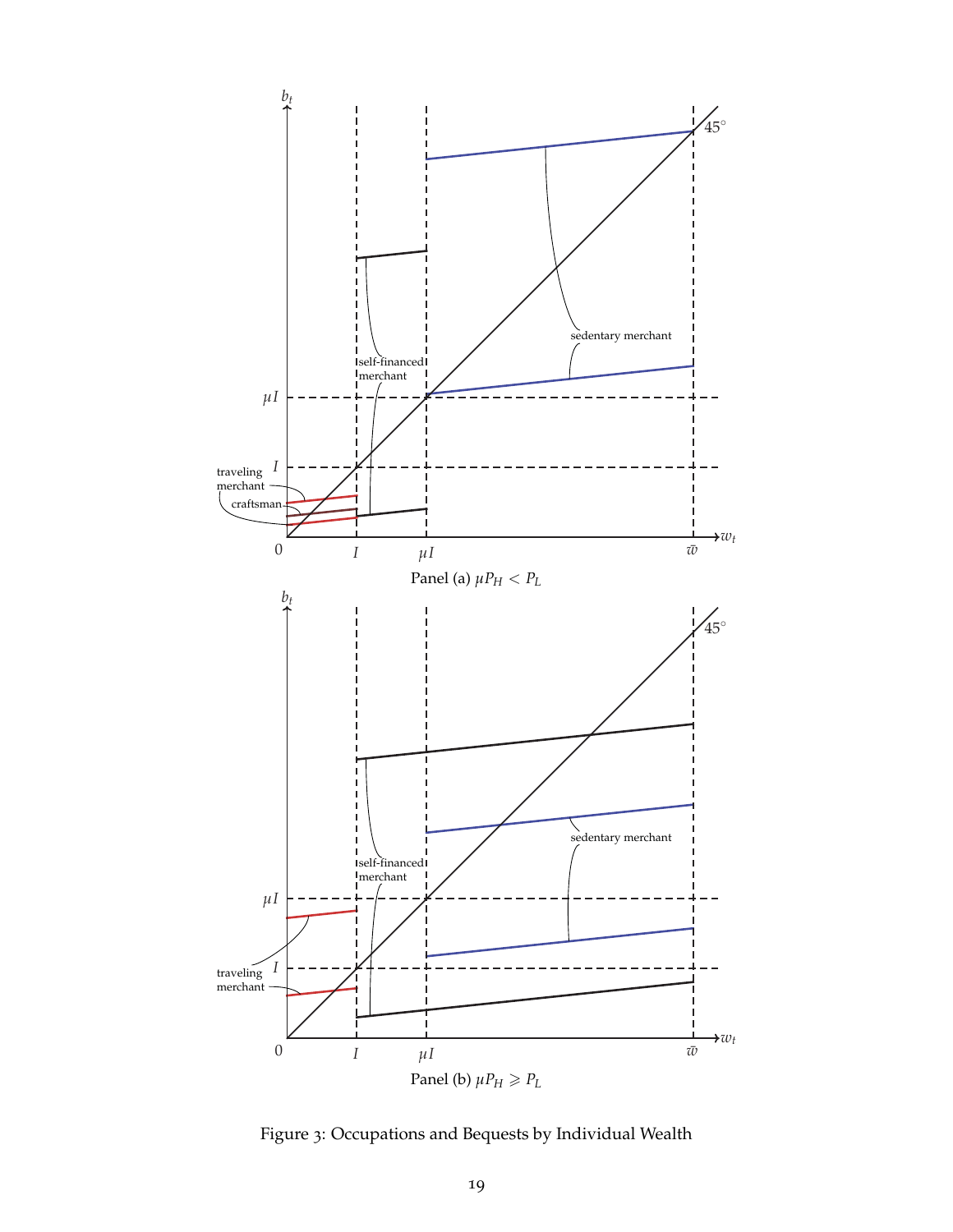Staying with panel (a), consider an individual in the middle-wealth region  $w_M \leq w < w_H$ . He is wealthy enough to be a self-financed merchant ( $w_M \leq w$ ), but not a sedentary merchant  $(w < w_H)$ . Further, expected returns are higher for self-financed merchants than for craftsmen or travelling merchant. Hence he chooses to be a self-financed merchant. He thus makes a fixed indivisible investment *I* and the voyage yields profit  $\rho'_1I$  if successful (probability  $\sigma$ ) and profit  $\rho'_0$ *I* if unsuccessful. He also receives a return  $r(w-I)$  from placing his remaining wealth in the safe asset. The involvement in international trade of middle-wealth individuals creates mobility in the wealth distribution: a successful self-financed merchant bequests  $b > w_H$  and so his offspring begins life as a high-wealth individual, while an unsuccessful self-financed merchant bequests  $b < w<sub>M</sub>$  and so his offspring begins life as a low-wealth individual.

Looking finally at high-wealth individuals, someone with inherited wealth  $w \geq w_H$  always becomes a sedentary merchant (it gives higher expected returns than any other occupation). He makes a fixed indivisible investment *µI* in *colleganzas*. His profit net of payments to travelling merchants is  $(1 - \alpha)\rho_1\mu I$  if successful and  $(1 - \alpha)\rho_0\mu I$  if unsuccessful. He also receives a return  $r(w - \mu I)$  from placing his remaining wealth in the safe asset. When there are relatively few high-wealth individuals and relatively many low-wealth individuals, the returns for a sedentary merchant are always high enough that he bequests  $b > w_H$  and his child also begins life with high wealth.

Stepping back from the details of panel (a), all wealth mobility comes from middle-wealth individuals. Depending on their success as self-financed merchants, their children are either upwardly mobile (with probability  $\sigma$ ) or downwardly mobile (with probability  $1 - \sigma$ ). The children of all others (low- and high-wealth) remain in the same wealth groups as their parents. This immediately implies the following dynamics:

<span id="page-21-0"></span>
$$
\begin{pmatrix} \dot{P}_L \\ \dot{P}_M \\ \dot{P}_H \end{pmatrix} = \lambda \begin{pmatrix} 0 & (1 - \sigma) & 0 \\ 0 & -1 & 0 \\ 0 & \sigma & 0 \end{pmatrix} \begin{pmatrix} P_L \\ P_M \\ P_H \end{pmatrix} , \text{ if } \mu P_H \leq P_L \tag{4}
$$

where a dot indicates a time derivative. (Recall that  $\lambda$  is the share of the population that is active.)

#### **B** *Many Rich Merchants* ( $\mu P_H > P_L$ )

Panel (b) presents the case where the relative number of high-wealth individuals increases sufficiently ( $\mu P_H > P_L$ ) that the returns to travelling merchants are given by equation ([3](#page-19-1)) instead of equation ([2](#page-18-3)). Low-wealth individuals now all become travelling merchants and, if successful, bequest to their children  $b > w_M$ , so that these begin mature life as middle-wealth individuals. For middle-wealth individuals, nothing changes. For, high-wealth individuals, there is now indifference between being self-financed or sedentary. The children of successful high-wealth individuals inherit high wealth. The children of unsuccessful high-wealth individuals inherit middle wealth if their parents were sedentary merchants and low wealth if their parents were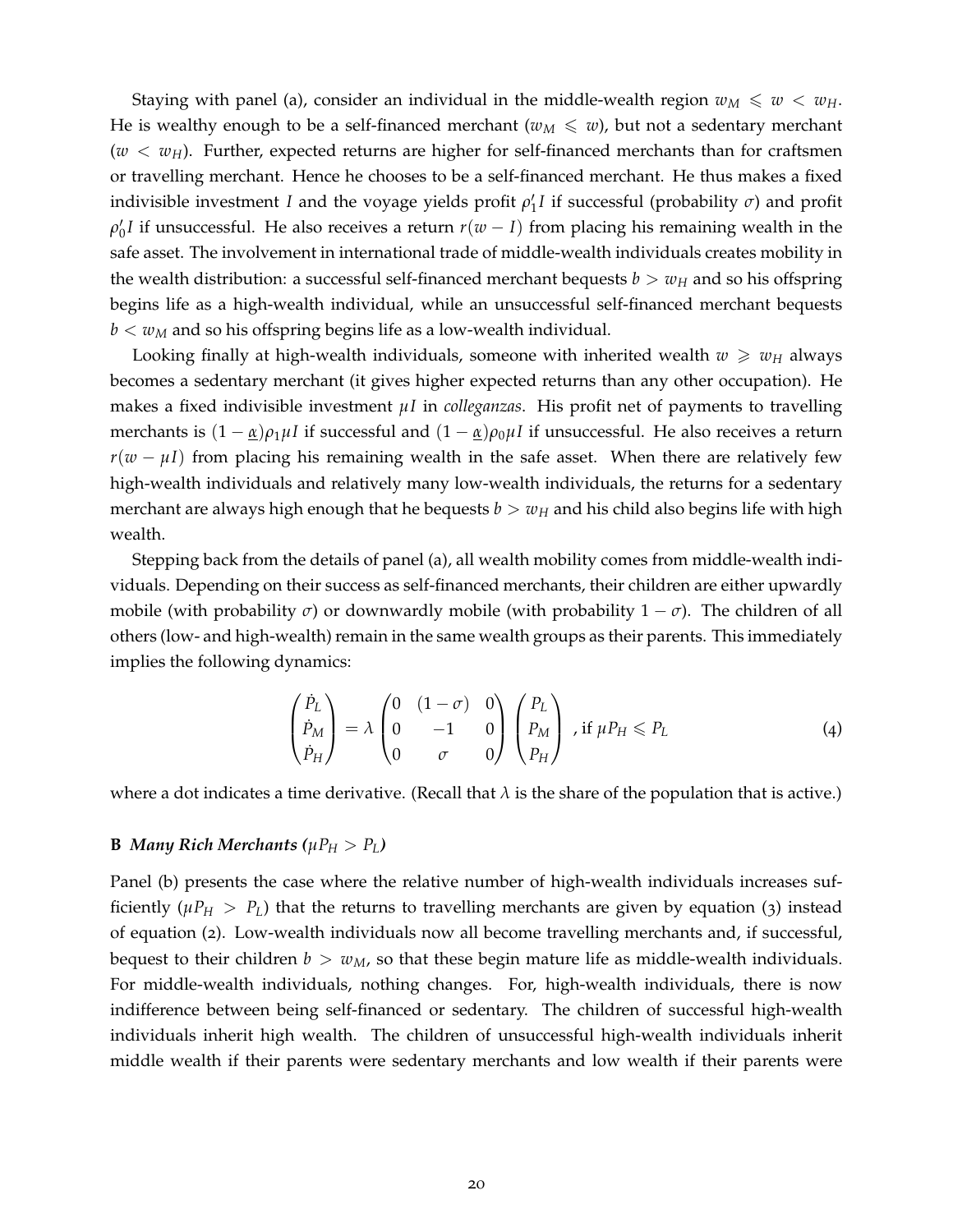self-financed merchants. This implies the following dynamics:<sup>[27](#page-22-0)</sup>

<span id="page-22-1"></span>
$$
\begin{pmatrix}\n\dot{P}_L \\
\dot{P}_M \\
\dot{P}_H\n\end{pmatrix} = \lambda \begin{pmatrix}\n-\left(\sigma + \frac{1-\sigma}{\mu}\right) & (1-\sigma) & (1-\sigma) \\
\left(\sigma + \frac{1-\sigma}{\mu}\right) & -1 & 0 \\
0 & \sigma & -(1-\sigma)\n\end{pmatrix}\n\begin{pmatrix}\nP_L \\
P_M \\
P_H\n\end{pmatrix}, \text{ if } \mu P_H > P_L .
$$
\n(5)

Since total population is fixed, we can express the above dynamics of equations ([4](#page-21-0)) and ([5](#page-22-1)) in terms of  $P_L$  and  $P_H$  only, with  $P_M = 1 - P_L - P_H$ :

$$
\dot{P}_L = \begin{cases}\n\lambda(1-\sigma)(1-P_L-P_H) & \text{if } \mu P_H \leq P_L, \\
\lambda(1-\sigma) - \lambda \left(1 + \frac{1-\sigma}{\mu}\right) P_L & \text{if } \mu P_H > P_L. \\
\lambda \sigma(1-P_L-P_H) & \text{if } \mu P_H \leq P_L, \\
\lambda \sigma - \lambda \sigma P_L - \lambda P_H & \text{if } \mu P_H > P_L.\n\end{cases}
$$

Figure [4](#page-23-0) represents on a simplex the evolution of Venice's wealth distribution as given by these differential equations. *P<sup>L</sup>* is measured along the horizontal axis, *P<sup>H</sup>* is measured along the vertical axis, and  $P_M = 1 - P_L - P_H$ . Assume an initial wealth distribution with a mixture of low- and middle-wealth individuals, but very few high wealth individuals, which corresponds to a point like *A* on the simplex and characterizes Venice in its early days. Over time, success as self-financed merchants will allow some middle-wealth individuals and their children to join the high-wealth group, while failure makes others join the low-wealth group. This makes the wealth distribution move upwards and rightwards on the simplex towards point *B*. When the wealth distribution crosses the  $P_L = \mu P_H$  line at point *B*, all low-wealth individuals are now working as travelling merchants. Any further increase in high-wealth individuals (*PH*) creates competition among them for travelling merchants, which bids up *α* from *α* to *α*. This increases wealth churning: the poor are now more upwardly mobile and the rich are now more downwardly mobile. As a result, the economy moves towards the steady state at *C*. The high degree of intergenerational mobility and churning that characterizes this steady state was preempted, as we shall see, by political developments.

#### **C** *Politics*

Recall that membership in the Great Council generates rents for each member (*g* in the equation [1](#page-17-1) utility function) and that these per capita rents are decreasing in the size of the Great Council. Those who are born with inherited wealth  $w > w_M$  and hence immediately become Great Council

<span id="page-22-0"></span><sup>&</sup>lt;sup>27</sup>The explanation is as follows. Consider the first row, which deals with the change in the measure of low-wealth people. This can be written as  $P_L = \lambda [-\sigma P_L + (1-\sigma)P_M + (1-\sigma)(P_H - \frac{1}{\mu}P_L)]$ . Among those who initially have low wealth, a fraction *σ* are successful as travelling merchants and so their children will start life as middle-wealth individuals. This accounts for the term  $-\sigma P_L$ . Among those who initially have middle wealth, a fraction  $(1 - \sigma)$  are unsuccessful as self-financed merchants and so their children start life as low-wealth people. This accounts for the term  $(1 - \sigma)P_M$ . Among those who initially have high wealth, there is one sedentary merchant for every  $\mu$  travelling merchants i.e., there are  $\frac{1}{\mu}P_L$  sedentary merchants. The rest,  $P_H - \frac{1}{\mu}P_L$ , are self-financed merchants. A fraction  $(1 - \sigma)$  of these are unsuccessful and their children begin life as low-wealth people. This accounts for the term  $(1 - \sigma)(P_H - \frac{1}{\mu}P_L)$ . Finally, individuals mature at a rate  $\lambda$  and the dynamics apply only to them.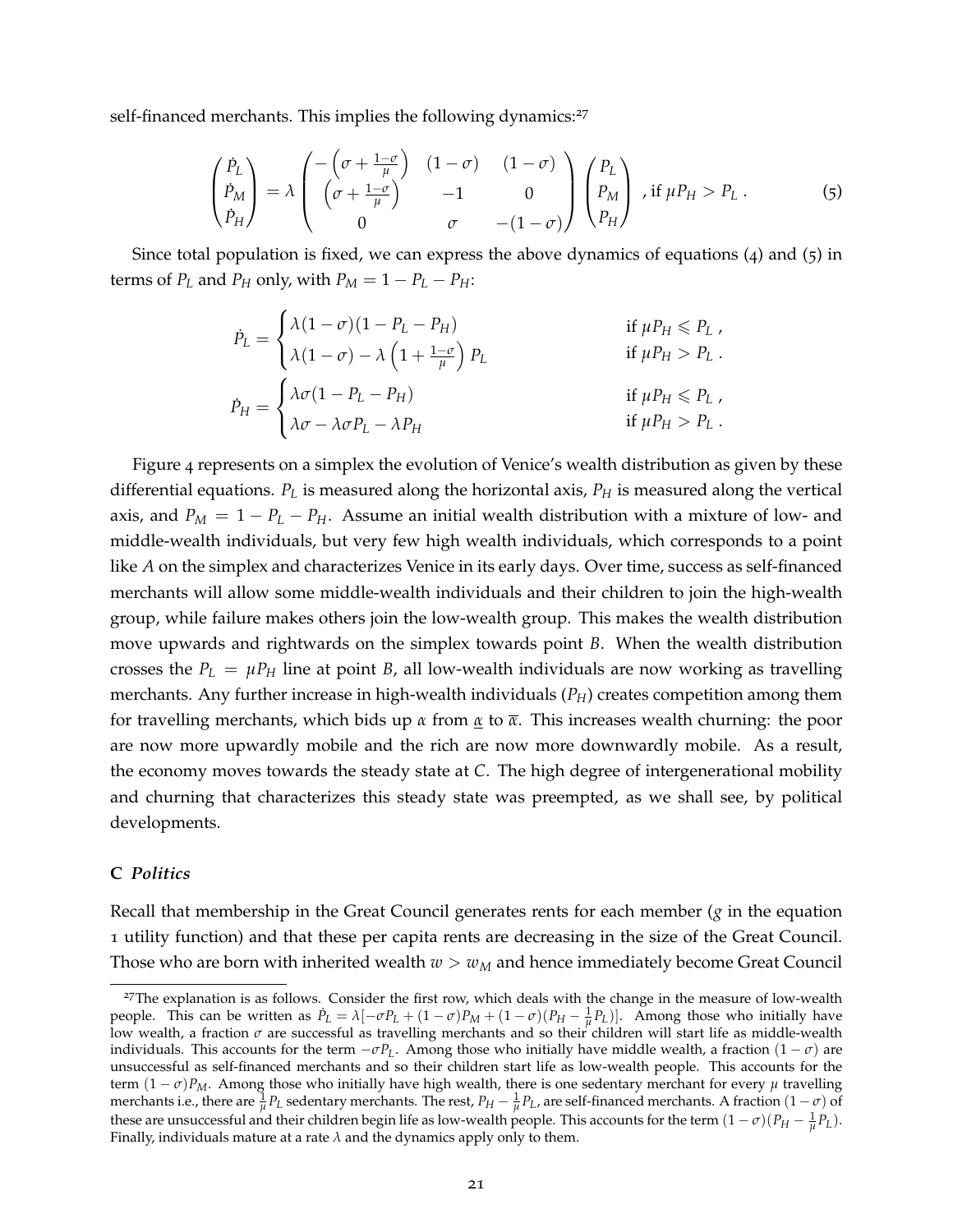

<span id="page-23-0"></span>Figure 4: Evolution of the Wealth Distribution

members and would like to prevent further entry into the Council. On the other hand, those who are born with wealth  $w_L < w < w_M$  and have a chance of entering the Great Council later in life want Great Council membership to remain open. This sets up a political conflict.

As described in point 1[a](#page-17-0) above, the Great Council votes on whether membership should become hereditary or remain open to newcomers. These new members would be drawn from those who initially have middle wealth and thus can potentially attain wealth  $w > w<sub>M</sub>$  through commercial success. Thus, if entry of newcomers were restricted, middle-wealth individuals would have a reason to revolt.

For simplicity, we assume that the outcome of a revolt depends deterministically on the relative strengths of the two sides and the revolt succeeds if and only if the strength of those revolting is strictly greater than the strength of those supporting the Great Council. The strength of those supporting the revolt is given by their population share, which in this case is *PM*. The strength of those supporting the Great Council vote is given by their population share *P<sup>N</sup>* times a factor *β* > 1. *β* captures the ability of those in power to mobilize the state's coercive capacity. (The empirical counterpart to *β* is described below.) Thus, a revolt against the political closure of the Great Council succeeds whenever  $\beta P_H < P_M$ , or, since  $P_M = 1 - P_L - P_H$ , whenever

$$
P_H < \frac{1}{1+\beta}(1-P_L) \,. \tag{6}
$$

If this condition is not met then a revolt is defeated and its participants are hanged in Saint Mark's Square.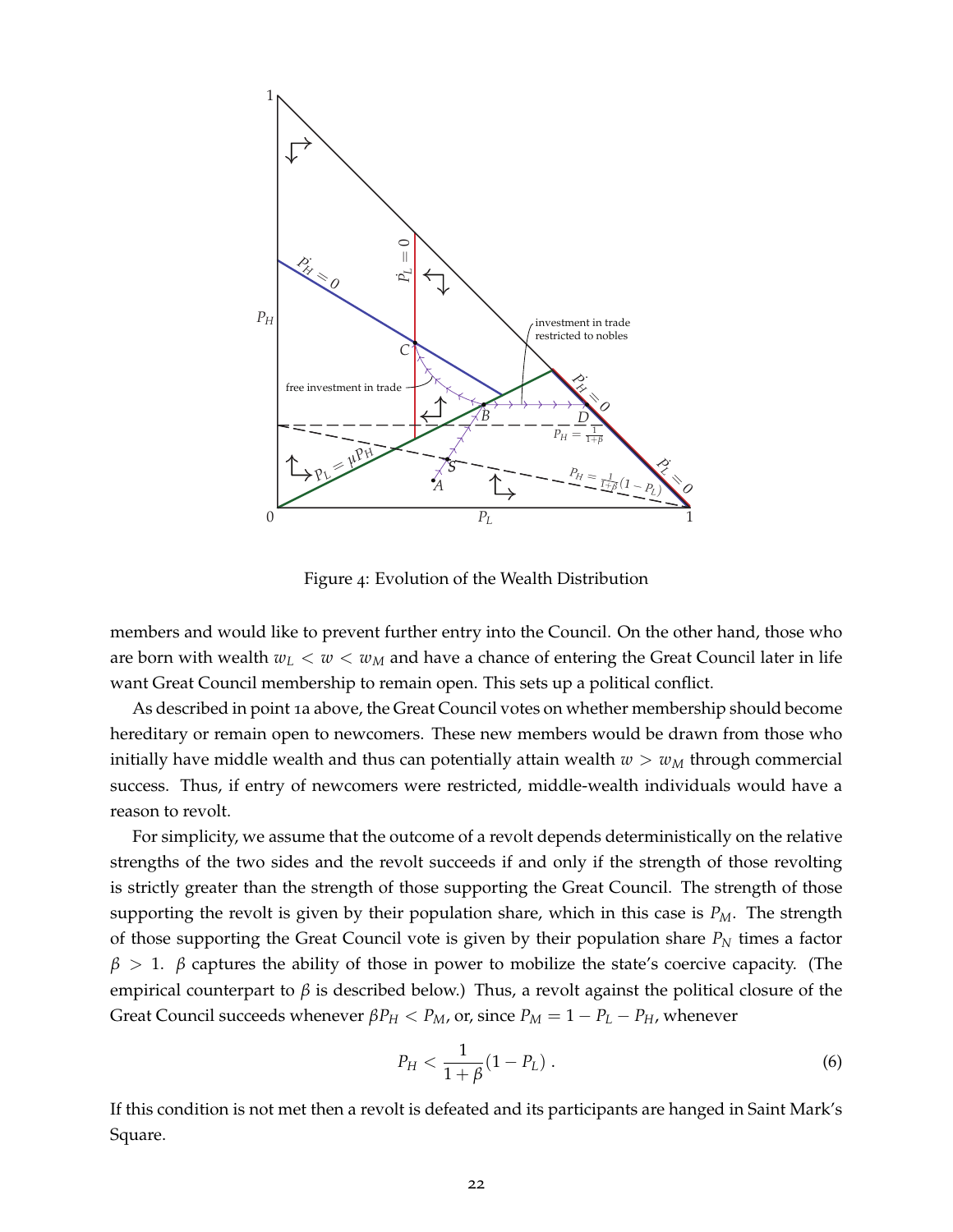Figure [4](#page-23-0) illustrates the timing of closure i.e., the timing of the *Serrata*. As society moves from point *A* to point *B* it crosses the line  $P_H = \frac{1}{1+\beta}(1 - P_L)$  at point *S*. (*S* stands for *Serrata*.) Before this point, if members of the Great Council had voted for the *Serrata* they would have faced a successful revolt. After point *S*, members of the Great Council are powerful enough as a group to vote for hereditary membership without facing a revolt. From that point on, a person becomes a member of the Great Council only if his father was a member: Membership, which until then had been associated with commercial wealth, becomes hereditary. A formal nobility is established and equated with membership in the Great Council.

After the Great Council becomes hereditary, many non-members continue to accumulate high wealth through commercial success. As they do so, these commoners become sedentary merchants and compete economically with nobles i.e., with Great Council members, all of whom are sedentary merchants. This competition squeezes the profits of nobles and, in particular, at point *B* the expected profits of sedentary merchants drop discretely.<sup>[28](#page-24-0)</sup> Nobles have a strong incentive to exclude commoners from international trade just before this happens. This corresponds to the second of the two Great Council votes. (See point 1[b](#page-17-3) above.) Thus, at point *B*, Great Council members will vote in favour of excluding commoners from international trade if doing so does not trigger a revolt.

Excluding commoners from international trade harms a larger segment of Venetian society than did excluding commoners from the Great Council. It forces all commoners to be craftsmen, which at point *B* makes all commoners worse off. At the time of the *Serrata*, the noble population share was frozen at  $P_N^S = \frac{1}{1+\beta}(1-P_L^S)$  where  $P_L^S$  is  $P_L$  valued at point *S*. Rearranging this implies that the power of nobles,  $\beta P_N^S = 1 - P_N^S - P_L^S$ , is less than the power of commoners  $(1 - P_N^S)$ . Thus, any attempt by nobles to restrict investment in trade would be defeated by a commoner revolt. To succeed, nobles need to co-opt some of the *nouveau riche* commoners who had recently gained high wealth through commercial success but had been excluded from the Great Council. They can do this by increasing membership in the Great Council to  $P_N = \frac{1}{1+\beta}$ .<sup>[29](#page-24-1)</sup> As we shall see, this event is referred to in Venetian history as the 'Enlargement of the Great Council.' With this influx of new members, the Great Council is tremendously powerful: membership defines nobility status and commoners are excluded from the highly lucrative long-distance trade.

Returning to figure [4](#page-23-0), the wealth distribution now moves rightwards from point *B* to point *D*. Despite the political and economic closure, Venice continues to engage in international trade. However, compared with the evolution towards *C* that Venice would have followed absent any restrictions, a smaller fraction of Venice's population is involved in international trade, its wealth distribution is more polarized, and social and economic mobility is reduced to a minimum. It is time to document this in the historical record.

<span id="page-24-0"></span><sup>&</sup>lt;sup>28</sup>There are many ways of modelling the drop in profits. Here it is caused by competition for inputs (travelling merchants) which drives up costs. Alternatively, it could have been modelled as reduced revenue from greater competition in product markets.

<span id="page-24-1"></span><sup>&</sup>lt;sup>29</sup>Rearranging, this becomes  $\beta P_N = 1 - P_N$ , which means that commoner strength  $1 - P_N$  does not exceed noble strength *βP<sup>N</sup>* and the Great Council can put down the revolt.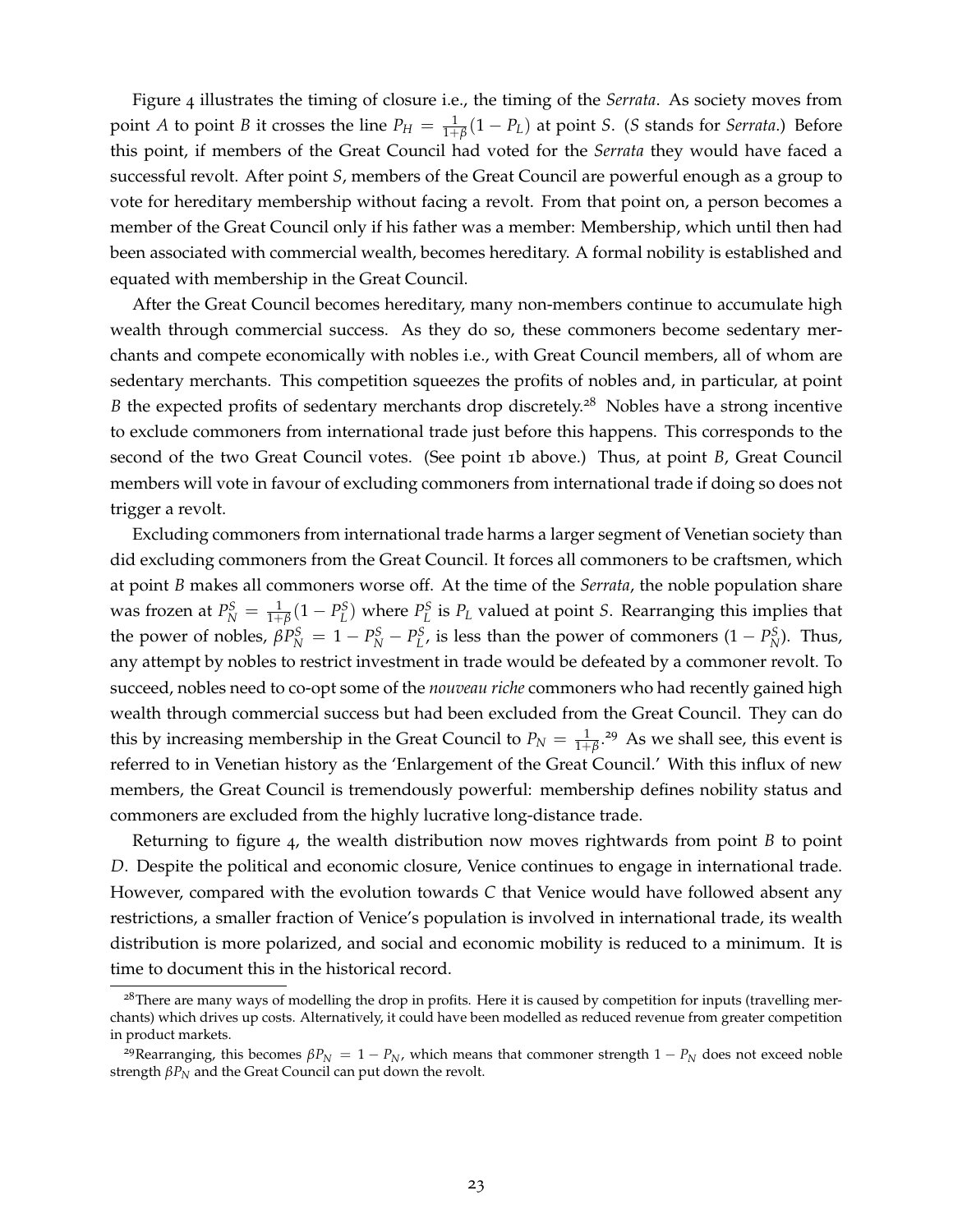### <span id="page-25-0"></span>**6. The Oligarchs Triumphant**

In this section we review three key events in Venetian history through the lens of our model. First, we provide new evidence from the period 1261–1295 that mobility into and out of the Great Council was eroding the power of many established families. Second, we argue that this erosion is essential for understanding the *Serrata* of 1297–1323, the most important constitutional event in Venetian history. [Norwich](#page-40-1) ([1977](#page-40-1), page 181) describes the *Serrata* as "The Oligarchs Triumphant." Third, we show that towards the end of this period and culminating in the early 1330s, a series of laws were passed that severely restricted the ability of non-nobles to engage in long-distance trade. Further, among nobles, it was the most powerful nobles who benefited most from these restrictions.

#### **A** *The Changing Membership of the Great Council*

We start with novel evidence that in the period leading up to the *Serrata*: (1) there was a high degree of mobility into and out of the Great Council; (2) a majority of seats in the Great Council were held by a relatively small number of powerful families; and, (3) some of these families were losing seat shares to merchants that had not previously participated in the Great Council. To this end, we have constructed a unique database on representation in the Great Council. The Council recorded the names of its members and these lists have survived for each of the years 1261, 1264–70, 1275–83, and 1293–95.<sup>[30](#page-25-1)</sup> A Great Council session lasted for one year, starting in October. Thus, for example, the 1295 session ends in October 1296. The handwritten lists, together with other surviving records of Great Council deliberations, have been transcribed in the *Deliberazioni del Maggior Consiglio di Venezia* [\(Cessi,](#page-37-14) [1931](#page-37-14)–1950).

The lists are complex. They contain 8,218 names and our analysis is based on the 8,103 names that are legible. As is well known, Venetian society in general and Great Council elections in particular were organized along family (i.e., clan) lines. See, for example, [Raines](#page-40-14) ([2004](#page-40-14)). It is therefore important to group individuals' names into families. Most family names have multiple variants and standardizing these was a lengthy and meticulous process.<sup>[31](#page-25-2)</sup>

Figure [5](#page-26-0) graphically portrays the extent of mobility into and out of the Great Council and the erosion of seat shares of families who were initially represented in the Great Council. Consider the dashed line. To construct it, we first rank all families based on their initial seat shares i.e., on the average number of seats the family held during the first three available sessions (1261, and 1264–1265). For example, the Contarini family (1 on the horizontal axis) held the most seats,  $4.4\%$ 

<span id="page-25-2"></span><span id="page-25-1"></span> $30$ There are very partial membership lists for 1284 and 1296. No other years of data are available.

 $31$ There are many difficulties. The same family name appears sometimes in Latin and other times in Italian (e.g., Mauroceno or Morosini). There are multiple patronymic prefixes (d', da, de, di, dalla, della, de ca', de cha, de Casa, da Casa). There are also many spelling variants (up to 12 in the case of the Susenullo family), the doubling of the 'n' or of the 'l' being the most common variants. Other variations reflect differences between Venetian and Italian, such as the alternative spellings 'ç', 'z' or 'zh' for the interdental voiceless fricative (a sound that is used in Venetian but not in Italian). In the lists,an elected member is sometimes represented by a proxy (*ad vocem*). In this case we record the name of the elected member because as [Mozzato](#page-39-13) ([2004](#page-39-13)) shows, proxies faithfully represented their elected members. The standardization was done with the careful assistance from Lisa Chen and Jennifer Konieczny. They are Ph.D. students in the Medieval History Department at the University of Toronto. Lisa Chen specializes in Venetian literary texts. Jennifer Konieczny specializes in Florentine legal texts.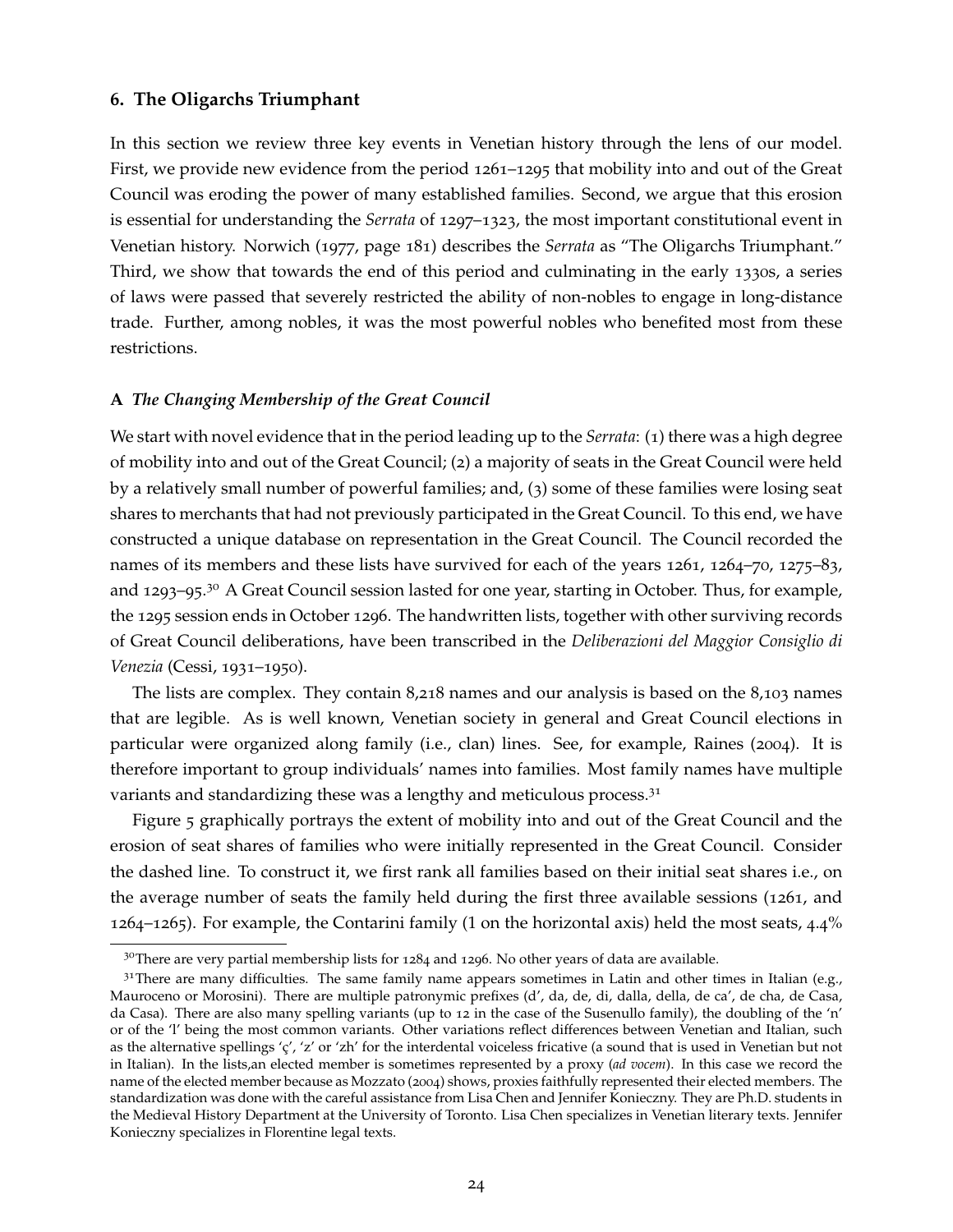

<span id="page-26-0"></span>Figure 5: Share of Great Council Seats Held by Families Dating to 1261, 1264–1265

of the total. This 4.4% appears on the vertical axis. The Dandolo family (2 on the horizontal axis) held the same share of seats  $(4.4%)$  so that the cumulative seat shares held by these two families was 8.8%. This 8.8% is displayed on the vertical axis. Moving rightward along the solid line, 30% of the seats were held by 10 families, 50% of the seats were held by 22 families and 100% of the seats were held by 168 families. This gives meat and precision to a common observation in the literature that among Venetian families, "between 20 and 50 might be considered great families" [\(Lane,](#page-39-7) [1973](#page-39-7), page 100).

The solid line in figure [5](#page-26-0) presents the cumulative seat shares at the end of our sample, during the last three available sessions (1293–1295). We retain the ordering of names from 1261 and 1264–1265 so that 1 is still Contarini, 2 is still Dandolo, etc. Families that did not appear in this initial period are ranked by seat shares in the 1293–1295 period. (This is the concave section at the right end of the solid line.) Three features of figure [5](#page-26-0) stand out.

First, at the point where the dashed line reaches 100%, the solid line only reaches 86%. Thus, 14% of the end-period seats were held by families that entered the Great Council after the initial period. There were 56 new families. Thus, there was considerable mobility into the Council. This was not simply entry of a bunch of small-time players. The seat shares of new families were highly skewed, as can be seen from the concavity of the final portion of the solid line. The lion's share of the 14% (about a third of it) was captured by just 5 of the 56 new families. For example, the new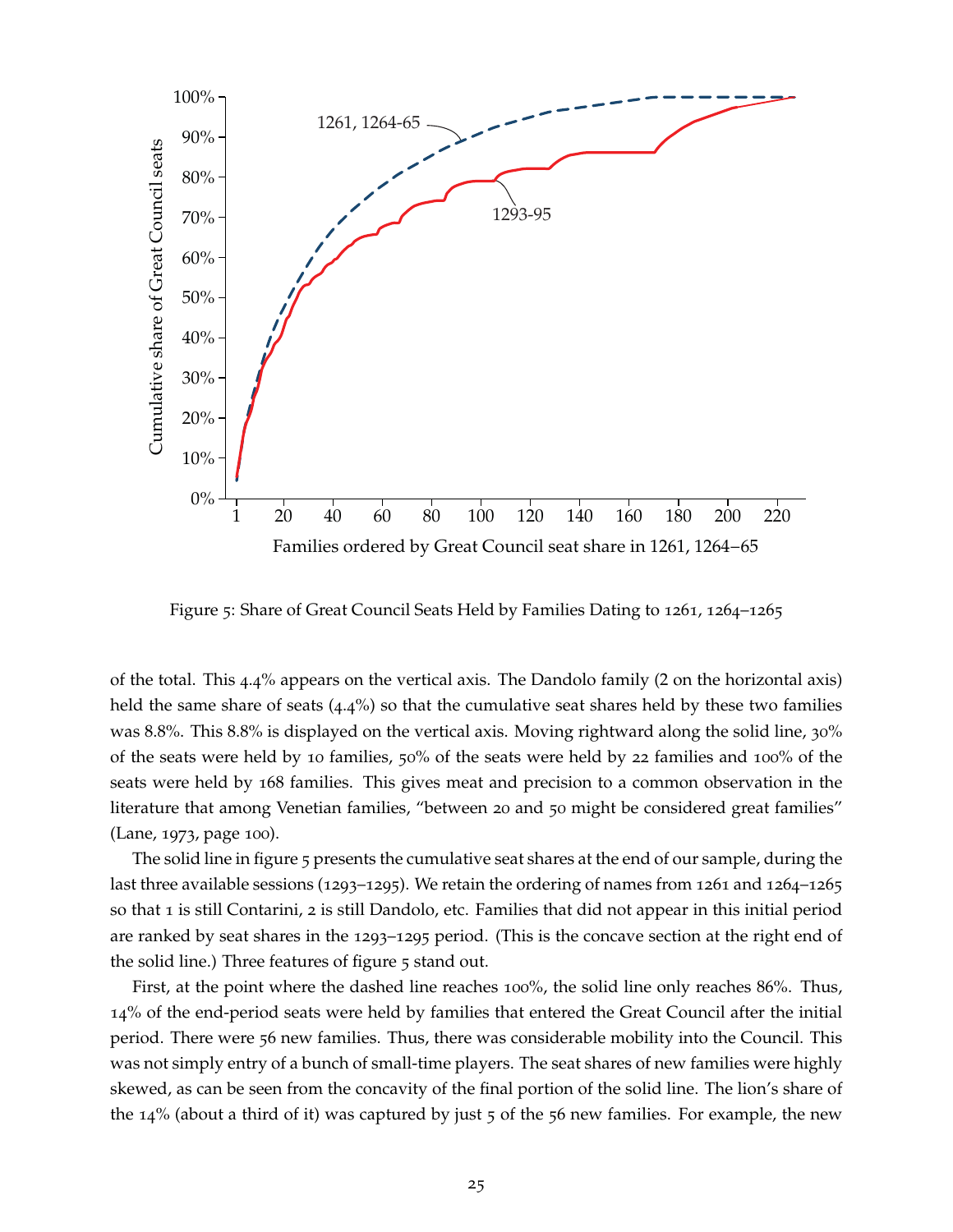family with the most seats was the Caroso family who went from no seats to being  $31^{st}$  in the seatshare rank of the end period. This rank would place them among Lane's great families. Further, most of the new families were engaged in long-distance trade, as evidenced by their appearance in commercial contracts. For example, the new family with the second-most seats was the Cavatorta, who the surviving records show settling accounts with Zaccaria Staniario for trade between Venice and Constantinople.<sup>[32](#page-27-0)</sup> Thus, these new families were quickly growing wealthy and politically powerful from long-distance trade.

The second feature of the figure is mobility out of the Council. The flat portions of the solid line are due to families who initially had seats, but ended up with none. There are 53 such families among the initial 168. This implies that the exit rate from the Great Council was 1.3% per year. This was ten times higher than the exit rate after the *Serrata*. [33](#page-27-1) For example, in the initial period the Dauro family held 1.1% of the seats and was ranked  $26<sup>th</sup>$ , yet the family was no longer in the Great Council by the end period.

The third and most striking feature of the figure is that the solid line  $(1293-1295)$  is well below the dashed line (1261 and 1264–1265). Established families — even some of the most powerful were losing seat shares. For example, the Falier family, one of the founding families of Venice who had given the commune two Doges, held 2.5% of the seats and was ranked  $6^{\text{th}}$  in the initial period but by the end period its rank had dropped to 18<sup>th</sup>. Similarly, the powerful Zane family saw their seat rank drop from 9<sup>th</sup> to 26<sup>th</sup>. The Falier's and Zane's were lucky: their slide into obscurity was halted by the *Serrata*.

In summary, figure [5](#page-26-0) shows that there was a high degree of mobility into and out of the Great Council, that new members were engaged in long-distance trade, and that the power of many great families was being eroded by up-and-coming families.

# **B** *The Serrata, the 'Enlargement of the Great Council,' and State Capacity for Repression*

Wealthy families did not take this mobility lying down. Their attack began in the Great Council where they introduced a series of motions aimed at gaining permanent control of the Council. After the failure of four such motions during 1286–1296, a landmark vote on February 29, 1297 effectively handed control of Great Council elections to a small number of powerful families.[34](#page-27-2) In particular, control over elections passed onto the hands of the Council of Forty, a government organ "which had never before claimed a leading role in the state " [\(Rösch,](#page-40-15) [2000](#page-40-15), page 74) and whose elite membership was top-heavy with older, powerful families. Further, the 1297 vote made it much easier to be re-elected if one had recently served on the Great Council and much harder to be

<span id="page-27-0"></span> $32$ The settlement is in document #75 in [Lombardo and Morozzo della Rocca,](#page-39-14) [1953](#page-39-14). The new family with the third-most seats was the Nicola, who were investors in the *colleganza* of document #811 in [Morozzo della Rocca and Lombardo](#page-39-12) ([1940](#page-39-12)). The new family with the fourth-most seats was the Barastro, who appear in the *colleganza* of documents #749, #751, #794, and #834 in [Morozzo della Rocca and Lombardo](#page-39-12) ([1940](#page-39-12)).

<span id="page-27-1"></span><sup>33</sup>See below. The calculation is  $168(1 - \gamma)^{(1293-1265)} = 168 - 53$  which implies an annual exit rate  $\gamma = 1.3$ %. Of the 172 families with seats in 1293–1295 only 20 exited the Great Council between the 1323 and 1410 which implies an exit rate after the *Serrata* of 0.13%.

<span id="page-27-2"></span><sup>34</sup>The relevant motions are in [Cessi](#page-37-14) ([1931](#page-37-14)–1950, volume 1), page 156 #118 (October 3, 1286) , pages 156–157, #120 (October 5, 1286), page 157, #123 (October 17, 1286) and page 396 #6 (March 6, 1296), and in [Cessi](#page-37-14) ([1931](#page-37-14)–1950, volume 3), pages 417–418 #104 ('The Last Day' of February, 1297). Translations are available from the authors on request.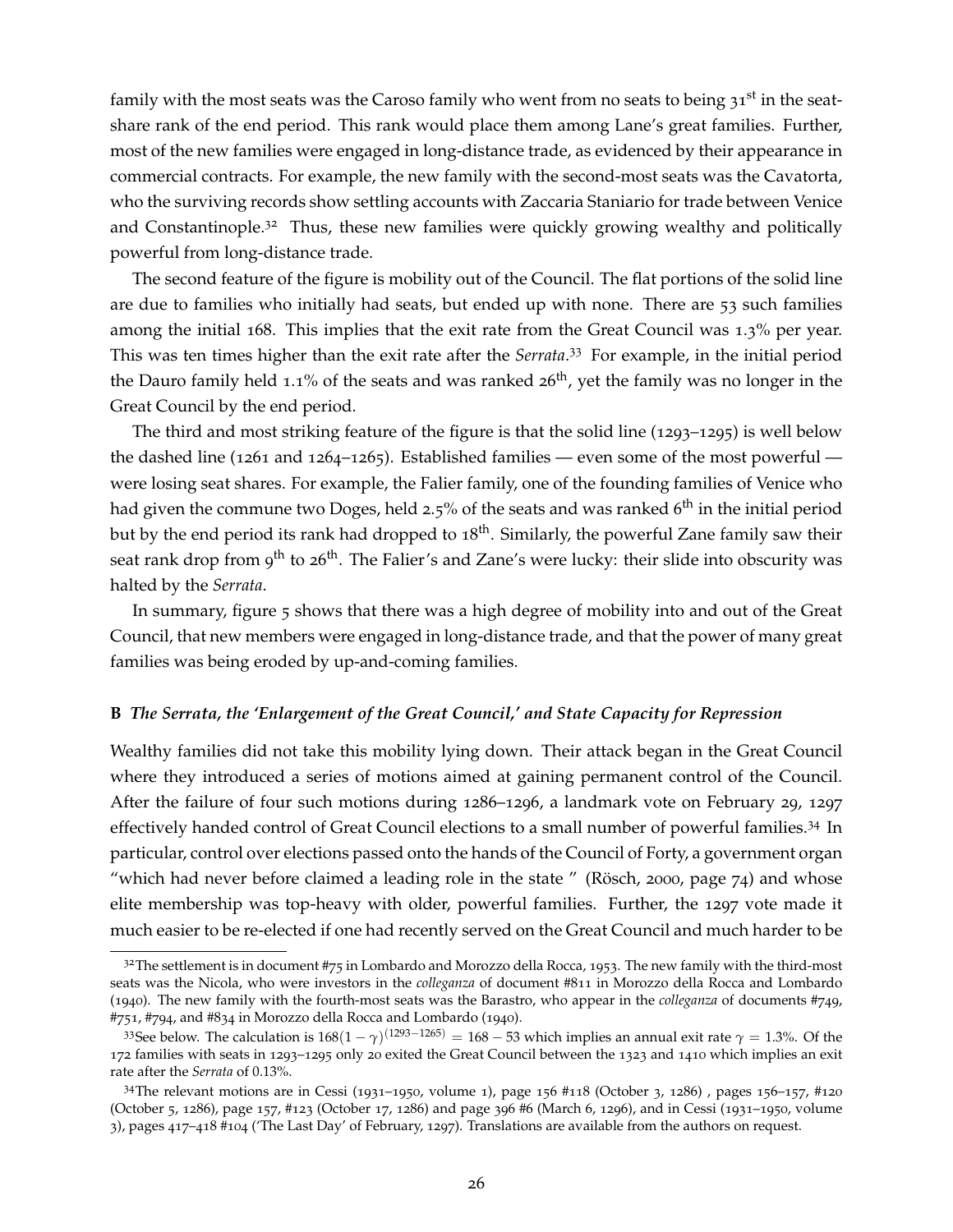elected if one had never served before. Votes in 1298, 1300 and 1307 substantially strengthened this asymmetry between insiders and outsiders. Membership in the Great Council had taken a major step towards being 'locked in.' See [Hazlitt](#page-38-13) ([1966](#page-38-13)), [Lane](#page-39-5) ([1971](#page-39-5), [1973](#page-39-7)) and [Rösch](#page-40-15) ([2000](#page-40-15)).[35](#page-28-0)

Political closure was tightened with a series of laws that created a Venetian nobility. The first of these, dating from 1310, states that a *nobiles* was a man 'who was or could be a member of the [Great] Council' [\(Ruggiero,](#page-40-12) [1980](#page-40-12), page 9). In 1315, an official registry of the nobility was created, which quickly evolved into the *Libro d'Oro*. The last of the *Serrata* laws was passed in 1323. It unequivocally made membership in the Great Council a hereditary position. Men whose fathers and grandfathers had been in the Great Council automatically became members at age 25.

Those excluded from the nobility did not give up without a fight. In fact, the period 1300–1355 was to be the most internally violent period in Venetian history from 976 to the demise the the Serene Republic in 1797. In early 1300, a popular commoner named Boccono along with 11 of his associates forced their way into the Great Council chambers. Boccono appears to have been intent on murdering several Council members and brow-beating the remainder into re-enfranchising those excluded by the *Serrata*. Arms were not permitted in the chambers so Boccono and his associates represented a real threat, all the more so because they were backed by a crowd of armed supporters waiting outside in St. Mark's Square. By a stroke of luck, an overheard conversation at church revealed the plot: the 12 conspirators were disarmed in the Council chambers and executed that night. Their bodies were left hanging in St. Mark's Square where they served as a warning. In addition, 40 other supporters of the conspiracy were exiled and had their properties confiscated. See [Ruggiero](#page-40-12) ([1980](#page-40-12), chapter 1).

Discontent continued to percolate over the next decade as additional laws made it clear just how exclusive the *Serrata* was becoming. Discontent boiled over on the night of June 15, 1310 when Venice was rocked by an armed insurrection of frustrated outsiders who increasingly feared that their exclusion from the Great Council was permanent. By luck, the plot was revealed the night before by a defector, and even this may not have prevented the insurrection: a violent storm wreaked havoc with communications between the two groups of insurgents who were converging on St. Mark's Square and the mis-coordinated attack was repulsed. A successful revolt was barely averted. See [Hazlitt](#page-38-13) ([1966](#page-38-13), pages  $541-542$ ).<sup>[36](#page-28-1)</sup>

A sense of panic began to grip the elite: they might not be so lucky next time. It was time for a new, two-pronged approach that involved co-opting the most powerful of the discontented and building the coercive capacity to repress the remainder. In 1310–1311 the elite co-opted its most powerful opponents by inducting them into the Great Council. This one-off event is famous in Venetian history and is known as the 'Enlargement of the Great Council.' The size of the Council, which had been about 450 members, was more than doubled to  $1,017$  [\(Romanin,](#page-40-16)  $1854$ , page 347).

<span id="page-28-0"></span><sup>&</sup>lt;sup>35</sup>Most of these motions cannot be easily summarized; however, clauses governing the election of new members are particularly easy to summarize and illustrate the growing asymmetry. In 1297, a new member required the support of at least 12 of the 40 Council of Forty members. In 1300 it rose to 20, in 1307 it rose to 25, and in 1311 it rose to 30. See [Rösch](#page-40-15) ([2000](#page-40-15), pages 74–75).

<span id="page-28-1"></span><sup>36</sup>[Ruggiero](#page-40-12) ([1980](#page-40-12), chapter 1) emphasizes that the motivation for both revolts was opposition to the *Serrata*. [Rösch](#page-40-15) ([2000](#page-40-15)) disagrees, arguing that the revolts were personally motivated. A more likely motivation was inter-clan rivalry [\(Hazlitt,](#page-38-13) [1966](#page-38-13), chapter xx), a point we will discuss in section [7](#page-33-0) below. For our purposes, what matters is the outcome of the *Serrata* rather than the now-obscure intentions of some of its participants.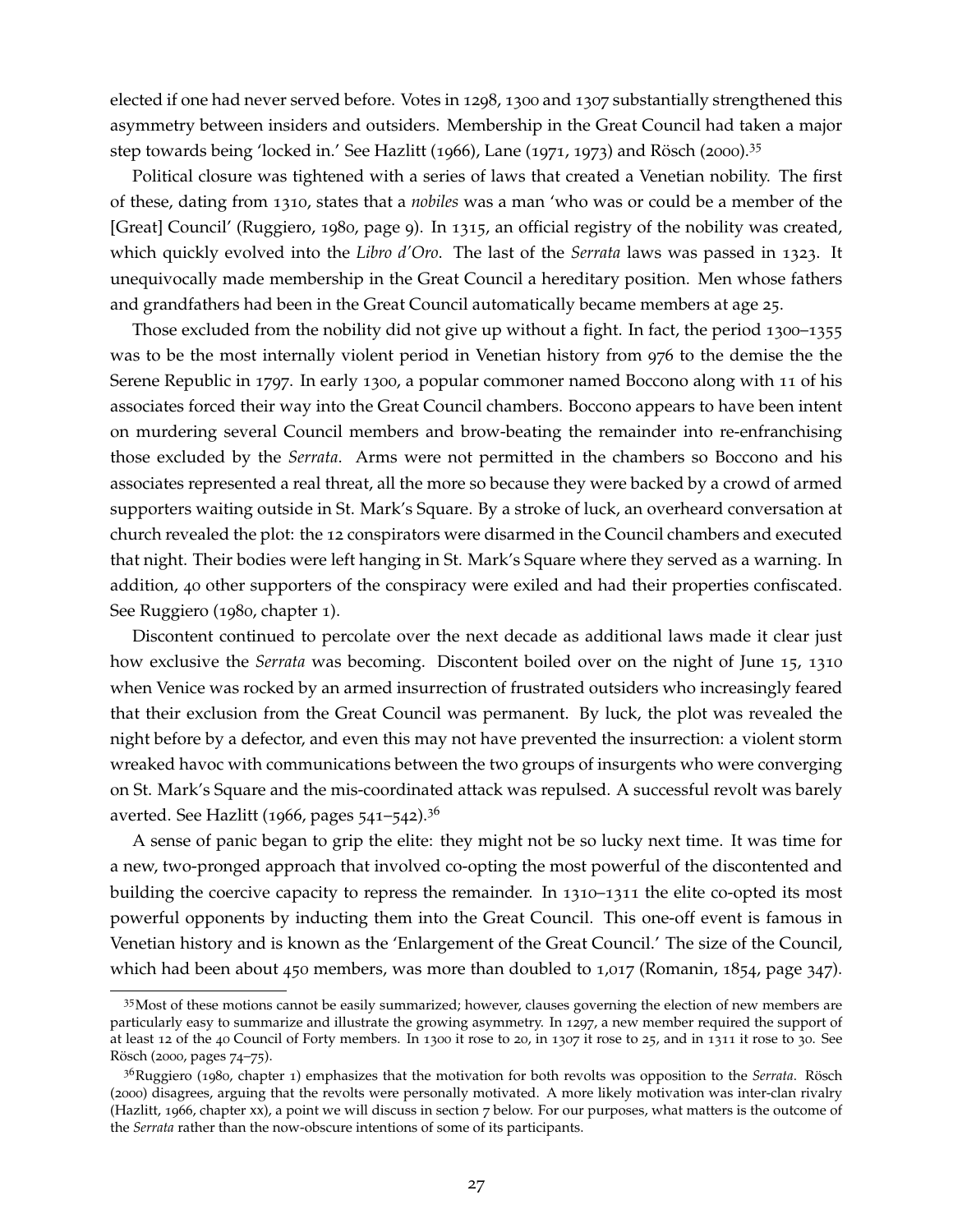This had the expected effect of defusing the most violent expressions of outsider frustration and no similar enlargement was ever necessary again. Interestingly, the diluting effects of the Enlargement were not long-lasting: [Raines](#page-40-14) ([2004](#page-40-14), page 32) shows that almost all of the Enlargement families had disappeared from the Great Council within a century.

The building of coercive capacity had a more lasting, indeed permanent, effect. The revolt occurred on June 15, 1310. On June 30, the Great Council declared martial law and on July 10 the first meeting of the infamous 'Council of Ten' was convened. The Council of Ten was initially tasked with tracking down the supporters of the revolt, but it evolved into the Venetian state's repressive apparatus. From its beginnings, the Ten's authority within the state hierarchy was left intentionally ambiguous. For example, it was not appointed by the Great Council nor accountable to it.[37](#page-29-0) Over time, the Council of Ten arrogated to itself whatever powers it needed. For example, in 1319 it created its own police force. Even this was not enough to quell the uproar over the *Serrata* for in 1328 the Ten executed the brothers Barozzi for leading a conspiracy against the nobility. By mid-century, the Council of Ten had accumulated the necessary resources and experience to repress internal dissent: the last significant attempt to overthrow the Venetian state by violence came on April 15, 1355 and was uncovered from multiple sources by the Ten [\(Norwich,](#page-40-1) [1977](#page-40-1), page 227).<sup>[38](#page-29-1)</sup>

What the most powerful members of the Venetian elite had failed to get in 1286, they grabbed in 1323. Co-option (the Enlargement) and coercion (the Council of Ten) were their tools, just as in our model.

#### **C** *The Closure of Long-Distance Trade*

In the decade following 1323, the newly-defined nobility passed a series of laws whose consequence was to limit participation by commoners in the most lucrative aspects of long-distance trade. Two of these were particularly important, the re-organization of the galley trade and wealth-based restrictions on who could trade.

Galleys had always handled the most lucrative traded goods, including cloth, silk, cash, bullion and spices [\(Lane,](#page-39-15) [1963](#page-39-15), page 181). Their speed allowed them to escape capture by pirates and their small cargo holds made them impractical for anything but valuable light-weight goods. During the second half of the thirteenth century the Commune took a hand in regulating convoys of these privately owned vessels, and this regulation expanded dramatically during the *Serrata*. [39](#page-29-2) Then in 1325, Venice experimented with a dramatically new organization of the galley trade: instead of convoys of primarily privately owned and operated galleys, Venice moved to a system of

<span id="page-29-0"></span><sup>37</sup>Its membership was secret and drawn exclusively from the most powerful families. As few as twenty families controlled the Council in the fourteenth century [\(Ruggiero,](#page-40-12) [1980](#page-40-12), page 16).

<span id="page-29-1"></span><sup>38</sup>Note that in our model, the state's coercive capacity is exogenous and captured by the parameter *β*, which measures the fighting effectiveness of Great Council members (nobles) relative to non-members. The build-up of state capacity could be introduced into our model by having *β* be a concave function of the costly effort devoted by nobles to building coercive capacity. There would then be some optimal combination of co-option (i.e., Enlargement) and coercion that would be used by families in the Great Council to accomplish the *Serrata*.

<span id="page-29-2"></span><sup>39</sup> "The great galleys were at the same time [after 1299] made subject to close regulation by the state which elected the commanding officer of the galley fleets and determined the crew, the equipment, and the measures of the galleys, the number to be sent on any particular voyage, the time of sailing and returning, the freight rates to be charged, and innumerable other details" [Lane](#page-39-16) ([1934](#page-39-16), page 14).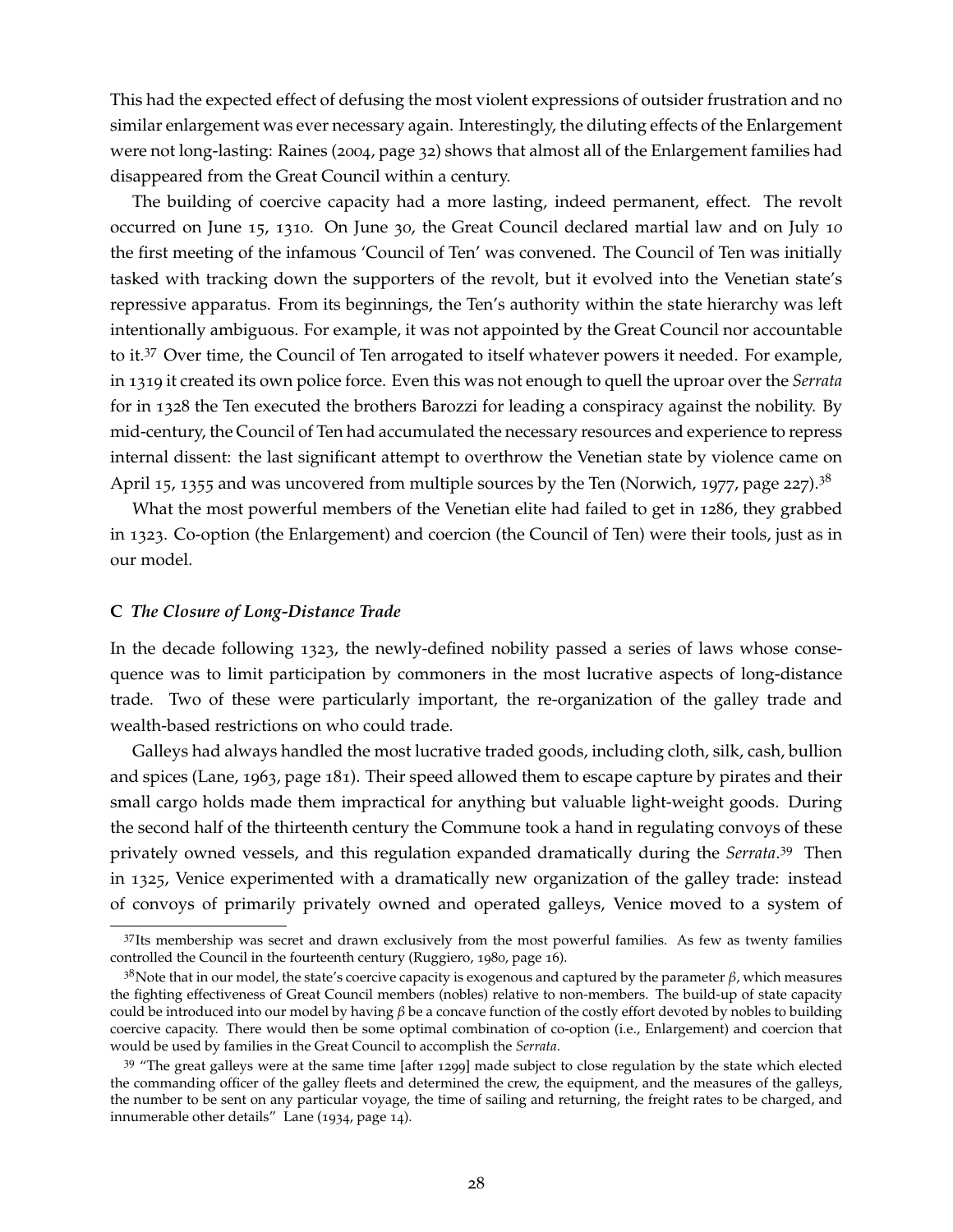publicly owned galleys that were auctioned off to private operators. In 1329, this system became a permanent feature of the galley fleet to Greece, Constantinople and the Black Sea. In 1331, it was extended to the galley fleet to *outremare* (the rest of the Western Mediterranean) and a decade later to the Flanders galley fleet. See [Lane](#page-39-15) ([1963](#page-39-15)).

There were several reasons for the reorganization, including the naval needs of the Commune, the invention of the great galley and the expansion of the Arsenal; however, it is abundantly clear that the reorganization generated huge rents for insiders. "These state galley fleets were protected against the competition of either round ships or privately owned Venetian galleys which might go on the same voyage" [Lane](#page-39-16) ([1934](#page-39-16), page 14). See [Lane](#page-39-15) ([1963](#page-39-15), page 189) for details. Further, the insiders who claimed these rents were friends of the Great Council. To quote [O'Connell](#page-40-6) ([2009](#page-40-6), page 5): "It was in the administration of the state-run galley fleets that individual economic interest and public office most obviously intertwined." The fact that the reorganization came on the heels of the *Serrata* is no coincidence.

A key feature of the reorganization was that space on these state-owned galleys was now auctioned off each season. The bidders were typically consortia of very rich nobles. For example, a consortium headed by Marino Capello operated seven of the eight galleys to Flanders in 1333.<sup>[40](#page-30-0)</sup> Why did the rich dominate? The proximate reason is that galleys required huge up-front financing so that successful bidders were required to post a large 'performance' bond as a guarantee of their commitment. Yet private galleys made do without performance bonds and these bonds could have been financed by state loans. The deeper reason is that, as we argued in our model, the post-*Serrata* Commune had every reason to erect such wealth-based barriers to participation in long-distance trade.[41](#page-30-1)

In addition to sewing up the galley trade, the noble-run Commune directly restricted who could trade on the most lucrative routes. In 1324, just one year after the completion of the *Serrata*, a law was introduced (the *Capitulare Navigantium*) that forbade any merchant from shipping wares with a value in excess of the merchant's assessed wealth. Wealth assessments were used by the Commune to determine taxes and, since only the very wealthy paid taxes, the *Capitulare Navigantium* excluded the poor from long-distance trade. Indeed, it ensured that only the very richest merchants (those with large assessments) could engage in large-scale long-distance trade. The *Officium de Navigantibus* was created to enforce the new law. It was initially active for less than a year, but was reinstated in 1331–38 and again in 1361–1363 [\(Cessi,](#page-37-15) [1952](#page-37-15)).<sup>[42](#page-30-2)</sup>

To examine the impact of the 1324 *Capitulare Navigantium* (as well as the reorganization of the galley trade), we look at the characteristics of merchants who used the *colleganza* before and after

<span id="page-30-1"></span><span id="page-30-0"></span><sup>40</sup>[Lane](#page-39-15) ([1963](#page-39-15), page 195). All participants named in [Lane](#page-39-15) ([1963](#page-39-15)) were nobles.

 $41$  [Lane](#page-39-15) ([1963](#page-39-15), page 197) specifically raises the question of why the Commune did not provide financing loans so as to encourage greater use of its expensive galleys — especially since it could have done so "without placing any strain on its credit." Lane explains this by pointing out that in the period 1313–1334 the Commune was pre-occupied with retiring its debt and so did not want to issue new loans. What Lane does not mention is that by retiring old debt, the Commune drove up the price of its debt by about 50% [\(Mueller,](#page-39-10) [1997](#page-39-10), graph 11.1), thus creating enormous capital gains for the rich nobles that held the vast majority of this debt. On the link between public debt and merchant-run cities see [Stasavage](#page-41-2) ([2011](#page-41-2)).

<span id="page-30-2"></span><sup>42</sup>We note that this interpretation of the *Capitulare Navigantium* is not standard in the literature. Historians see the *Capitulare Navigantium* as a minor event that prevented tax evasion and excluded non-citizens from long-distance trade e.g., [Cessi](#page-37-15) ([1952](#page-37-15)). In appendix [8](#page-41-3) we show that such positions are incomplete.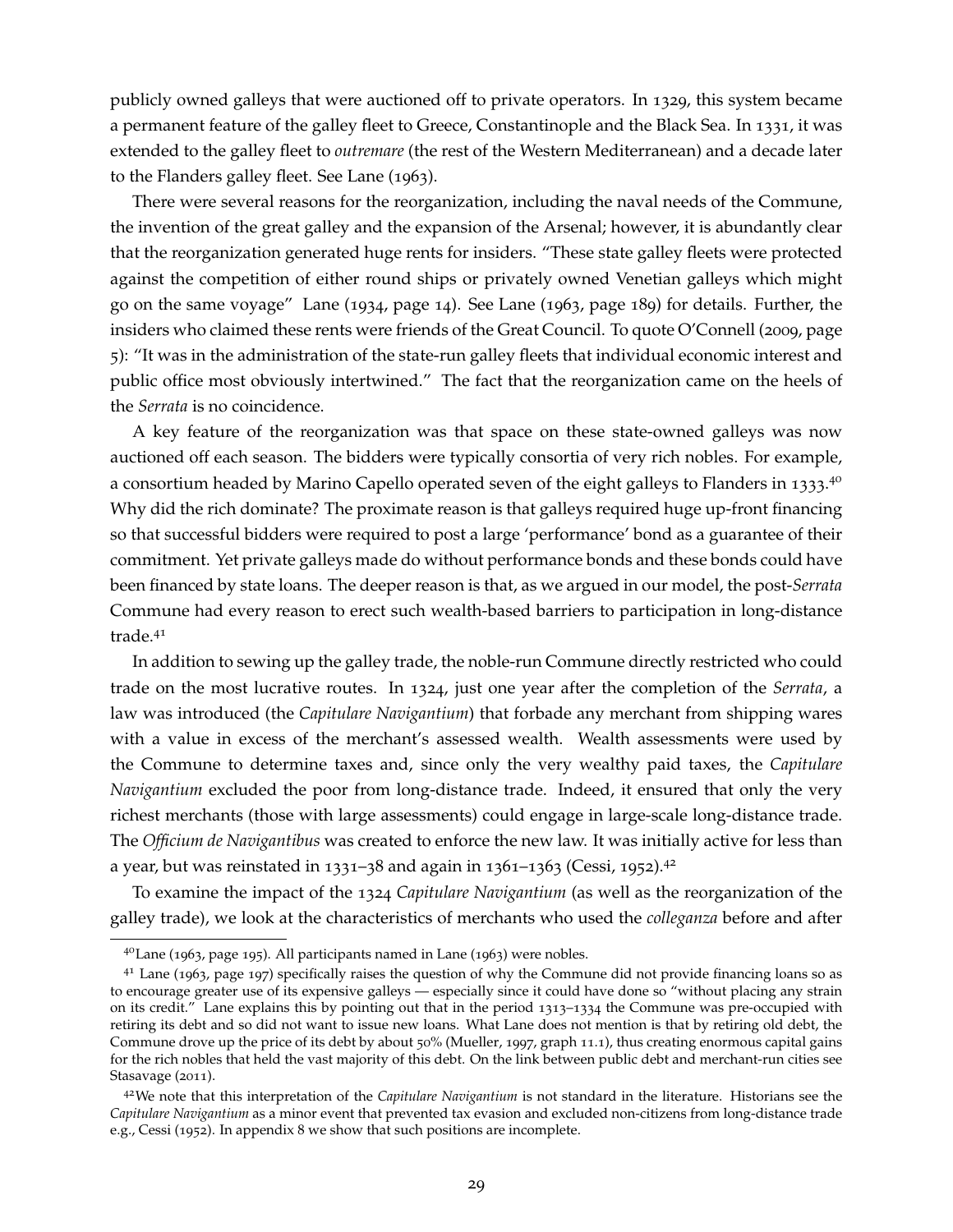1324 to see (a) whether non-nobles were excluded and (b) whether, among nobles, usage shifted to those with greater political power (as measured by seat shares in the Great Council).

We begin by examining the *colleganza* contracts that have survived for the period 1073–1342. These appear in [Morozzo della Rocca and Lombardo](#page-39-12) ([1940](#page-39-12), 2 volumes), [Lombardo and Morozzo](#page-39-14) [della Rocca](#page-39-14) ([1953](#page-39-14)), [Tiepolo](#page-41-4) ([1970](#page-41-4)), and [Sebellico](#page-40-17) ([1973](#page-40-17), 2 volumes). These volumes are collections of all types of commercial contracts, such as dowries, wills, lease agreements, loans, settlements, sales of slaves, etc. We first identify which of these commercial documents are *colleganza* or settlements of a *colleganza*. In some of these volumes, each contract is preceded by an editorial header giving the date, place and type of contract; however, these headers are often vague or inaccurate so we instead reviewed each of the 2,833 documents individually. Identification is tricky and requires a considerable investment in time to learn how to distinguish *colleganza* from other related contracts.[43](#page-31-0) In all we identified 381 *colleganza* for the period 1073–1342. Some of these *colleganza* have also been coded by [Kedar](#page-38-11) ([1976](#page-38-11)) and by [González de Lara](#page-38-5) ([2008](#page-38-5)): [Kedar](#page-38-11) ([1976](#page-38-11)), examines contracts dated 1240–1261 and 1310–1323, and [González de Lara](#page-38-5) ([2008](#page-38-5)), examines contracts dated 1121–1261; neither codes contracts dated after the *Capitulare Navigantium*. We have benefitted enormously from numerous discussions with [González de Lara](#page-38-5) on the coding of *colleganza*.

For each *colleganza* we identify the sedentary and travelling merchants and match their family names to the names of families with seats in the Great Council. This involves standardizing family names using the same procedure described in footnote [31](#page-25-2) above. We have data on Great Council membership and seat shares for 1261–1295. From 1297 on, [Raines](#page-40-14) ([2004](#page-40-14), appendix A) lists the names of Venetian nobles, which gives us the list of families present in the Great Council (but not their seat shares).[44](#page-31-1) From here on in we refer to merchants with family members in the Great Council as 'nobles' and to all others as 'commoners.'

Table [1](#page-32-0) presents the results. Column 1 displays the period. The reader will immediately notice one bit of historical irony — no *colleganza* have survived for 1261–1295 i.e., for the period with Great Council membership records. This is not crucial because our primary interest is in comparing the pre- and post-1324 periods. The grey-shaded rows are the years in which the *Officium de Navigantibus* was in operation (1324 and 1331–1338). Recall that the *Officium* was in charge of enforcing the *Capitulare Navigantium*.

<span id="page-31-0"></span><sup>43</sup>*Colleganza* contracts are most easily identified by two clauses. The first states that in the event of profits, the travelling merchant receives a share of these profits e.g., '*Reliquam quartam partem in me retinere debeam*.' The second states that loses are borne by the sedentary merchant out of his capital — the typical phrase is '*suprascriptum tuum habere debet esse in tuo periculo maris et gentis*' ('Your aforesaid goods are to remain at your own risk from sea and people.') See the *colleganza* in figure [2](#page-14-0). Care must be taken because these phrases are not always present. In particular, the contracts become shorter and shorter over time and often formulaic expressions are truncated with 'etc.' Settlements of *colleganza* require a careful reading to understand what type of contract is being settled. The most common difficulty is distinguishing between a *colleganza* and a sea loan. The latter usually has the phrase '*salve in terra*,' meaning that the travelling merchant is required to repay the loan even if there are losses. Sometimes both the original *colleganza* and its settlement have survived, in which case we count only the original contract; however, most often only one of the two has survived, in which case we date the contract to the date of the original *colleganza* (which is almost always specified in the settlement). There are two settlements of *colleganza* for which only a fragment of the original parchment not including the names of the merchants has survived, so we leave these out. There are a small number of other related contracts dealing with the transfer of *colleganza* obligations. We include these as well.

<span id="page-31-1"></span><sup>44</sup>As one would expect from our history of the *Serrata*, we pick up very few additional names from [Raines](#page-40-14) ([2004](#page-40-14)) because most families were already in the Great Council in 1261–1295.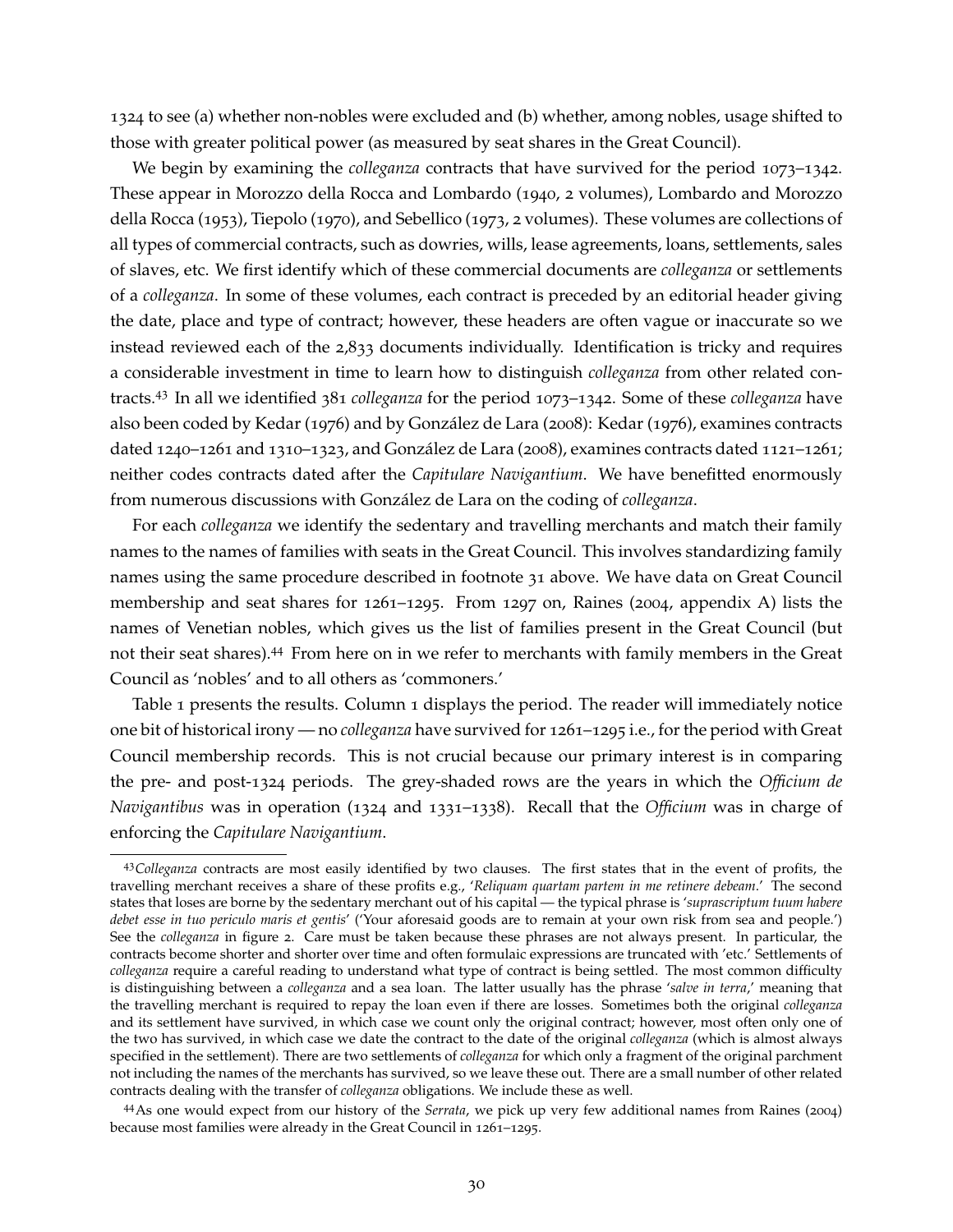| (1)       | (2)        | (3)        | (4)        | (5)               | (6)          |
|-----------|------------|------------|------------|-------------------|--------------|
| Period    | Number of  | Number of  | $%$ of     | Median merchant's | Officium de  |
|           | surviving  | colleganza | colleganza | family seats      | Navigantibus |
|           | colleganza | involving  | involving  | per session in    |              |
|           |            | commoners  | commoners  | the Great Council |              |
| 1073-1203 | 72         | 29         | 40%        | 1.7               |              |
| 1204-1220 | 56         | 23         | 41%        | 0.9               |              |
| 1221-1240 | 79         | 43         | 54%        | 0.6               |              |
| 1241-1261 | 59         | 28         | 47%        | 0.8               |              |
| 1310-1323 | 83         | 22         | 27%        | 2.9               |              |
| 1324      | 1          | $\Omega$   | $0\%$      | 1.8               | In force     |
| 1325-1330 | 19         |            | 5%         | 4.7               |              |
| 1331-1338 | 10         | $\Omega$   | $0\%$      | 5.3               | In force     |
| 1339–1342 | 2          | 0          | $0\%$      | 13.4              |              |

<span id="page-32-0"></span>Table 1: Commoner Involvement in *Colleganza*

Column 2 reports the number of *colleganza* that have survived for each period. Column 3 reports the number of *colleganza* in which at least one of the merchants was a commoner i.e., a merchant with no family in the Great Council from 1261 onwards. Column 4 reports these *colleganza* as a share of all *colleganza* in the period. Comparing 1310–1323 with all later periods, there is a sharp drop in commoner participation after the *Capitulare Navigantium*. During 1310–1323, commoners participated in 27% of all *colleganza*. After 1324 there is only a single *colleganza* with commoner participation.[45](#page-32-1)

By 1310, Venice was already deep into the *Serrata* so we might expect the process of commoner exclusion to have been well on its way. That is, we might expect that 27% is too low of a number. It is therefore useful to look further back, to 1241–1261 and even further. Indeed, commoner participation was higher in earlier years, making the 1324 break starker. Commoners were involved in 47% of all *colleganza* during 1241-1261. As far back as 1073–1203, commoners were involved in 40% of all *colleganza*. [46](#page-32-2)

Column 5 moves the discussion away from commoner participation and to the power of the nobles that participated. In each period we draw up a list of all the merchants involved in a *colleganza*. We then assign each of these merchants a 'power score,' which is simply his family's number of seats in the Great Council. (The number of seats is the family's average number of seats per session during 1261–1295.) We then examine how power scores of the median merchant evolved across periods. Similar results hold for averages. The first observation from column 5

<span id="page-32-1"></span><sup>45</sup>This 1326 *colleganza* is a bizarre 'coals to Newcastle' *colleganza*. The non-noble travelling merchant is carrying mink fur to Tana on the Black Sea on behalf of a nobleman and his partner, despite the fact that Tana was a centre for the fur trade!

<span id="page-32-2"></span><sup>46</sup>In his excellent book, [Kedar](#page-38-11) ([1976](#page-38-11)) also documents this decline in commoner participation in *colleganza* between 1240–1261 and 1310–1323. The only problem with his analysis is that he is unclear about how he defines nobility — he certainly does not define it by reference to Great Council participation.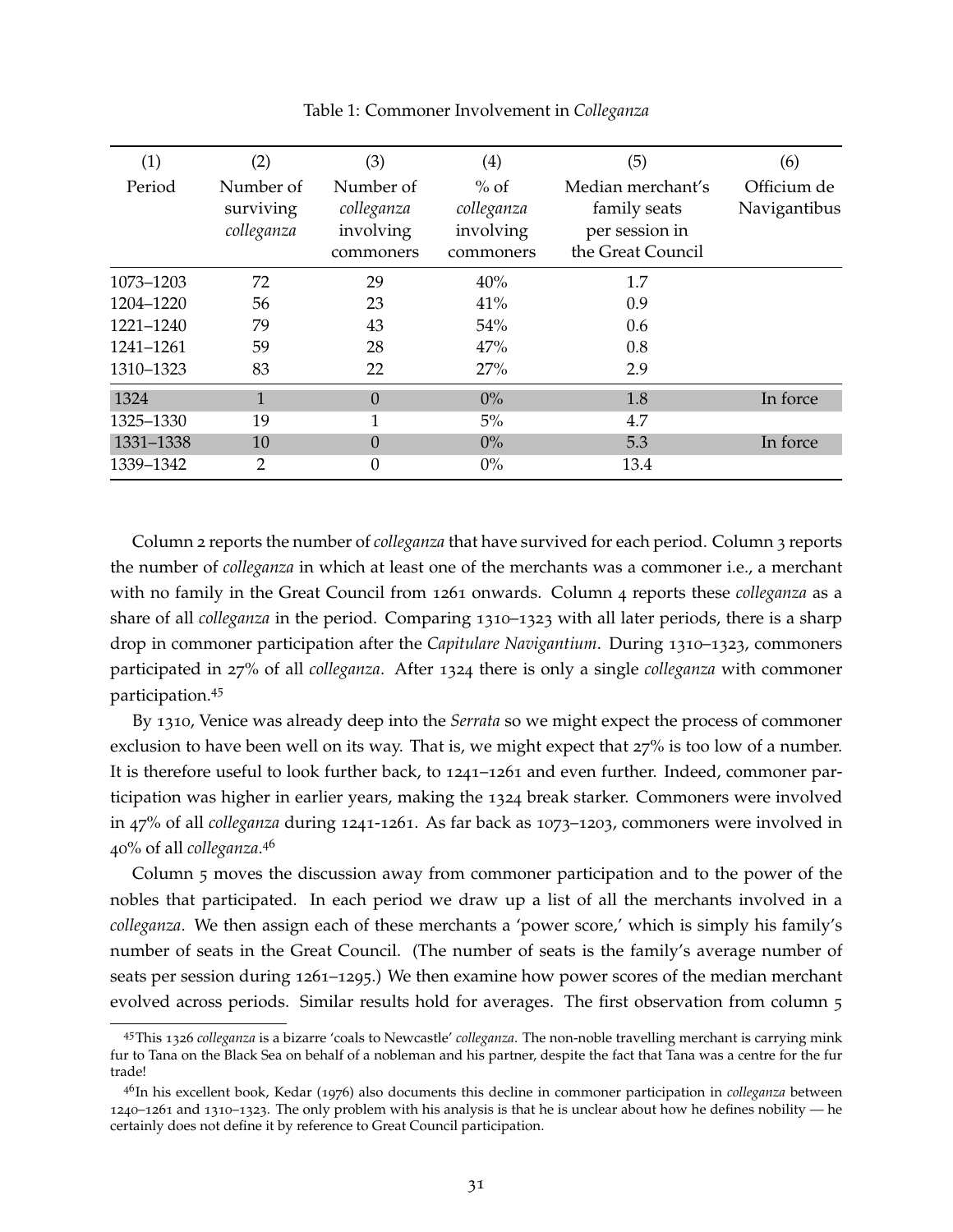is that the median number of seats is positive i.e., the median merchant had family members in the Great Council. Prior to 1310, the median merchant's family presence in the Great Council was modest. For example, in 1241–1261, it was less than one, which signals that this median family alternated in and out of the Council. During the *Serrata* but after the Enlargement (1310–1323), the median merchant's family held almost three seats. After the *Serrata* (1325–1338), it jumped even higher, to about five seats. Thus, after the *Serrata* and, especially after the *Capitulare Navigantium*, use of the *colleganza* shifted to more and more powerful families.[47](#page-33-1) [48](#page-33-2)

To summarize, the *Capitulare Navigantium* and the reorganization of the galley trade dramatically reduced the economic competition faced by the most powerful families, competition both from commoners and from less-powerful nobles. Surprisingly, the connection between this economic *Serrata* and the political *Serrata* has not been properly emphasized. Finally, we note that our interpretation is not standard in the literature. Lane emphasizes that the reorganization of the galley trade was a major event with important negative long-term consequences (see below), but he does not tie it to the *Serrata*. Further, with the exception of [Kedar](#page-38-11) ([1976](#page-38-11)), historians have described the *Capitulare Navigantium* as a minor event. (Again, see appendix [8](#page-41-3) for details.)

## <span id="page-33-0"></span>**7. Epilogue: The Demise of Venice as a Maritime Power**

The Serrata marked the beginning of the end of Venice's maritime power. "Never again was Venice so largely a maritime nation as it had been in the thirteenth century" [\(Lane,](#page-39-7) [1973](#page-39-7), page 170). And yet well into the sixteenth century Venice produced enough wealth to afford the likes of Bellini and Palladio, and to build the opulent palazzos that made tourism Venice's main industry. Was it a mistake, then, for the oligarchs to push through this political and economic closure?

Oligarchization did indeed contribute to Venice's affluence. The Italian communes of the time were wracked by violent internal rivalries between clans and avoiding this was a paramount concern of all Venetians. See [Lane](#page-39-5) ([1971](#page-39-5), pages 259–260), [Greif](#page-38-0) ([2006](#page-38-0)*a*, section 6.4.2) and [González](#page-38-9) [de Lara](#page-38-9) *et al.* ([2008](#page-38-9)). Putting a lid on inter-clan rivalry allowed Venice's oligarchs to sustain co-operation so that they could exploit the rents from long-distance trade for longer, well into the sixteenth century.

Lane viewed the reorganization of the galley trade and Venice's strong citizenship requirements through the lens of this concern about the destabilizing effects of inter-clan rivalry. "Communal ownership of galleys expressed the solidarity of the Venetian nobility and strengthened that solidarity. The system of annual auctions ... was a vital element in giving to the Venetian government

<span id="page-33-1"></span><sup>47</sup>The table [1](#page-32-0) numbers for 1310–1342 are accurate and establish our point. The pre-1261 numbers are less accurate. We explain the problem by way of two examples. (a) If a merchant in 1240 whose family had never sat in the Great Council entered the Great Council in 1261 he is classed as a noble, thus leading us to understate commoner participation. (b) If a merchant in 1240 was in the Great Council in 1240 but not after 1261 he is incorrectly classified as a commoner, thus leading us to overstate commoner participation. It is hard to see how such misclassifications could account for the difference between  $47\%$  and 0% or even between  $47\%$  and  $27\%$ . However, as a robustness check we also classified a merchant as noble if his family name appears in [Rösch'](#page-40-5)s ([1989](#page-40-5)) list of families that were prominent from the tenth century through to 1141. This reduces commoner participation rates in 1073–1261 by just 6 percentage points, from 46% to 40%.

<span id="page-33-2"></span><sup>48</sup>Our results should not be misconstrued to mean that only the rich traded. There continued to be trading by commoners in less profitable routes (e.g., [Apellániz, forthcoming\)](#page-36-10) and our results mean that it was now much more difficult for commoners to break into *the most lucrative segments* of long-distance trade.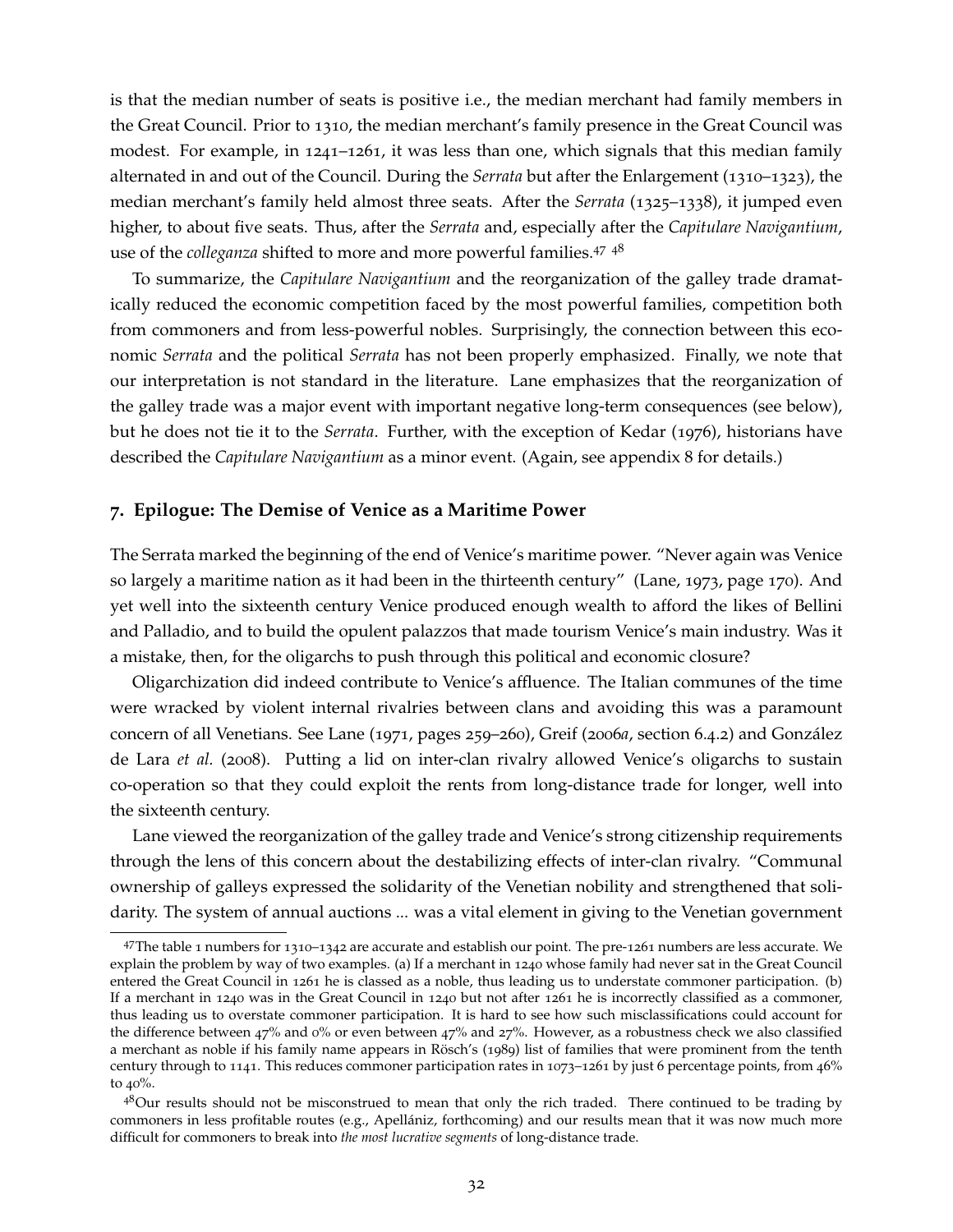the efficiency and stability which distinguished it from so many other Italian city-states of the fourteenth century" [Lane](#page-39-7) ([1973](#page-39-7), page 203). It is difficult for an economist to make formal sense of such quotes; fortunately, [González de Lara](#page-38-5) ([2008](#page-38-5)) helps us out here. She argues that from the 1180s to the 1220s, Venice built a set of institutions that made it costly for merchants to embezzle the funds of investors. The key to sustaining such cooperation in capital markets was rents: Merchants who misbehaved were barred from participating in Venice's long-distance trade and were thus denied supra-normal profits. [González de Lara](#page-38-5) then interprets events of the late thirteenth and early fourteenth centuries, such as tougher citizenship requirements and the *Capitulare Navigantium*, as designed to maintain the rents needed to sustain cooperation in capital markets.

Our work dovetails with [González de Lara'](#page-38-5)s emphasis on the need for rents to sustain cooperation. We extend her logic from financial markets to political and economic markets. For example, our work explains why political and economic cooperation was sustained for so long. First, recall that the Great Council was enlarged (1310) before it was permanently closed (1323). That is, the ruling elite prevented instability by co-opting its most powerful opposition. Second, economic closure allowed the ruling elite to increase their share of the rents from long-distance trade. That is, more rents were available to sustain cooperation. Third, and more dynamically, the economic closure dampened the emergence of powerful new 'outsiders' — including both non-citizens and the domestic *nouveau riche* — who could upset the balance of power and destabilize cooperation.

Sustaining cooperation came at a long-run cost. Economic closure was biased towards the richest merchants and eventually led to an overly concentrated distribution of power. Almost none of the families that entered the Great Council during the Enlargement of 1310 remained by 1410. The many efforts to replenish these lost families were mostly blocked. By the mid-seventeenth century there was a shortage of capable nobles for the highest posts and over the next hundred years the number of nobles shrunk by half e.g., [Lane](#page-39-7) ([1973](#page-39-7), pages 427–431). The resulting extreme concentration of political and economic power is widely viewed as the ultimate cause of Venice's demise. In fact it was the proximate cause: The ultimate cause was the political and economic closure that we have documented.

This paper is about the impact of international trade on domestic institutions. Given the limits of space, the issue we have chosen to address is not about why Venice survived, but about the impact of the political and economic closure on Venice's institutional dynamism. Long after the mid-fourteenth century, we continue to see Rise-of-the-West institutional dynamism in the major territorial states of Western Europe and even in cities such as Genoa or Barcelona. Less so in Venice. To the contrary, we see the negative consequences associated with oligarchization, including rentseeking behaviour, misallocation of talent, a decline in entrepreneurship, and technical change that is biased towards the needs of the oligarchs e.g., [Acemoglu](#page-36-3) ([2008](#page-36-3)).

Examples abound. In the 1320s, the Arsenal was the largest industrial centre in Europe and produced a steady stream of innovations designed to improve galley performance, including some by Galilleo. Yet much of this technical change was directed towards increasing oligarch profits from the Levant trade; it never translated into the large number of maritime innovations that would propel Western Europe into the Age of Discovery. In the 1320s, Venice was a world leader in banking, but lost its position thereafter, at least in part because powerful individuals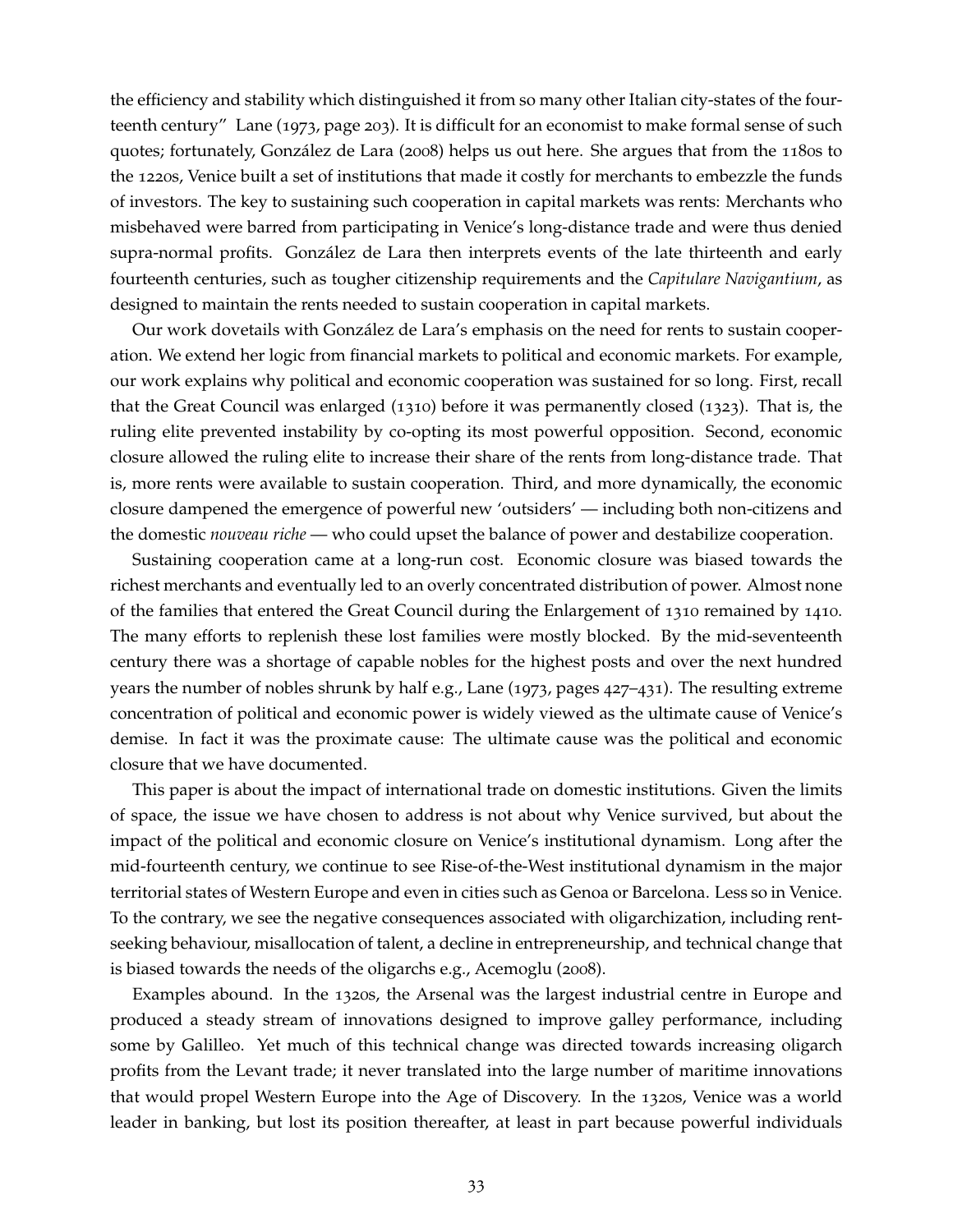monopolized the sector e.g., [Fratianni and Spinelli](#page-37-16) ([2006](#page-37-16), page 271). In the 1320s, Venice was a dominant maritime power, yet in 1344-1358 it lost control over much of the Dalmation coast and in the Battle of Chiogga (1379-1380) Venice was almost invaded by a Genoese naval force. The Battle is instructive of the problems with entrepreneurialism under an oligarchy. The Venetian force was led by an oligarch with relatively little naval experience. It was only under the threat of mutiny by Venetian sailors that Venice re-instated Vettor Pisani, an experienced naval commander who was languishing in jail. We see the same problem again almost a century later immediately after Venice ended its long period of commercial co-operation with the Ottomans. In 1470, the siege of Venice's most important stronghold in the Eastern Mediterranean (Negroponte) should have been broken easily by a large Venetian relief force was. However, the force was headed by a commander with little naval experience and he retreated without a fight. Lane blames Venice's failures in the Eastern Mediterranean on the fact that after the *Serrata* family connections meant more than merit-based progress through a professional administration: "She did not develop a hierarchy of real professionals supported by a naval bureaucracy. Discpline and appointments to high commands depended on the votes of fellow nobles in Venice's governing councils" [\(Lane,](#page-39-7) [1973](#page-39-7), page 249).

Venice's loss of institutional dynamism is best conveyed by the *colleganza*. It continued to be widely used in Barcelona and Genoa. In the latter, it slowly evolved into an on-going partnership, most famously the Bank of Saint George. It then further evolved into the great joint-stock companies of the Age of Discovery. Yet in Venice it never evolved beyond a simple partnership that was legally obliged to dissolve after two years. The reason for this institutional stagnation was the reorganization of the galley trade. A modern company is an on-going organization that carries its assets forward. In the galley trade, the key tangible asset was the ship and the natural evolution of the *colleganza* would have involved ownership of a ship, which in turn would have created a more permanent, modern-looking organization. But in Venice, public ownership of galleys prevented this development of the *colleganza* [\(Lane,](#page-39-15) [1963](#page-39-15)). In short, the economic and political closures associated with the *Serrata* brought an end to the institutional dynamism that had served Venice so well for so long.

# <span id="page-35-0"></span>**8. Conclusion**

Through a series of fortuitous events beginning in 800, Venice was launched on a path of political independence for over 500 years. This allowed us to examine the Venetian response to Europe's great wave of medieval globalization, the Commercial Revolution. Venice's unique geographic and cultural location between Byzantium and Western Europe benefited its Venetian merchants, especially after the opening of Mediterranean shipping lanes to Christian shipping in 976 and the preferential trade arrangements with Byzantium after 1082. The Venetian (Fourth Crusade) conquest of Constantinople in 1204 created a Venetian colonial system in the Eastern Mediterranean that massively expanded Venetian trade. Between 976 and 1297, rapidly rising long-distance trade empowered Venetian merchants, who used their clout to push for novel institutional arrangements. In 1032 they reigned in the Dogeship (it stopped being hereditary) and in 1172 they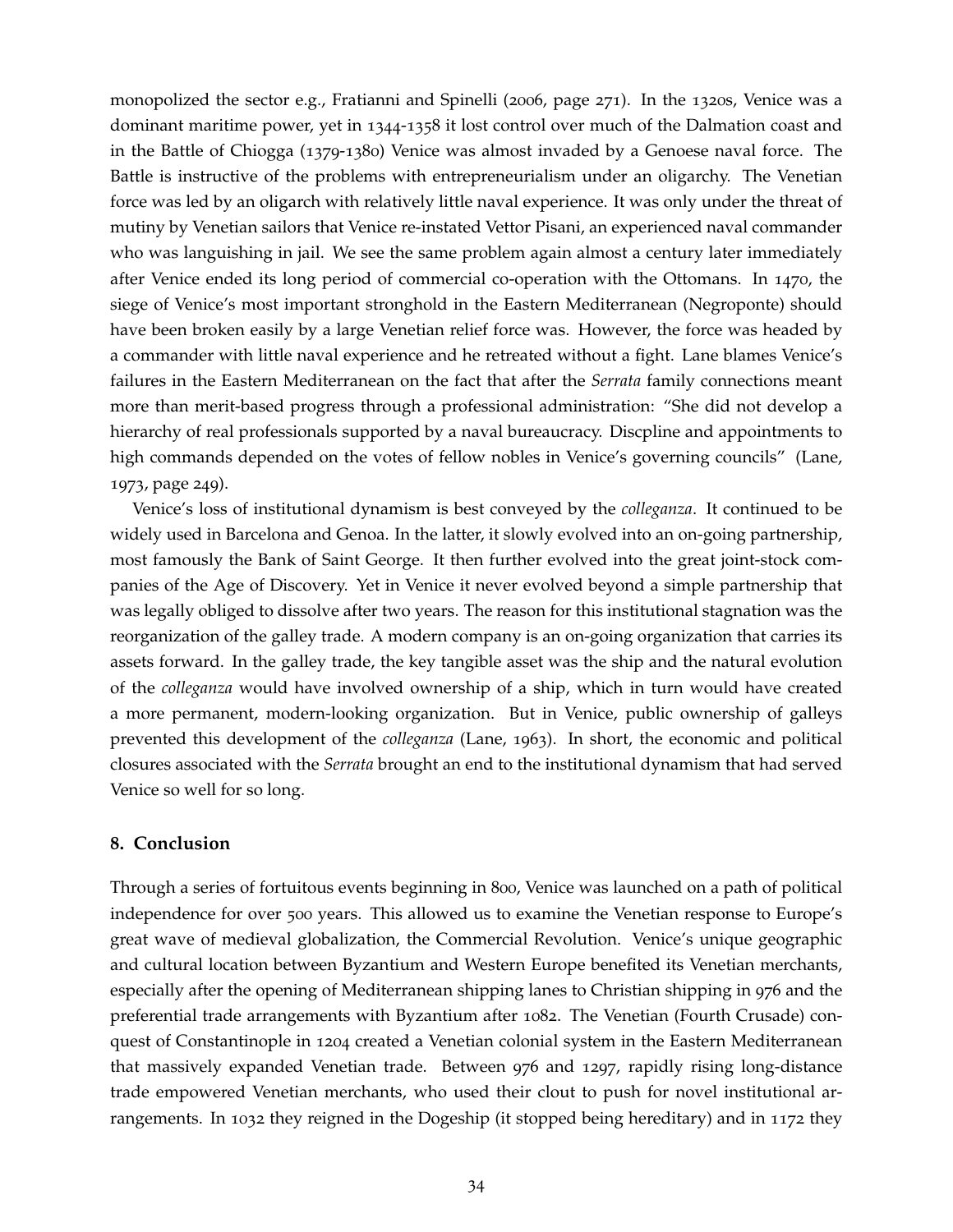created a parliament (the Great Council). That is, they successfully pushed for improved property rights institutions. Further, they showed remarkable dynamism in developing new contracting institutions. We examined one of these in detail, the *colleganza*, and showed how it promoted income mobility and with it, political mobility.

Over time, a group of particularly rich merchants emerged and, starting in 1297, they used their resources to block political and economic competition. In particular, they made parliamentary participation hereditary and erected barriers to participation in the most lucrative segments of long-distance trade. We documented this rise and fall of institutional dynamism using a unique database on the names of 8,103 parliamentarians and their families' use of the *colleganza*. A single simple lesson emerged: International trade can have both positive and negative impacts on domestic institutions. In medieval Venice it had both.

# **References**

- <span id="page-36-2"></span>Acemoglu, Daron. 2003. Why not a political Coase theorem? Social conflict, commitment, and politics. *Journal of Comparative Economics* 31(4):620–652.
- <span id="page-36-3"></span>Acemoglu, Daron. 2008. Oligarchic vs. democratic societies. *Journal of the European Economic Association* 6(1):1–44.
- <span id="page-36-4"></span>Acemoglu, Daron, María Angélica Bautista, Pablo Querubín, and James A. Robinson. 2008. Economic and political inequality in development: The case of Cundinamarca, Colombia. In Elhanan Helpman (ed.) *Institutions and Economic Performance*. Cambridge: MA: Harvard University Press, 181–245.
- <span id="page-36-0"></span>Acemoglu, Daron, Simon Johnson, and James A. Robinson. 2005. The rise of Europe: Atlantic trade, institutional change and economic growth. *American Economic Review* 95(3):546–579.
- <span id="page-36-5"></span>Acemoglu, Daron and James A. Robinson. 2006. *Economic Origins of Dictatorship and Democracy*. Cambridge, uk: Cambridge University Press.
- <span id="page-36-1"></span>Acemoglu, Daron and James A. Robinson. 2012. *Why Nations Fail: The Origins of Power, Prosperity, and Poverty*. New York, ny: Crown Publishing.
- <span id="page-36-10"></span>Apellániz, Francisco. forthcoming. Transgressing boundaries in cross-cultural trade: Lower-rank merchants in the Medieval Eastern Mediterranean. *Journal of Interdisciplinary History* .
- <span id="page-36-6"></span>Banerjee, Abhijit V. and Andrew F. Newman. 1993. Occupational choice and the process of development. *Journal of Political Economy* 101(2):274–298.
- <span id="page-36-8"></span>Berman, Harold J. 1983. *Law and Revolution: The Formation of the Western Legal Tradition*. Cambridge, ma: Harvard University Press.
- <span id="page-36-9"></span>Berman, Harold J. and Colin Kaufman. 2004. Law of international commercial transactions (*Lex Mercatoria*). *Harvard International Law Journal* 19(1):221–277.
- <span id="page-36-7"></span>Berto, Luigi Andrea (ed.). 1999. Historia ducum Veneticorum. In *Testi storici veneziani (XI-XIII secolo)*. Padova, Italy: cleup. Available from Archivio della latinità italiana del Medioevo: <http://www.uan.it/alim/testi/xiii/alimhistorducumvenetxiiistopro2.htm>.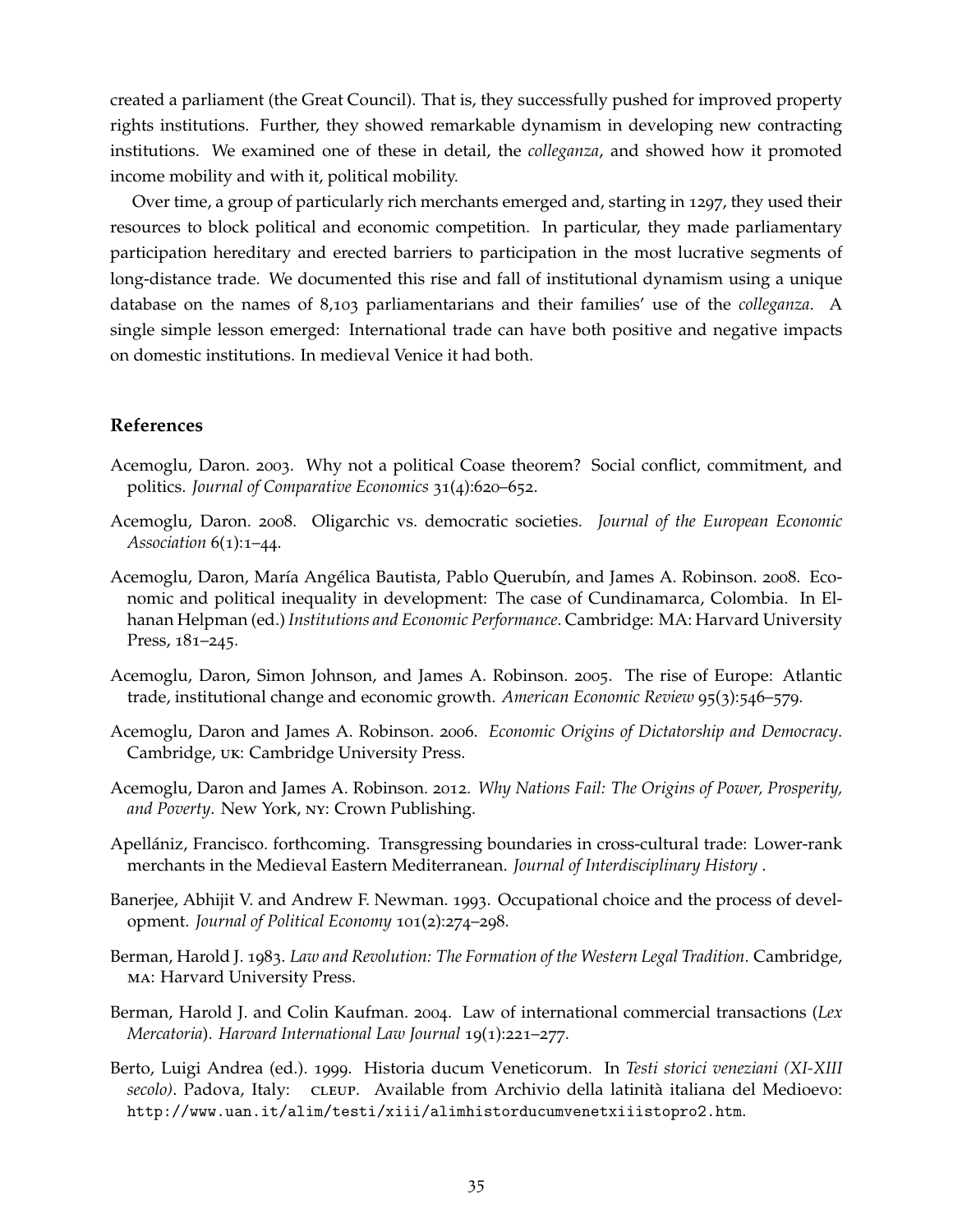- <span id="page-37-4"></span>Besley, Timothy, Konrad Burchardi, and Maitreesh Ghatak. 2012. Incentives and the de Soto effect. *Quarterly Journal of Economics* 127(1):237–282.
- <span id="page-37-12"></span>Besta, Enrico and Riccardo Predelli (eds.). 1901. *Gli statuti civili di Venezia anteriori al 1242*. Venice, Italy: Federico Visentini Editore.
- <span id="page-37-8"></span>Brown, Horatio F. 1920. The Venetians and the Venetian quarter in Constantinople to the close of the twelfth century. *Journal of Hellenic Studies* 40(Part 1):68–88.
- <span id="page-37-13"></span>Byrne, Eugene H. 1970. *Genoese Shipping in the Twelfth and Thirteenth Centuries*. Cambridge, ma: The Mediaeval Academy of America.
- <span id="page-37-10"></span>Castagnetti, Andrea. 1992*a*. *La Societá Veneziana nel Medioevo I, Dai Tribuni ai Giudici*. Verona, Italy: Libreria Universitaria Editrice.
- <span id="page-37-11"></span>Castagnetti, Andrea. 1992*b*. Famiglie e affermazione politica. In Lellia Cracco Ruggini, Mario Pavan, Giovanni Cracco, and Gherardo Ortalli (eds.) *Storia di Venezia I, Origini-Etá Ducale*. Rome, Italy: Istituto dell'Enciclopedia Italiana, 613–644.
- <span id="page-37-14"></span>Cessi, Roberto (ed.). 1931–1950. *Deliberazioni del Maggior Consiglio di Venezia, 3 volumes*. Bologna, Italy: Nicola Zanichelli.
- <span id="page-37-15"></span>Cessi, Roberto. 1952. L "Officium de Navigantibus "e i sistemi della politica commerciale Veneziana nel secolo xiv. In Roberto Cessi (ed.) *Politica ed Economica di Venezia nel Trecento*. Rome, Italy: Edizioni di Storia e Letteratura, 23–61.
- <span id="page-37-5"></span>Cessi, Roberto. 1966. Venice to the eve of the fourth crusade. In D.M. Nicol and G. Cowan (eds.) *The Cambridge Medieval History, Volume IV: The Byzantine Empire, Part I: Byzantium and Its Neighbours*. Cambridge, uk: Cambrige University Press, 250–274.
- <span id="page-37-7"></span>Chandler, Tertius. 1987. *Four Thousand Years of Urban Growth: An Historical Census*. Lewiston, ny: St. David's University Press.
- <span id="page-37-9"></span>Choniates, Niketas. 1984. *O City of Byzantium: Annals of Niketas Choniates*. Detroit: Wayne State University Press. Translated by Harry J. Magoulias.
- <span id="page-37-6"></span>De Long, J Bradford and Andrei Shleifer. 1993. Princes and merchants: European city growth before the Industrial Revolution. *Journal of Law and Economics* 36(2):671–702.
- <span id="page-37-0"></span>de Roover, Raymond. 1965. The organization of trade. In M. M. Postan, E. E. Rich, and Edward Miller (eds.) *The Cambridge Economic History of Europe, Volume 3: Economic Organization and Policies in the Middle Ages*. Cambridge, uk: Cambridge University Press, 70–86.
- <span id="page-37-3"></span>de Soto, Hernando. 1989. *The Other Path: The Invisible Revolution in the Third World*. New York, ny: HarperCollins.
- <span id="page-37-1"></span>Do, Quy-Toan and Andrei A. Levchenko. 2009. Trade, inequality, and the political economy of institutions. *Journal of Economic Theory* 144(4):1489–1520.
- <span id="page-37-16"></span>Fratianni, Michele and Franco Spinelli. 2006. Italian city-states and financial evolution. *European Review of Economic History* 10(03):257–278.
- <span id="page-37-2"></span>Galor, Oded and Joseph Zeira. 1993. Income distribution and macroeconomics. *Review of Economic Studies* 60(1):35–52.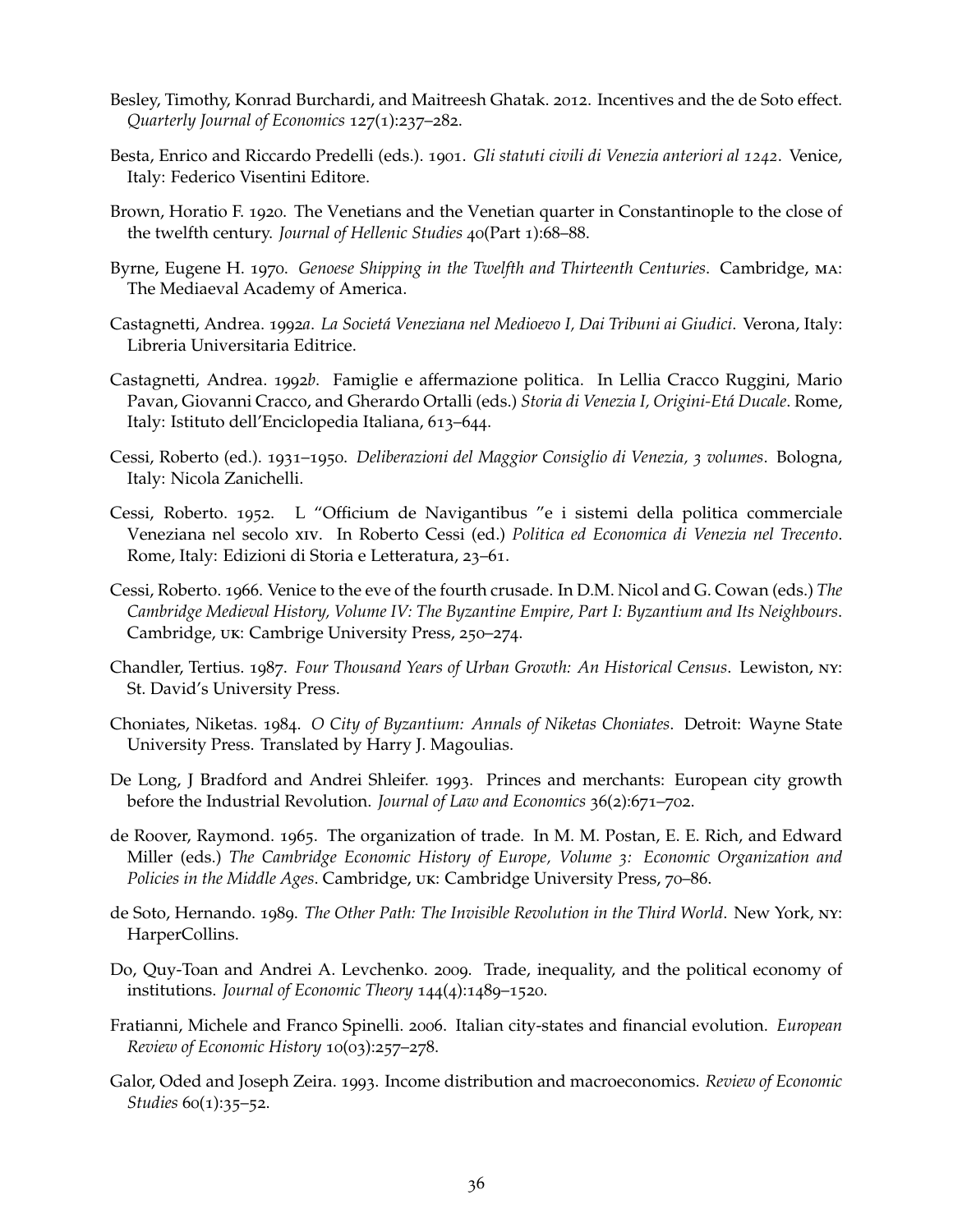- <span id="page-38-17"></span>Ghatak, Maitreesh and Neville NienHuei Jiang. 2002. A simple model of inequality, occupational choice, and development. *Journal of Development Economics* 69(1):205–226.
- <span id="page-38-5"></span>González de Lara, Yadira. 2008. The secret of Venetian success: A public-order, reputation-based institution. *European Review of Economic History* 12(3):247–285.
- <span id="page-38-9"></span>González de Lara, Yadira, Avner Greif, and Saumitra Jha. 2008. The administrative foundations of self-enforcing constitutions. *American Economic Review Papers and Proceedings* 98(2):105–109.
- <span id="page-38-1"></span>Greif, Avner. 1992. Institutions and international trade: Lessons from the Commercial Revolution. *American Economic Review* 82(2):128–133.
- <span id="page-38-2"></span>Greif, Avner. 1994. Cultural beliefs and the organization of society: A historical and theoretical reflection on collectivist and individualist societies. *Journal of Political Economy* 102(5):912–950.
- <span id="page-38-7"></span>Greif, Avner. 2005. Commitment, coercion, and markets: The nature and dynamics of institutions supporting exchange. In Claude Menard and Mary M. Shirley (eds.) *Handbook for New Institutional Economics*. Norwell: MA: Kluwer Academic Publishers, chapter 28.
- <span id="page-38-0"></span>Greif, Avner. 2006*a*. *Institutions and the Path to the Modern Economy: Lessons from Medieval Trade*. Cambridge, uk: Cambridge University Press.
- <span id="page-38-3"></span>Greif, Avner. 2006*b*. The birth of impersonal exchange: The community responsibility system and impartial justice. *Journal of Economic Perspectives* 20(2):221–236.
- <span id="page-38-8"></span>Greif, Avner. 2008. The impact of adminstrative power on political and economic developments: Toward a political economy of implementation. In Elhanan Helpman (ed.) *Institutions and Economic Performance*. Cambridge: MA: Harvard University Press, 17–63.
- <span id="page-38-10"></span>Greif, Avner and David D. Laitin. 2004. A theory of endogenous institutional change. *American Political Science Review* 98(4):633–652.
- <span id="page-38-4"></span>Greif, Avner, Paul Milgrom, and Barry R. Weingast. 1994. Coordination, commitment, and enforcement: The case of the merchant guild. *Journal of Political Economy* 102(4):745–776.
- <span id="page-38-13"></span>Hazlitt, W. Carew. 1966. *The Venetian Republic, Its Rise, its Growth, and its Fall A.D.409-1797*. New York, ny: AMS Press, Inc.
- <span id="page-38-6"></span>Jha, Saumitra. 2010. Financial innovations and political development: Evidence from Revolutionary England. Research Paper No. 2005, Stanford University Graduate School of Business.
- <span id="page-38-12"></span>Jones, Benjamin F. and Benjamin A. Olken. 2009. Hit or miss? The effect of assassinations on institutions and war. *American Economic Journal: Macroeconomics* 1(2):55–87.
- <span id="page-38-14"></span>Kadens, Emily. 2004. Order within law, variety within custom: The character of the medieval merchant law. *Chicago Journal of International Law* 5(1):39–66.
- <span id="page-38-11"></span>Kedar, Benjamin Z. 1976. *Merchants in Crisis: Genoese and Venetian Men of Affairs and the Fourteenth-Century Depression*. New Haven, cy: Yale University Press.
- <span id="page-38-16"></span>Kohn, Meir. 2005. *The Origins of Western Economic Success: Commerce, Finance, and Government in Preindustrial Europe*. Mimeo, Dartmouth University.
- <span id="page-38-15"></span>Landau, Peter. 2004. The development of law. In David Luscombe and Jonathan Riley-Smith (eds.) *New Cambridge Medieval History, Volume 4, c.1024–c1198 Part I*. Cambridge, uk: Cambridge University Press, 113–147.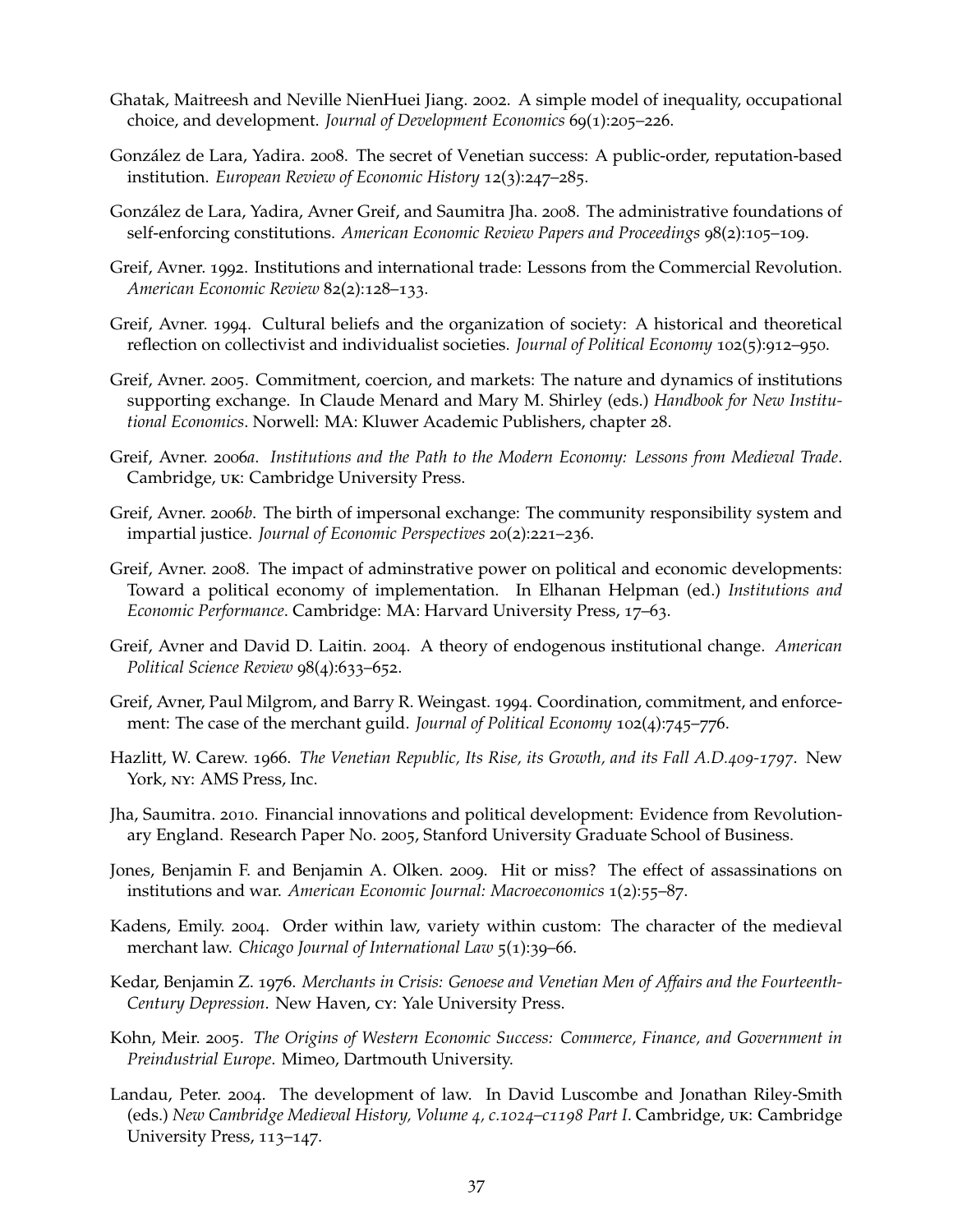- <span id="page-39-15"></span>Lane, Frederic C. 1963. Venetian merchant galleys, 1300-1334: Private and communal operation. *Speculum* 38(2):179–205.
- <span id="page-39-11"></span>Lane, Frederic C. 1966. Rythm and rapidity of turnover in Venetian trade of the fifteenth century. In *Venice and History: The Collected Papers of Frederic C. Lane.* Baltimore, MD: John Hopkins University Press, 109–127.
- <span id="page-39-5"></span>Lane, Frederic C. 1971. The enlargement of the Great Council of Venice. In J. G. Rowe and W. H. Stockdale (eds.) *Florilegium Historiale: Essays Presented to Wallace K. Ferguson*. Toronto, Canada: University of Toronto Press, 236–74.
- <span id="page-39-7"></span>Lane, Frederic C. 1973. *Venice: A Maritime Republic*. Baltimore, MD: John Hopkins University Press.
- <span id="page-39-17"></span>Lane, Frederic C. and Reinhold C. Mueller. 1985. *Money and Banking in Medieval and Renaissance Venice: Coins and Moneys of Account (Volume I)*. Baltimore, MD: Johns Hopkins University Press.
- <span id="page-39-16"></span>Lane, Frederic Chapin. 1934. *Venetian Ships and Shipbuilders of the Renaissance*. Baltimore, MD: Johns Hopkins University Press.
- <span id="page-39-4"></span>Levchenko, Andrei A. forthcoming. International trade and institutional change. *Journal of Law, Economics, and Organizations* .
- <span id="page-39-14"></span>Lombardo, Antonino and Raimondo Morozzo della Rocca (eds.). 1953. *Nuovi Documenti del Commercio Veneto dei Secoli XI–XIII*. Venice, Italy: Deputazione di storia patria per le Venezie.
- <span id="page-39-0"></span>Lopez, Robert S. 1971. *The Commercial Revolution of the Middle Ages, 950–1350*. Cambridge, uk: Cambridge University Press.
- <span id="page-39-9"></span>Lopez, Robert S. and Irving W. Raymond. 1967. *Medieval Trade in the Mediterranean World*. New York, ny: Columbia University Press.
- <span id="page-39-8"></span>Madden, Thomas F. 2003. *Enrico Dandolo and the Rise of Venice*. Baltimore, md: Johns Hopkins University Press.
- <span id="page-39-2"></span>Milgrom, Paul R., Douglass C. North, and Barry R. Weingast. 1990. The role of institutions in the revival of trade: The law merchant, private judges, and the Champagne fairs. *Economics and Politics* 2(1):1–23.
- <span id="page-39-12"></span>Morozzo della Rocca, Raimondo and Antonino Lombardo (eds.). 1940. *Documenti del Commercio Veneziano nei Secoli XI–XIII (2 vols.)*. Fonti per la storia dell'Italia medievale. Regesta Chartarum. Turin, Italy: Istituto storico per il Medio Evo.
- <span id="page-39-13"></span>Mozzato, Andrea. 2004. Problems and possibilities of constructing a research database: The Venetian case. *Storia di Venezia, Rivista* 2:1–38.
- <span id="page-39-10"></span>Mueller, Reinhold C. 1997. *Money and Banking in Medieval and Renaissance Venice: Banks, Panics, and the Public Debt 1200–1500 (Volume II)*. Baltimore, MD: Johns Hopkins University Press.
- <span id="page-39-6"></span>Nicol, Donald M. 1988. *Byzantium and Venice: A Study in Diplomatic and Cultural Relations*. Cambridge, uk: Cambridge University Press.
- <span id="page-39-3"></span>North, Douglass C. 1990. *Institutions, Institutional Change and Economic Performance*. Cambridge, uk: Cambridge University Press.
- <span id="page-39-1"></span>North, Douglass C. and Robert Paul Thomas. 1973. *The Rise of the Western World: A New Economic History*. Cambridge, uk: Cambridge University Press.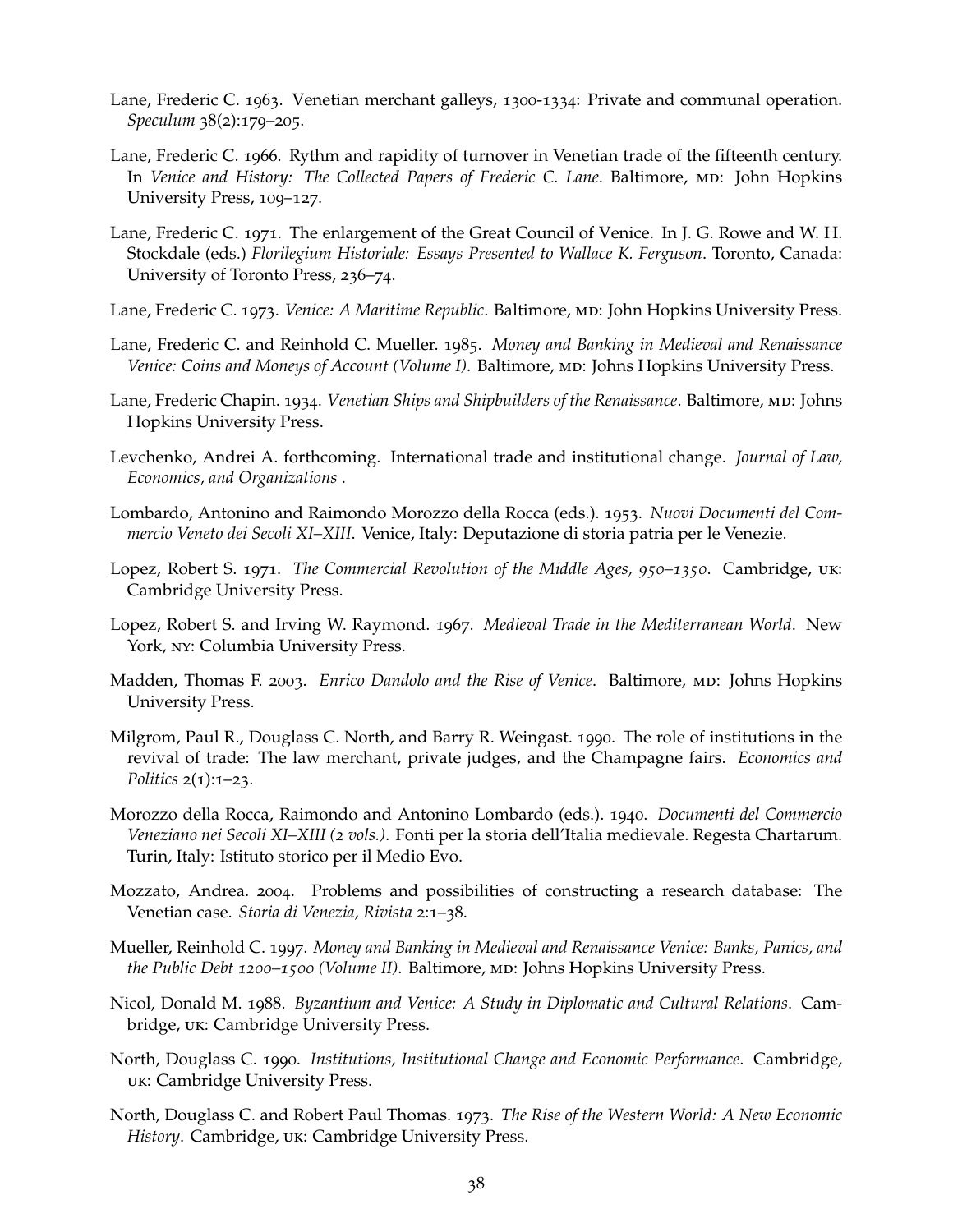<span id="page-40-1"></span>Norwich, John Julius. 1977. *A History of Venice*. London: Penguin Books.

- <span id="page-40-6"></span>O'Connell, Monique. 2009. *Men of Empire: Power and Negotiation in Venice's Maritime State*. Baltimore, MD: Johns Hopkins University Press.
- <span id="page-40-8"></span>Pryor, John H. 1981. *Business Contracts of Medieval Provence*. Toronto, Canada: Political Institute of Mediaeval Studies.
- <span id="page-40-11"></span>Pryor, John H. 1987. *Commerce, Shipping and Naval Warfare in the Medieval Mediterranean*. London, uk: Variorum Reprints.
- <span id="page-40-3"></span>Pryor, John H. 1988. *Geography, Technology and War: Studies in the Maritime History of the Mediterranean, 649–1571*. Cambridge, uk: Cambridge University Press.
- <span id="page-40-7"></span>Queller, Donald E. 1986. *The Venetian Patriciate: Reality versus Myth*. Urbana, IL: University of Illinois Press.
- <span id="page-40-10"></span>Radding, Charles M. 1988. *The Origins of Medieval Jurisprudence: Pavia and Bologna, 850–1150*. New Haven, CT: Yale University Press.
- <span id="page-40-9"></span>Radding, Charles M. and Antonio Ciaralli. 2006. *The Corpus Iuris Civilis in the Middle Ages: Manuscripts and Transmission From the Sixth Century to the Juristic Revival*. Leiden, Netherlands: Brill.
- <span id="page-40-14"></span>Raines, Dorit. 2004. Cooptazione, aggregazione e presenza al maggior consiglio: le casate del patriziato Veneziano, 1297–1797. *Storia di Venezia, Rivista* 1:1–35.
- <span id="page-40-0"></span>Rajan, Raghuram G. and Luigi Zingales. 2003. The great reversals: the politics of financial development in the twentieth century. *Journal of Financial Economics* 69(1):5–50.
- <span id="page-40-4"></span>Robbert, Louise Buenger. 1994. Money and prices in thirteenth-century Venice. *Journal of Medieval History* 20(4):373–390.
- <span id="page-40-13"></span>Robbert, Louise Buenger. 1999. Domenico Gradenigo: A thirteenth-century Venetian merchant. In Donald E. Queller, Ellen E. Kittell, and Thomas F. Madden (eds.) *Medieval and Renaissance Venice*. Urbana, IL: University of Illinois Press, 27-48.
- <span id="page-40-16"></span>Romanin, Samuele. 1854. *Storia documentata di Venezia, Tomo II*. Venezia: Pietro Naratovich Tipgrafo Editore.
- <span id="page-40-5"></span>Rösch, Gerhard. 1989. *Der Venezianische Adel bis zur Schliessung des Grossen Rates: zur Genese einer Führungsschicht*. Sigmaringen: Thorbecke.
- <span id="page-40-15"></span>Rösch, Gerhard. 2000. The Serrata of the Great Council and Venetian society, 1286–1323. In John Martin and Dennis Romano (eds.) *Venice Reconsidered, The History and Civilization of an Italian City-State 1297-1797*. Baltimore, md: Johns Hopkins University Press, 67–88.
- <span id="page-40-2"></span>Rotman, Youval. 2009. *Byzantine Slavery and the Mediterranean World*. Cambridge, ma: Harvard University Press.
- <span id="page-40-12"></span>Ruggiero, Guido. 1980. *Violence in Early Renaissance Venice*. New Brunswick, nj: Rutgers University Press.
- <span id="page-40-17"></span>Sebellico, Andreina Bondi (ed.). 1973. *Felice de Merlis, Prete e Notaio in Venezia ed Ayas (1315-1348), 2 volumes*. Venice, Italy: Comitato per la Pubblicazione delle Fonti Relative alla Storia di Venezia.